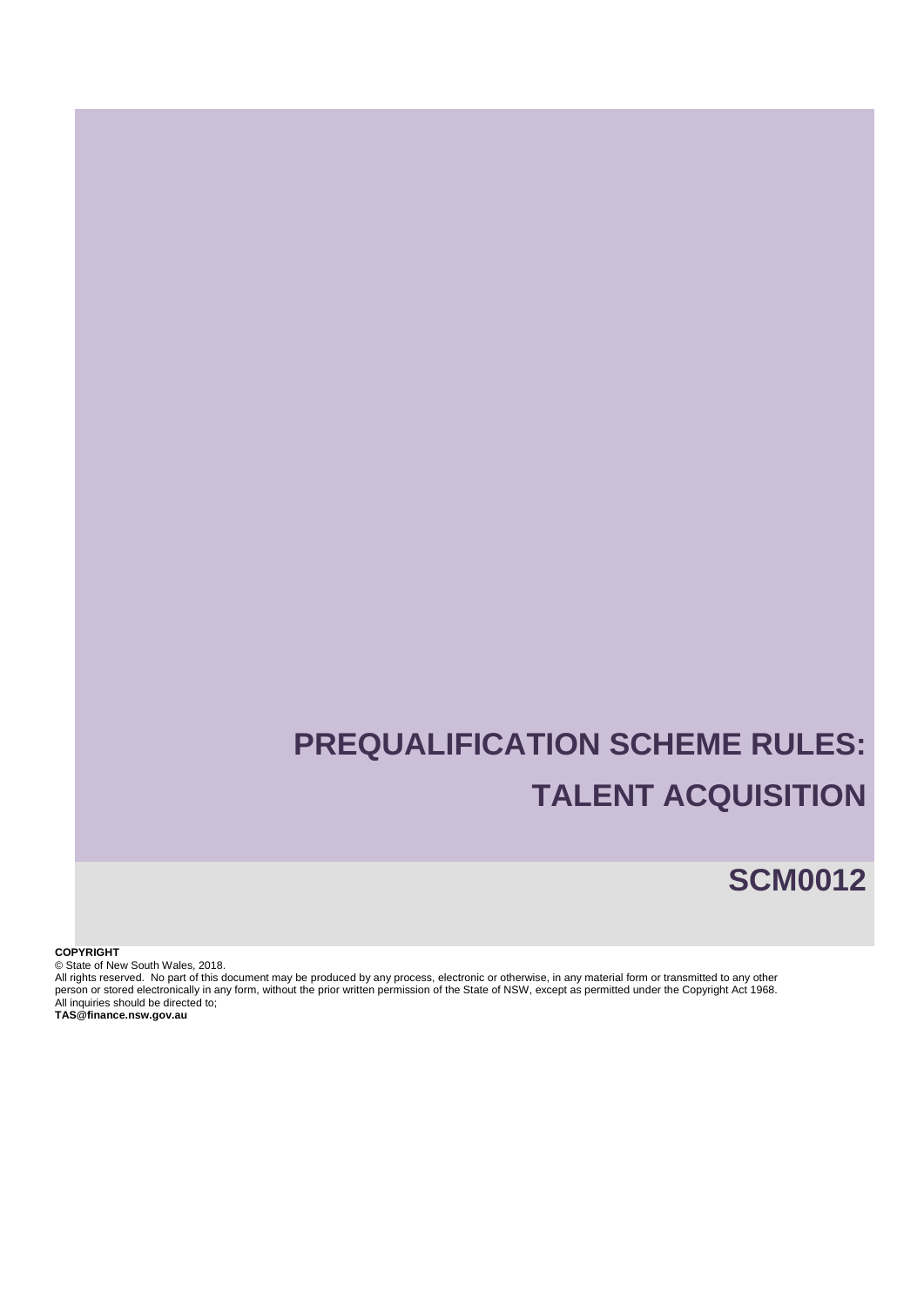| <b>VERSION</b><br><b>NUMBER</b> | <b>DETAILS OF UPDATE</b>                                                                     | <b>DATE</b><br><b>UPDATED</b> |
|---------------------------------|----------------------------------------------------------------------------------------------|-------------------------------|
| 1.0                             | <b>Original Scheme Documentation</b>                                                         | 31/05/2018                    |
| 1.1                             | Updated Scheme Documentation including Terms and Conditions and Schedule<br>2C               | 12/10/2018                    |
| 1.2                             | Updated Clause 4.2 from Mandatory to Recommended                                             | 27/02/2019                    |
|                                 | Addition of Vendor Neutrality - Clause 21<br>Addition of Pricing for Schedule 1 - Clause 6.1 |                               |
|                                 | Removal of NSWBuy reference in Schedule 4 - Clause 1                                         |                               |
|                                 | Addition of 'Maximum resource rates (daily)' into Definitions.                               |                               |
|                                 | Simplification of Pricing Table - Schedules 2A & 2B, Clause 7.4                              |                               |
|                                 | Addition of 'Milestone Payments' into Definitions                                            |                               |
|                                 | Addition of Clause 11.6 regarding Trusts as applicants'                                      |                               |
|                                 | Addition of 'Out of Pocket Expenses' Clause - Schedule 1, 2A/B, 2C, 3                        |                               |
|                                 | Addition of 'Excluded Costs and Charges' Clause - Schedule 1, 2A/B, 2C, 4                    |                               |
|                                 | Removal of Clause 12, Schedule 2c - Relocation expenses                                      |                               |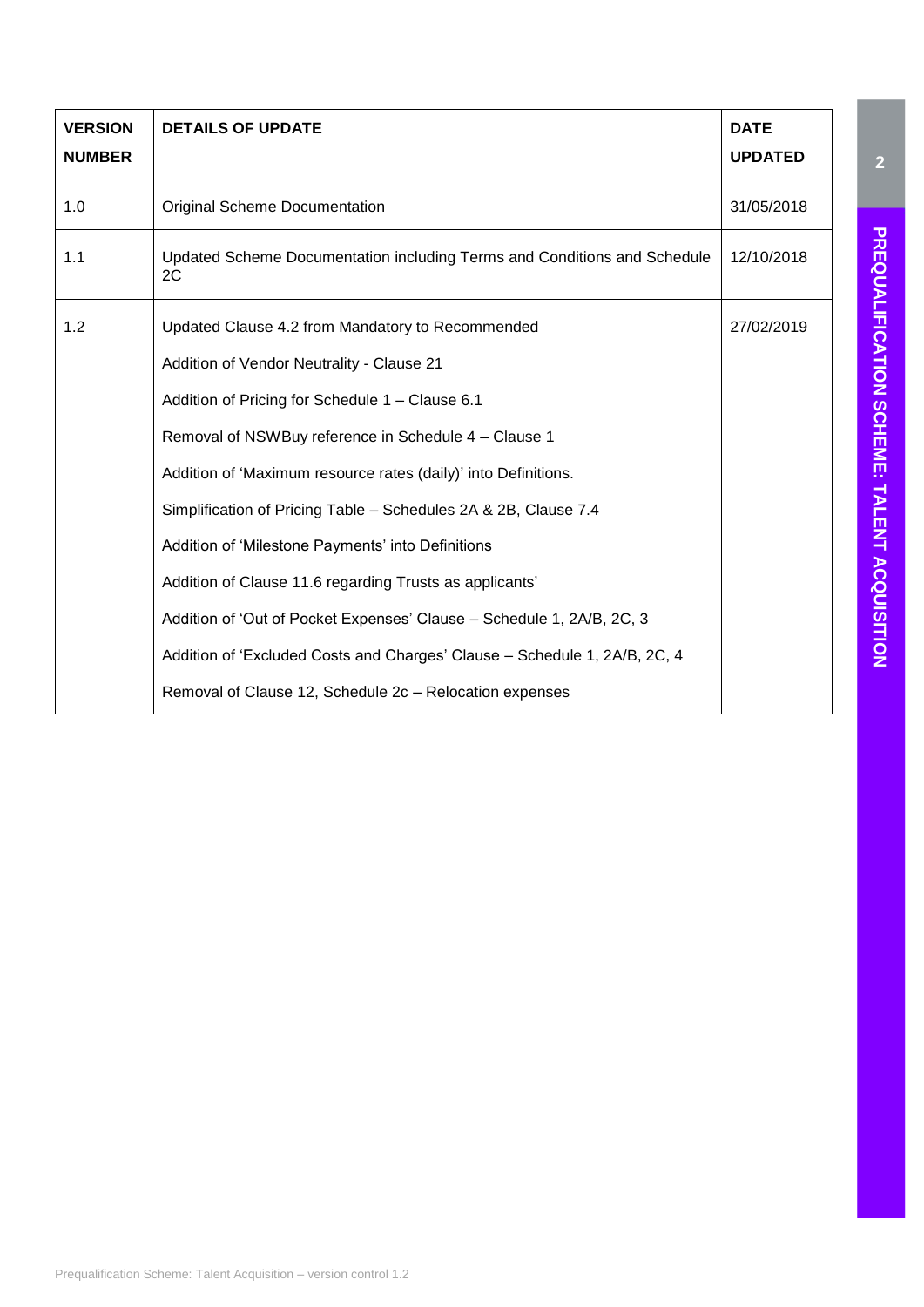|                | RULES OF PARTICIPATION IN THE PREQUALIFICATION SCHEME: TALENT ACQUISITION 6 |  |
|----------------|-----------------------------------------------------------------------------|--|
| 1.             |                                                                             |  |
| 2.             |                                                                             |  |
| 3.             |                                                                             |  |
| 4.             |                                                                             |  |
| 5.             |                                                                             |  |
| 6.             |                                                                             |  |
| 7.             |                                                                             |  |
| 8.             |                                                                             |  |
| 9.             |                                                                             |  |
| 10.            |                                                                             |  |
| 11.            |                                                                             |  |
| 12.            |                                                                             |  |
| 13.            |                                                                             |  |
| 14.            |                                                                             |  |
| 15.            |                                                                             |  |
| 16.            |                                                                             |  |
| 17.            |                                                                             |  |
| 18.            |                                                                             |  |
| 19.            |                                                                             |  |
| 20.            |                                                                             |  |
| 21.            |                                                                             |  |
| 22.            |                                                                             |  |
| 23.            |                                                                             |  |
| 24.            |                                                                             |  |
| 25.            |                                                                             |  |
| 26.            |                                                                             |  |
| 27.            |                                                                             |  |
| 28.            |                                                                             |  |
| 29.            |                                                                             |  |
| 30.            |                                                                             |  |
| 31.            |                                                                             |  |
| 32.            |                                                                             |  |
| 33.            |                                                                             |  |
| 34.            |                                                                             |  |
| 35.            |                                                                             |  |
| 36.            |                                                                             |  |
| 37.            |                                                                             |  |
|                |                                                                             |  |
|                |                                                                             |  |
| $\mathbf{1}$ . |                                                                             |  |
| 2.             |                                                                             |  |
| 3.             |                                                                             |  |
| 4.             |                                                                             |  |
| 5.             |                                                                             |  |
| 6.             |                                                                             |  |
| 7.             |                                                                             |  |
| 8.             |                                                                             |  |
|                |                                                                             |  |
| 1.             |                                                                             |  |
| 2.             |                                                                             |  |
| 3.             |                                                                             |  |
| 4.             |                                                                             |  |
| 5.             |                                                                             |  |
| 6.             |                                                                             |  |
| 7.             |                                                                             |  |
| 8.             |                                                                             |  |
| 9.             |                                                                             |  |

 $\overline{\mathbf{3}}$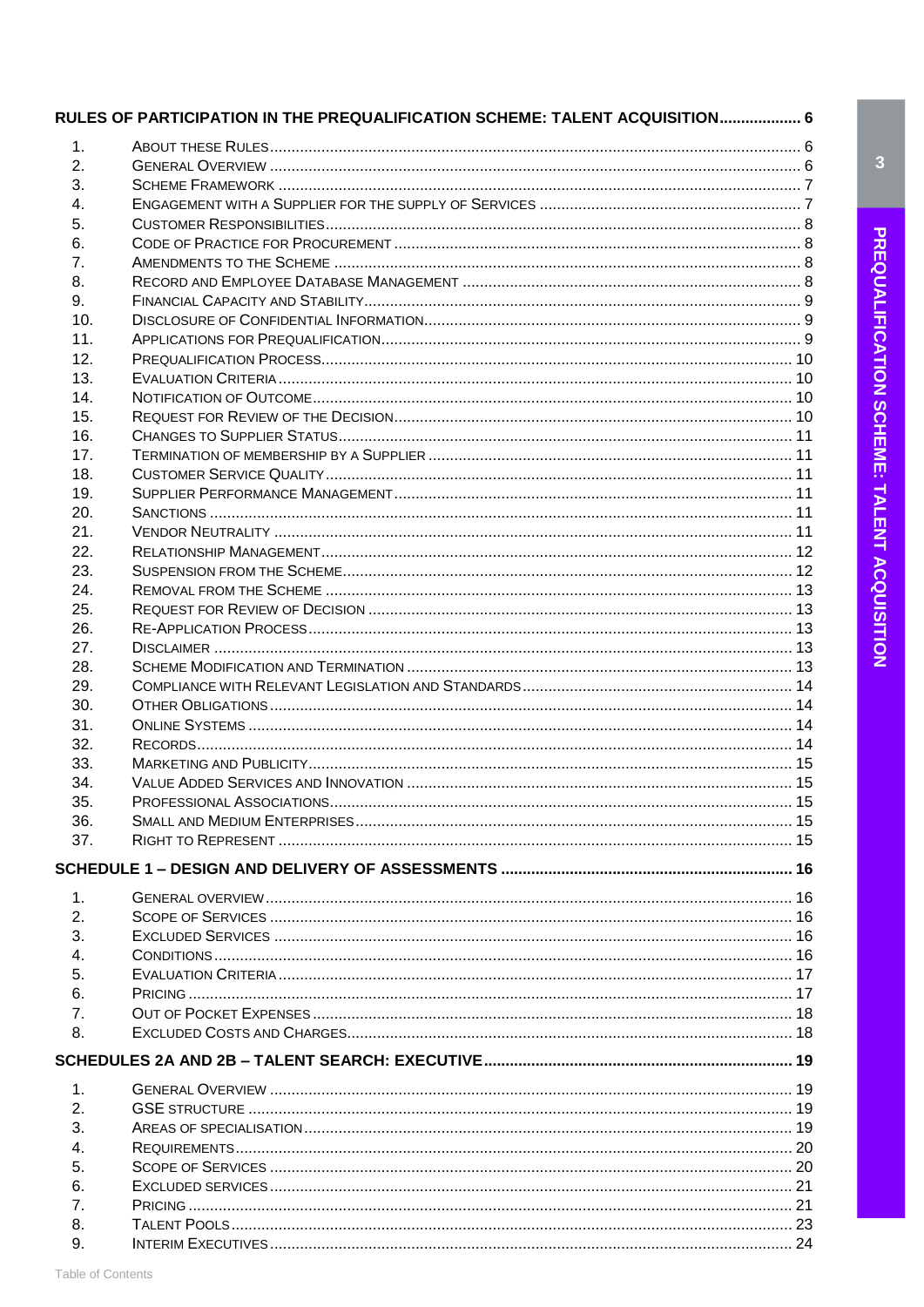| 10.            |  |
|----------------|--|
| 11.            |  |
| 12.            |  |
| 13.            |  |
| 14.            |  |
| 15.            |  |
| 16.            |  |
| 17.            |  |
| 18.            |  |
|                |  |
| 1.             |  |
| 2.             |  |
| 3.             |  |
| 4.             |  |
| 5.             |  |
| 6.             |  |
| 7.             |  |
| 8.             |  |
| 9.             |  |
| 10.            |  |
| 11.            |  |
| 12.            |  |
| 13.            |  |
| 14.            |  |
| 15.            |  |
| 16.            |  |
|                |  |
|                |  |
| 1.             |  |
| 2.             |  |
| 3.             |  |
| 4.             |  |
| 5.             |  |
| 6.             |  |
| 7.             |  |
| 8.             |  |
| 9.             |  |
|                |  |
| 1 <sub>1</sub> |  |
| 2.             |  |
| 3.             |  |
| 4.             |  |
| 5.             |  |
| 6.             |  |
| 7.             |  |
| 8.             |  |
| 9.             |  |
|                |  |
|                |  |
|                |  |
| 1              |  |
| 2              |  |
| 3              |  |
|                |  |
| 5              |  |
|                |  |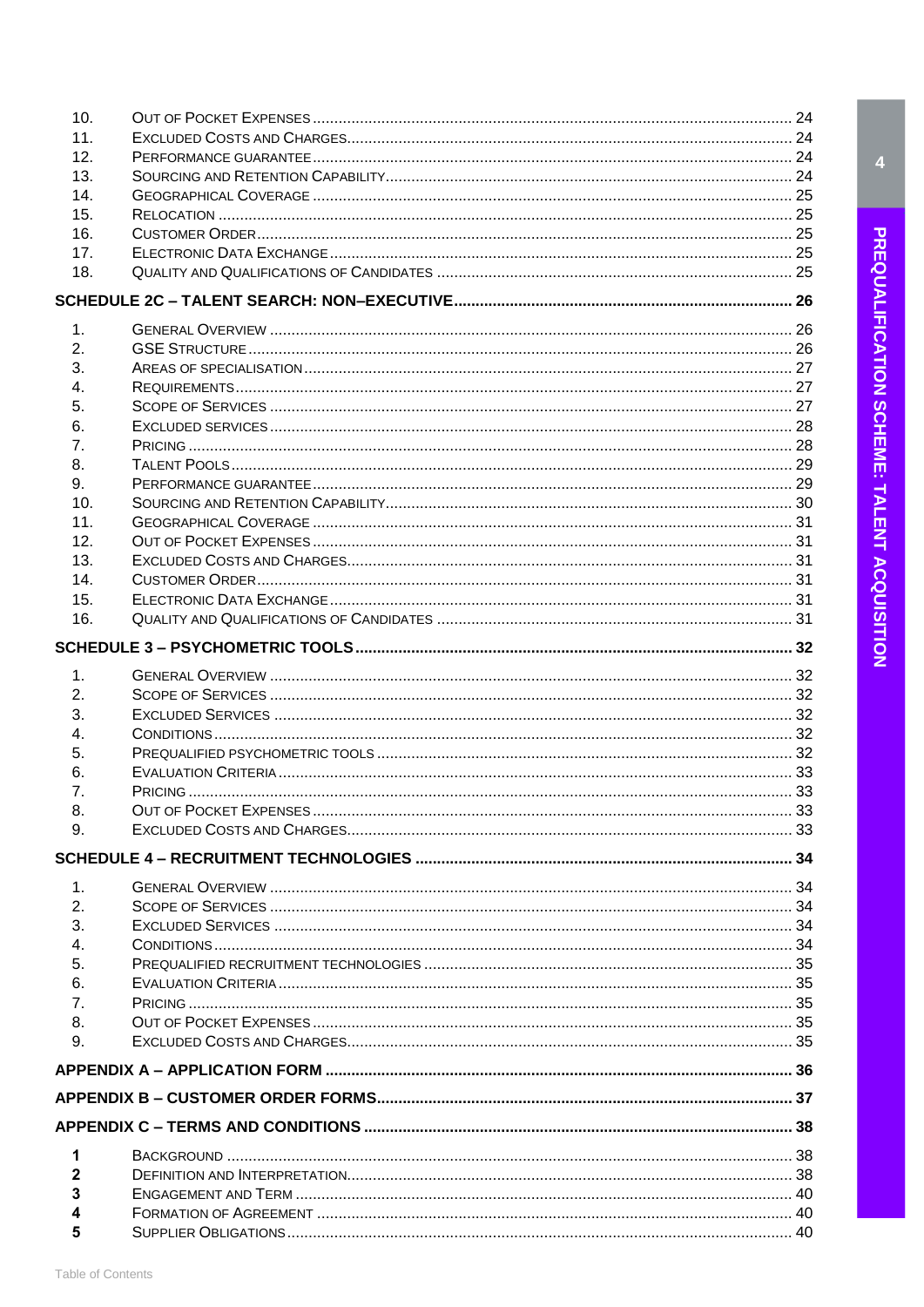| 6  |  |  |  |
|----|--|--|--|
|    |  |  |  |
| 8  |  |  |  |
| 9  |  |  |  |
| 10 |  |  |  |
| 11 |  |  |  |
| 12 |  |  |  |
| 13 |  |  |  |
| 14 |  |  |  |
| 15 |  |  |  |
| 16 |  |  |  |
| 17 |  |  |  |
| 18 |  |  |  |
| 19 |  |  |  |
| 20 |  |  |  |
| 21 |  |  |  |
| 22 |  |  |  |
|    |  |  |  |
|    |  |  |  |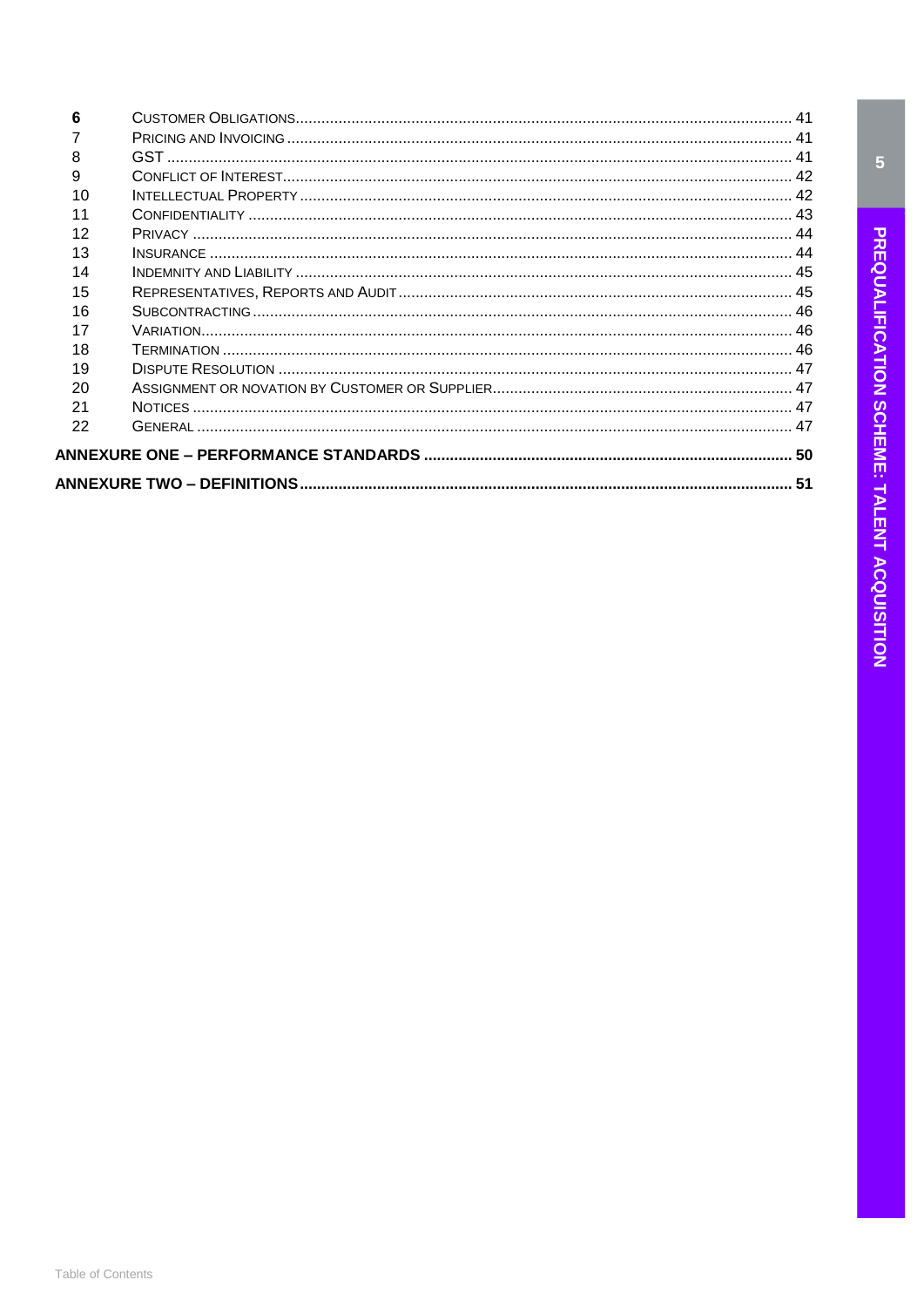# **SECRETARY, DEPARTMENT OF FINANCE, SERVICES AND INNOVATION ("Principal" or "DFSI")**

# <span id="page-5-0"></span>**Rules of participation in the Prequalification Scheme: Talent Acquisition**

# <span id="page-5-1"></span>1. **About these Rules**

- 1.1 The terms that apply to the Supplier's participation in this Scheme are set out in:
	- (a) clauses 1 to 46 of these Rules
	- (b) the Services are described in Schedules 1-4
	- (c) the Definitions in Annexure 2
	- (d) the Application Form in Appendix A submitted by the Supplier and accepted by the Principal Representative
	- (e) the terms and conditions for an engagement by a Customer ("Customer Order") in Appendix B and incorporates the terms and conditions set out in Appendix C
	- (f) the Supplier Performance reporting requirements in Appendix D

(together, the "Scheme").

1.2 If there is any inconsistency between any parts of this Scheme, then the part listed higher prevails to the extent of the inconsistency.

# <span id="page-5-2"></span>2. **General Overview**

# 2.1 **Purpose of the Scheme**

- (i) allow Government to engage suppliers with less red tape
- (ii) make it easier for Suppliers to do business the NSW Government, in particular small to medium enterprises and regional businesses
- (iii) "open up" the contractual arrangements to more Suppliers
- (iv) better leverage the available talent pool that industry can offer
- (v) preserve the Government's position of leverage within the market place
- (vi) be respectful of associated risk.

# 2.2 **Objective**

(i) This Scheme will be managed by the Principal and will leverage NSW Government buying power whilst opening up opportunities to small and medium enterprises, regional and boutique Suppliers. The Secretary, DFSI, will be the Principal of the Scheme. NSW Procurement, on behalf of the Principal, will manage this Scheme. This Scheme replaces SCM0227 (Prequalification Scheme – Executive Search) and A1651200 (Assessment Services Panel Contract).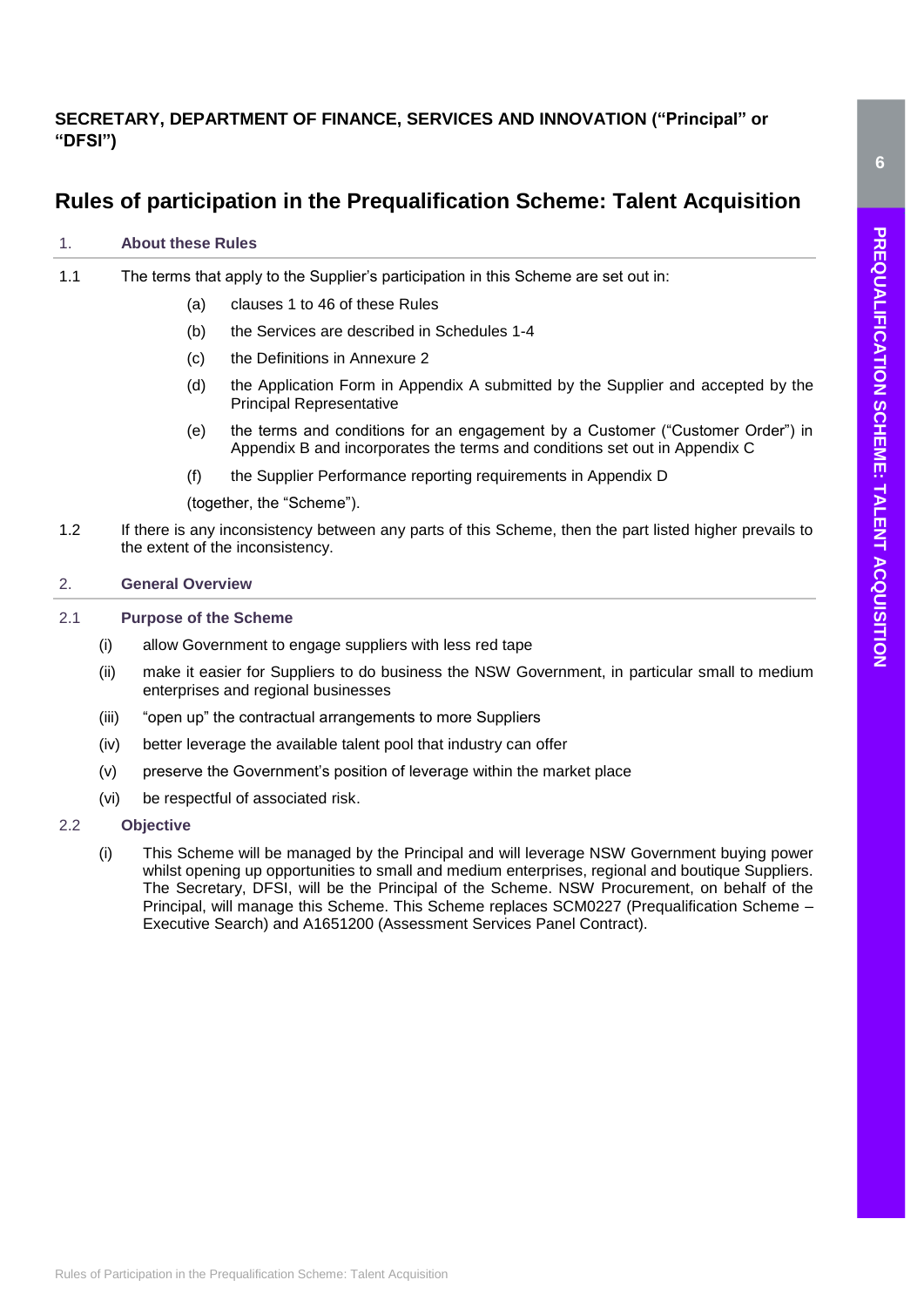<span id="page-6-0"></span>3.1 The Scheme creates a new framework for the prequalification of Suppliers to provide a suite of products and services to source, assess and select talent for Executive and Non-Executive roles. The Scheme will be implemented in a phased approach. In phase one, the Scheme will include the four categories and associated products and services in the table below and as detailed in Schedules 1-4 as applicable.

# **Scheme Categories:**

| Category 1:<br><b>Design and Delivery</b><br>of Assessments                           | <b>Category 2:</b><br><b>Talent Search</b> | <b>Category 3:</b><br><b>Psychometric Tools</b>                                                                                    | Category 4:<br><b>Recruitment</b><br><b>Technologies</b> |
|---------------------------------------------------------------------------------------|--------------------------------------------|------------------------------------------------------------------------------------------------------------------------------------|----------------------------------------------------------|
| Design and delivery of<br>assessments<br>Design and delivery of<br>assessment centres | Executive<br>Non-Executive                 | <b>Cognitive Ability Tests</b><br><b>Skills-based Tests</b><br>Personality<br>Assessments<br>Emotional Intelligence<br>Assessments | Video Interviews<br>Reference Checks                     |

- 3.2 The scope of services under each of the Categories is outlined in Schedules 1-4, as applicable. Complementary arrangements that are NOT within the scope of this Scheme are:
	- (i) Pre-employment Checks: including licence checks, qualification checks, performance history checks, financial responsibility checks and international checks. The Customer must use Contract CR0011 (Criminal Record Checks).
	- (ii) Print advertising: The Customer must use Contract DPC2017/008 (Media Customer Services).
	- (iii) Contingent Workers (Executive and Non-Executive): The Customer must use Scheme 0007 (Contingent Workforce).
	- (iv) Consultancy services: The Customer must use Contract SCM0005 (Performance and Management Services).
- 3.3 The Supplier must comply with recruitment and selection requirements contained in applicable government employment legislation, policies and guidelines. A Customer must work with the Supplier to ensure the requirements of merit-based employment under [Part 3](https://www.legislation.nsw.gov.au/#/view/regulation/2014/65/part3) of the *Government Sector Employment (General) Rules 2014* are met.
- 3.4 The Customer and Supplier are expected to promote workforce diversity in all processes related to sourcing, assessing and selecting candidates for roles.
- 3.5 The Customer must ensure that in filling roles, wherever possible consideration is given to meeting the [Premier's Priority](https://www.nsw.gov.au/improving-nsw/premiers-priorities/) of driving public sector workforce diversity under which the NSW Government is working toward.

# <span id="page-6-1"></span>4. **Engagement with a Supplier for the supply of Services**

- 4.1 The Customer may seek services from Suppliers on the Scheme for engagement on an exclusive or non-exclusive basis.
- 4.2 The use of the Scheme by a Customer for the procurement of these products and services is recommended. The Scheme includes a wide range of Suppliers who have been evaluated based on their capability, capacity and overall value for money to provide a range of products and services. The Suppliers on the Scheme have been screened to ensure compliance requirements have been met and many contractual issues resolved, enabling Customers to purchase with confidence and reduced risk.
- 4.3 The Customer may at any time issue a Customer Order to a Supplier for Services in accordance with these Rules.
- 4.4 Each Customer Order placed in accordance with these Rules will create a separate Agreement.

**7**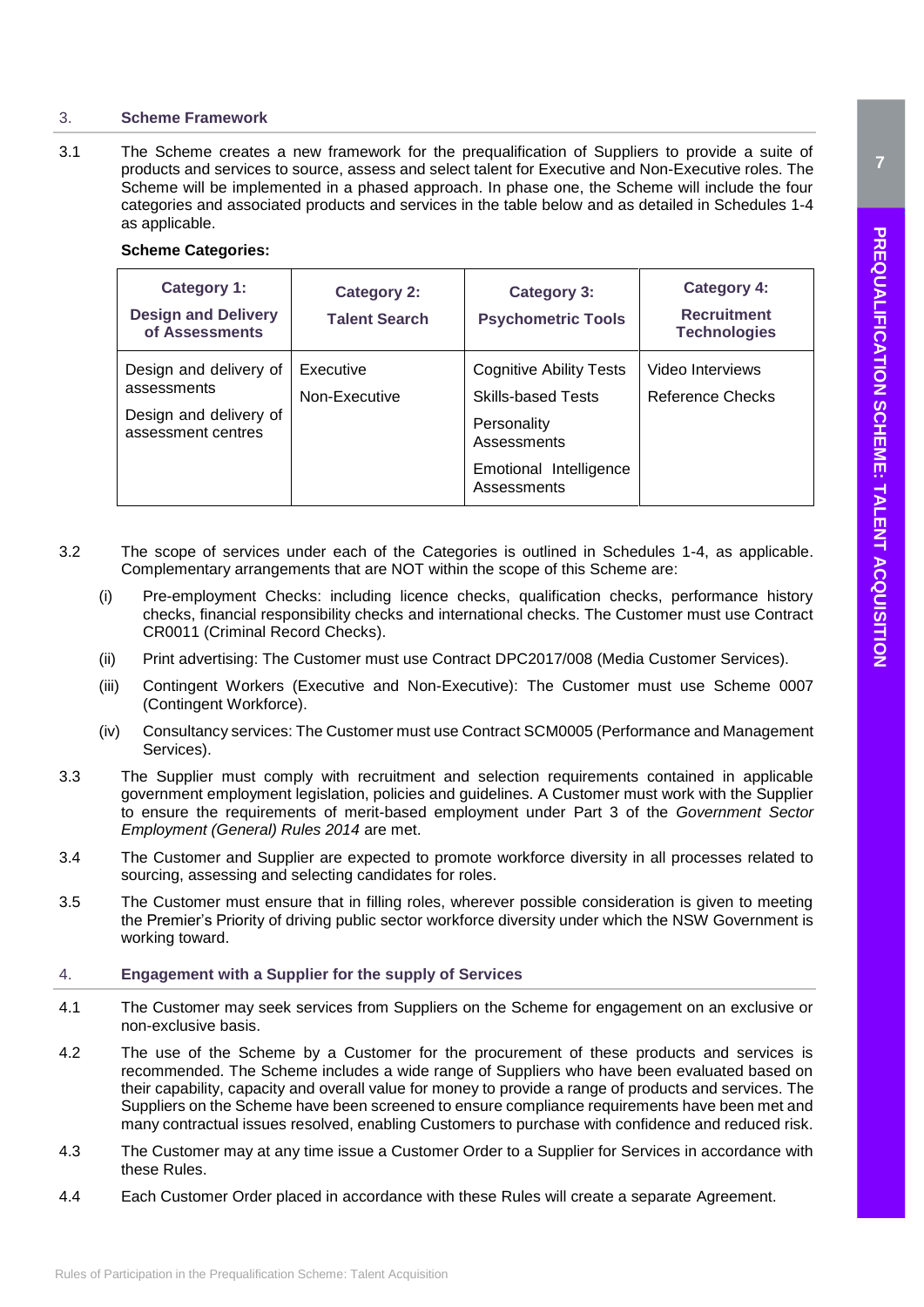- 4.5 An Agreement between the Supplier and the Customer for the supply of the Services includes:
	- (i) these Rules, including its Annexures; the applicable Customer Order set out in Appendix B, including any special conditions; and the standard Terms and Conditions set out in Appendix C. Prequalification under the Scheme does not guarantee the Supplier with any of the following: continuity of the prequalification during the duration of the Scheme
	- (ii) receipt of opportunities to tender
	- (iii) that Customer contracts or work of any kind or quantity will be offered
	- (iv) invitation to participate in a competitive process for the supply of services.

# <span id="page-7-0"></span>5. **Customer Responsibilities**

- 5.1 The Customer is required to understand and comply with the [NSW Procurement Board Goods and](https://www.procurepoint.nsw.gov.au/policy-and-reform/nsw-government-procurement-policy-framework)  [Services Policy Framework](https://www.procurepoint.nsw.gov.au/policy-and-reform/nsw-government-procurement-policy-framework) when engaging a Supplier under the Scheme.
- 5.2 The Customer can request a Request for Quote (RFQ) from one or more Suppliers for an assignment in any category. The Customer will evaluate the proposals and select the Supplier to undertake the assignment.
- 5.3 Each assignment allocated to a Supplier is considered a separate and distinct engagement. The Customer and Supplier must enter into a separate agreement for each engagement using the applicable Customer Order in Appendix B.

# <span id="page-7-1"></span>6. **Code of Practice for Procurement**

- 6.1 The Supplier must adhere to the **[NSW Procurement Board Policy Framework](https://www.procurepoint.nsw.gov.au/policy-and-reform/nsw-government-procurement-policy-framework)** (including NSW [Government Procurement: Small and Medium Enterprises Policy Framework\)](https://www.procurepoint.nsw.gov.au/policy-and-reform/nsw-government-procurement-policy-framework) at all times. Any breach of the NSW Procurement Board Policy Framework may result in the removal from the Scheme and/or termination of a Customer Order.
- 6.2 Suppliers must adhere to the Statement of Business Ethics (at https://www.finance.nsw.gov.au/aboutus/business-ethics) and any conduct contrary to that statement may result in removal from the Scheme and/or termination of a Customer Order.
- 6.3 The Principal will regularly engage with the Suppliers through Supplier forums to provide updates and presentation slides will be made available on the ProcurePoint website.

# <span id="page-7-2"></span>7. **Amendments to the Scheme**

- 7.1 The Scheme will be monitored by the Principal to assess whether the objectives and intent of the Scheme are being met. Modifications may be made at the Principal 's discretion during the life of the Scheme.
- 7.2 The Scheme rules may be amended periodically by the Principal as required.
- 7.3 Suppliers must ensure they comply with the most recent version of the Scheme Rules which are available to view or download at [www.procurepoint.nsw.gov.au](http://www.procurepoint.nsw.gov.au/)
- 7.4 Suppliers will be notified via email of amendments to the Scheme Rules.
- 7.5 The Principal may change a Supplier's status under the Scheme to include additional Categories where:
	- (i) the Supplier considers that it is eligible for such an upgrade; and
	- (ii) the Supplier has submitted an Application for such an upgrade, including documentation and other material in support of its request.
- 7.6 The Principal may change a Supplier's status under the Scheme if the Supplier has requested formally in writing withdrawal from a Category.

# <span id="page-7-3"></span>8. **Record and Employee Database Management**

8.1 Suppliers should maintain a comprehensive record and Employee database for all engagements including placement history and Customer details. Record management processes must comply with privacy legislation, NSW Government Digital Information Security Policy and the State Records Act (NSW 1988). Access to this data may be required by the NSW Government during the Scheme and should be granted by Supplier, subject to any legislative data and privacy requirements being met.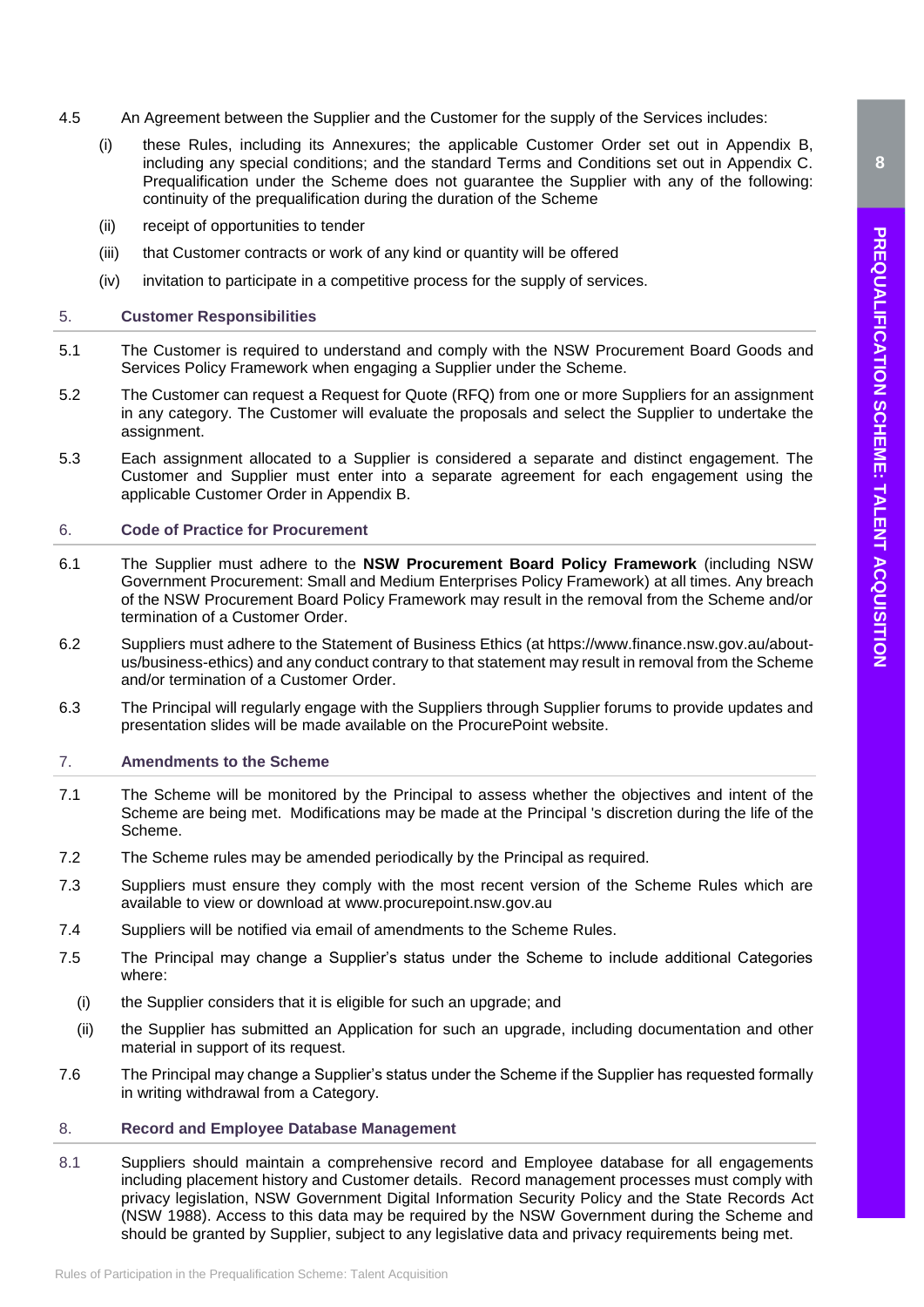# <span id="page-8-0"></span>9. **Financial Capacity and Stability**

9.1 Applicants must be financially viable and demonstrate a record of financial viability over a 3-year period immediately prior to their Application for entry to the Scheme and/or meet any necessary financial security provisions requested by the Principal Representative.

# <span id="page-8-1"></span>10. **Disclosure of Confidential Information**

- 10.1 The Supplier must not disclose or make public any information or material acquired or produced in connection with any Customer Order made with a Customer for supply of the Services without the prior approval of the Customer and except for the purpose of exercising its rights or performing its obligations under that Contract.
- 10.2 Despite this clause [10,](#page-8-1) the Supplier acknowledges and agrees that the Principal and its Representatives may make available to any Customer information and materials concerning or relating to the Supplier or its performance of any Customer Order.
- 10.3 The Principal and Customers may disclose certain information in connection with the Scheme in accordance with the Government Information (Public Access) Act 2009 (NSW).
- 10.4 Information submitted with an Application will be treated as confidential by NSW Government Agencies unless otherwise required by law.
- 10.5 Information submitted with an Application may be subject to investigation, reference checking, searches, interview, enquiries and confirmation. Applicants and Suppliers are deemed to have authorised any such action.

# <span id="page-8-2"></span>11. **Applications for Prequalification**

- 11.1 The Applicant can apply for prequalification to one or more Scheme's categories listed in clause 3.1 of these Rules through the e-Tenders system.
- 11.2 The Applicant is not entitled at law or equity to recover any costs or expenses associated with the submission of an application.
- 11.3 In applying for Scheme prequalification, the Applicant agrees that it accepts the Rules.
- 11.4 Only those Applications which fully satisfy all requirements set out in these Rules and the application form in Appendix A will be considered by DFSI.
- 11.5 Applicants agree that, if granted admission to the Scheme, the terms and conditions of any engagement will be those of the Customer Order at Appendix B, incorporating these Rules and the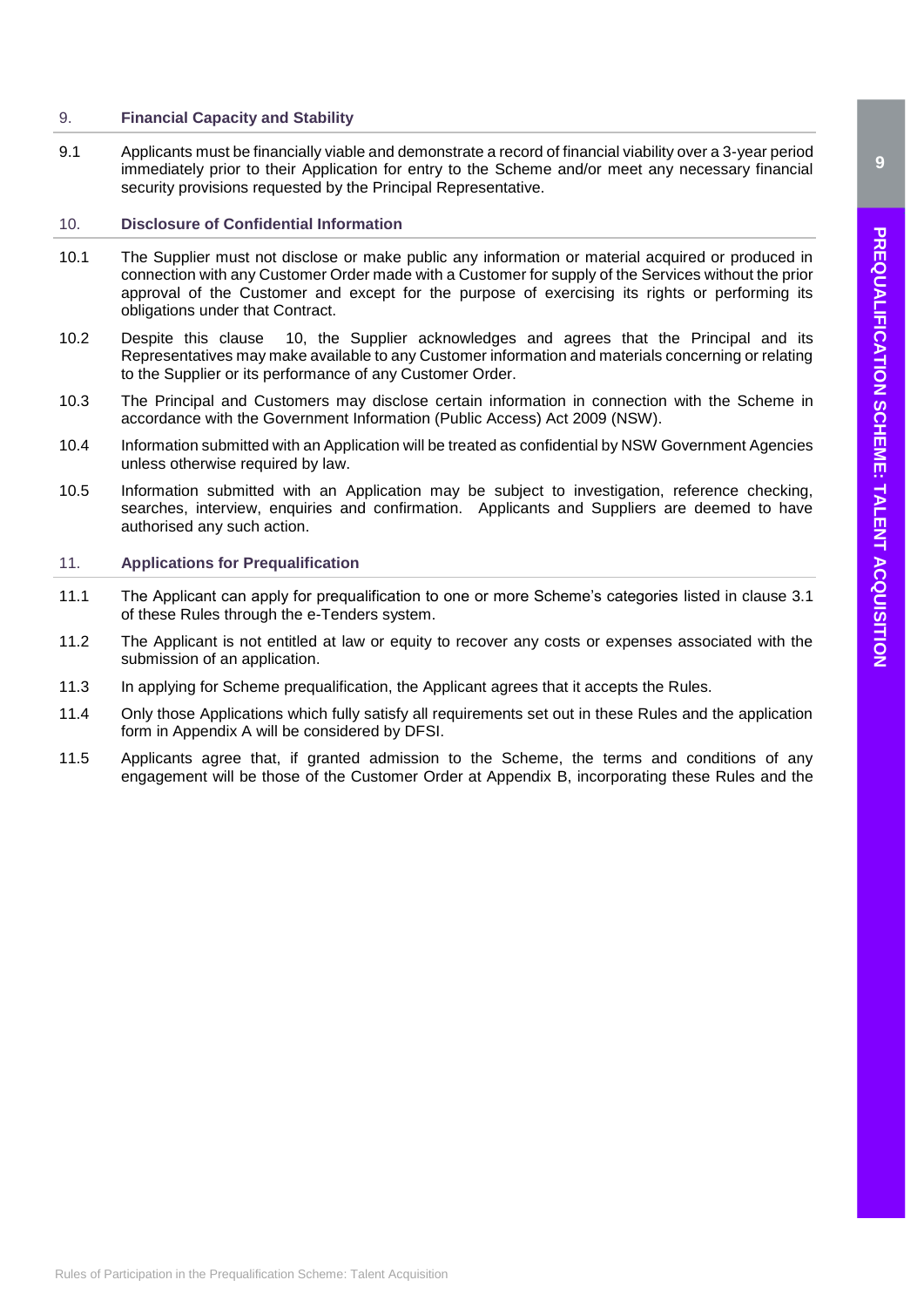terms and conditions in Appendix C and agree that it is necessary to sign the Customer Order for each or any engagement.

- 11.6 Trusts will not qualify to be part of this Scheme.
- 11.7 Trusts must nominate the Trustee as the entity for Scheme prequalification in order to be eligible for participation in the Scheme.

# <span id="page-9-0"></span>12. **Prequalification Process**

- 12.1 The Scheme will be composed of Suppliers who are approved to be accepted following the assessment of an Application submitted in the form prescribed in Appendix A and in accordance with these Rules.
- 12.2 The panel to be formed under the Scheme will be composed of Suppliers who are approved to be accepted following the assessment of an Application submitted in the form prescribed in Appendix A and in accordance with these Rules.
- 12.3 Applications may be made at any time during the life of the Scheme.

# <span id="page-9-1"></span>13. **Evaluation Criteria**

- <span id="page-9-4"></span>13.1 Applications will be assessed according to the following evaluation criteria:
	- (i) demonstrated acceptance of Rules by the Applicant, including acceptance of Supplier Fees, willingness to comply with system and data collection requirements
	- (ii) demonstrated experience, satisfactory previous performance and Applicant referee reports
	- (iii) meeting appropriate insurance requirements
	- (iv) the requirements set out for each category, as summarised in Schedules 1 to 4.

Other checks will also be undertaken, such as but not limited to:

- (v) ACN
- (vi) ABN
- (vii) Company Directors
- 13.2 Those who do not meet clause [13.1](#page-9-4) will be invited to re-apply and will be assessed at the next periodical meeting of the Principal.
- 13.3 The Scheme will be composed of Suppliers who are determined to be accepted following an assessment of each submitted application for each relevant category, and in accordance with these Scheme rules.
- 13.4 The Assessment Committee will consider applications to each category and determine the membership of the Scheme, based on the evaluation criteria for each category.
- 13.5 Applications may be made at any time throughout the life of the Scheme but will be assessed periodically at the discretion of the Assessment Committee.
- 13.6 The Assessment Committee may accept an application (with or without qualification) or reject the application.
- 13.7 The Principal will notify Applicants in writing of the Assessment Body's decision.

# <span id="page-9-2"></span>14. **Notification of Outcome**

14.1 The Principal may accept an Application (with or without qualification) or reject the Application. Applicants will be notified in writing of the outcome of their Application.

# <span id="page-9-3"></span>15. **Request for Review of the Decision**

15.1 Should an Applicant believe that there are substantive grounds for the Principal to reconsider its decision not to admit the Applicant to the Scheme, the Applicant may request a review of the decision in writing, providing full details of the reasons for the request, to:

Director Category Management – Human Services, NSW Procurement Department of Finance, Services and Innovation Level 11, McKell Building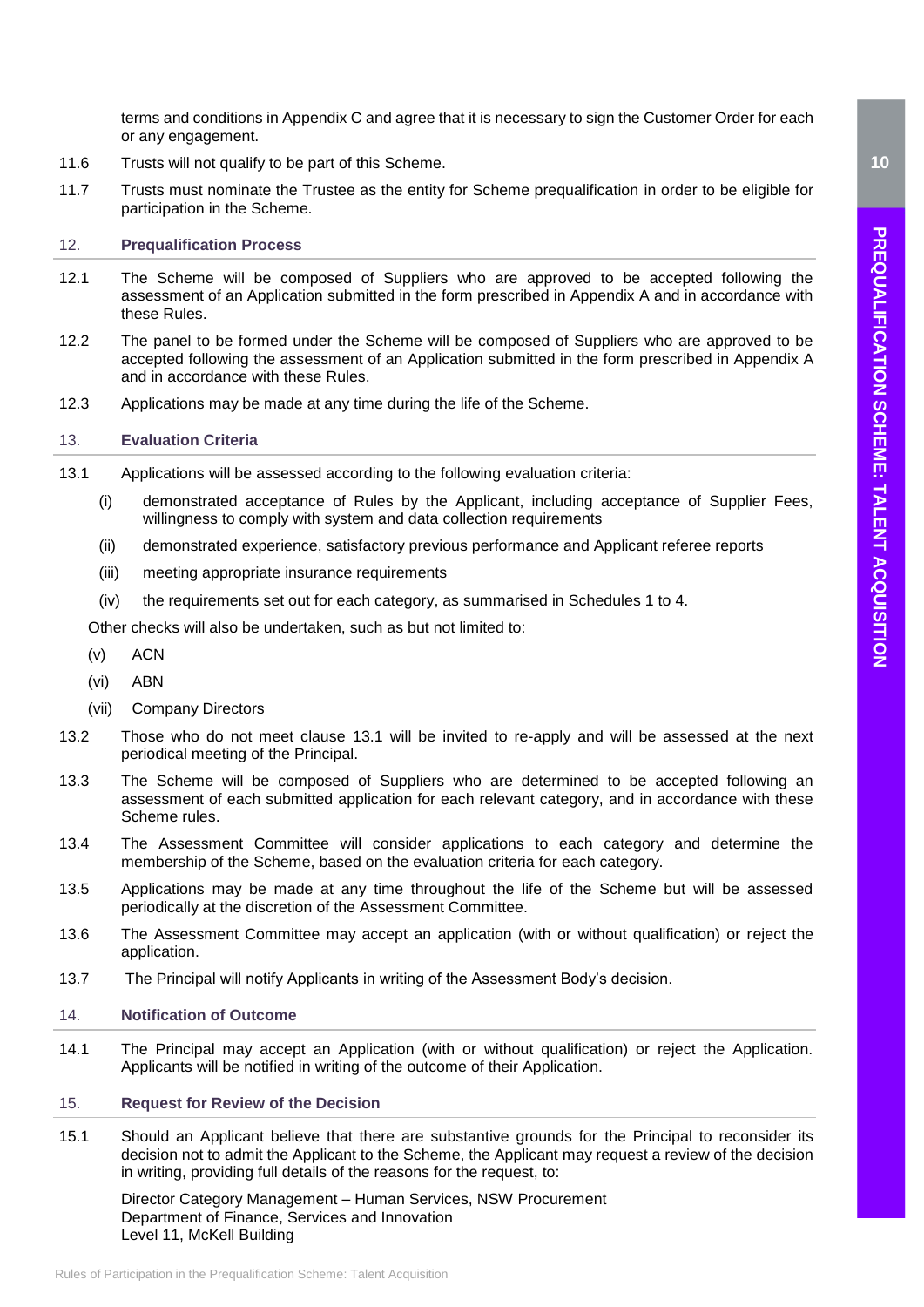2-24 Rawson Place SYDNEY NSW 2000

15.2 The Principal will refer the matter to the Review Committee and inform the Supplier of the outcome via email.

# <span id="page-10-0"></span>16. **Changes to Supplier Status**

- 16.1 Suppliers must immediately inform the Principal of any significant change in their financial capacity, capability, ownership status, contact details or address by writing with full details to tas@finance.nsw.gov.au or as otherwise directed by the Principal.
- 16.2 The changes notified will be reviewed and assessed by the Principal as per the Scheme Rules.

# <span id="page-10-1"></span>17. **Termination of membership by a Supplier**

- 17.1 The Supplier may, at any time after the establishment of the relevant Scheme discontinue its participation in that Scheme on 90 days' notice to NSW Procurement, DFSI.
- 17.2 The Supplier must continue to fulfil its contractual obligations under any agreement entered into under the Scheme.
- 17.3 Customer Orders placed prior to a Supplier having discontinued its membership on the Scheme must be fulfilled, provided that the Customer may cancel or terminate or transition the Customer Order at the Customer's option without liability.

### <span id="page-10-2"></span>18. **Customer Service Quality**

- 18.1 Suppliers are required to provide high quality customer service suitable to the needs of the Customers of this Scheme. Customer service satisfaction shall be monitored by the Principal Representative and will inform decisions about continued participation in the Scheme.
- 18.2 The Supplier must have appropriately qualified and experienced Consultants dedicated to meet the range of recruitment requirements and should be dedicated to service this Scheme.

### <span id="page-10-3"></span>19. **Supplier Performance Management**

- <span id="page-10-6"></span>19.1 The Principal will manage the performance of Suppliers by:
	- (i) monitoring performance on tendering, financial capability and NSW Procurement Board Policy Framework compliance
	- (ii) applying sanctions, such as temporary suspension from the Scheme, where performance is determined to be unsatisfactory
	- (iii) revoking a Supplier's membership of the Scheme, following due consideration of the circumstances, where performance is determined to be unsatisfactory
	- (iv) providing the opportunity for a Supplier to request a review of the decisions referred in paragraphs [\(\(ii\)\)](#page-10-6) and [\(\(iii\)\)](#page-10-7) above.

# <span id="page-10-7"></span><span id="page-10-4"></span>20. **Sanctions**

20.1 Sanctions may be imposed where the Supplier, an employee or any person acting on behalf of the Supplier engages in conduct that is misleading or deceptive, or is likely to mislead or deceive a Customer as to the Service Provider's prequalification status or capabilities; for breach of Scheme rules; for fraudulent behaviour or for poor performance.

# <span id="page-10-5"></span>21. **Vendor Neutrality**

- 21.1 Where the Supplier is also the Managed Service Provider (under the NSW Government Contingent Workforce - Managed Service Provider Contract) for a Customer, the Supplier agrees that:
	- (i) it will maintain vendor neutrality by ensuring it will not also provide 'any services under the Talent Acquisition Scheme to that Customer; and
	- (ii) in its role as Managed Service Provider, it will select 'suppliers solely on the basis of proven performance as agreed with the Customer, and not show preferential treatment to suppliers on any other basis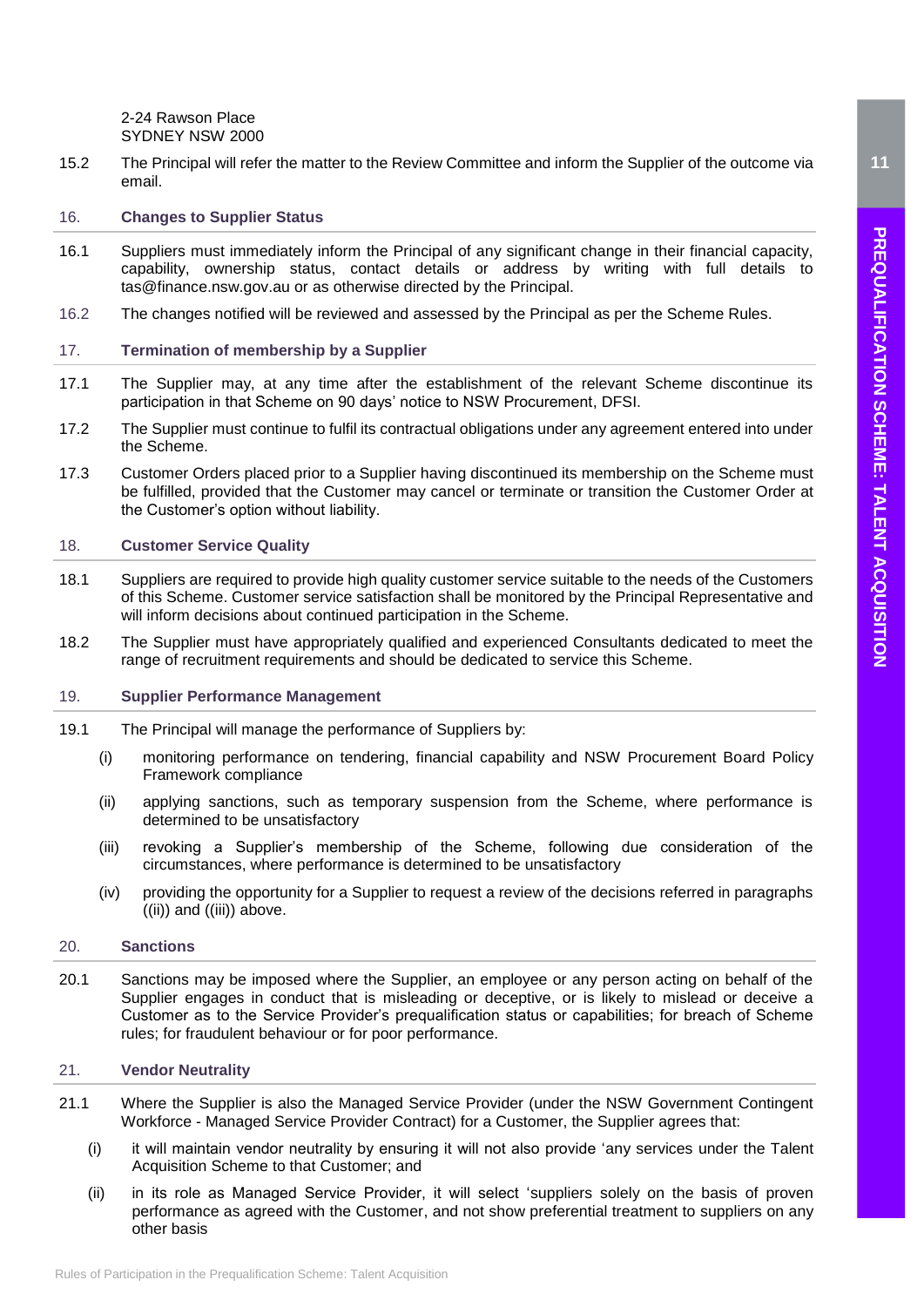# <span id="page-11-0"></span>22. **Relationship Management**

- 22.1 The Relationship Manager as a single point of contact for the Principal Representative is to appropriately address any performance related matters raised by the Principal Representative and/or by Customers.
- 22.2 The Principal may object to and direct the Supplier to remove any of its personnel (including the Relationship Manager) who in their opinion are incompetent, unsuitable, or who have acted in breach of the Rules or other improper behaviour (without limitation, who have been dishonest). If requested, the Supplier will remove the named personnel and will not re-employ such personnel in connection with supply of Services pursuant to this Scheme.
- 22.3 The Relationship Manager will also be required to attend regular meetings between the Supplier and the Principal Representative as required.

# <span id="page-11-1"></span>23. **Suspension from the Scheme**

- 23.1 The Principal may suspend a Supplier from the Scheme for up to three (3) months if it considers that the Supplier has:
	- (i) not complied with the Scheme Rules or
	- (ii) demonstrated unsatisfactory performance or
	- (iii) not complied with KPIs.
- 23.2 Before a Supplier's membership on the Scheme is suspended, the Principal will advise the Supplier in writing of the matters prompting the proposed action and will give the Supplier the opportunity to provide reasons as to why its membership should not be suspended.
- 23.3 The Principal will advise the Supplier of the reasons for the suspension and of any actions by the Supplier required to lift the suspension. A Supplier that has been suspended from the Scheme must inform the Principal if and when the actions required to lift the suspension have been undertaken.
- 23.4 The Principal will regularly review the status of Suppliers who have been suspended under this clause 23. If the action taken by the Supplier is considered by the Principal to be insufficient, the suspension period may be extended and the supplier will be notified accordingly. The Principal may revoke the suspension if it is satisfied that the Supplier has taken appropriate action to address the reasons for the suspension.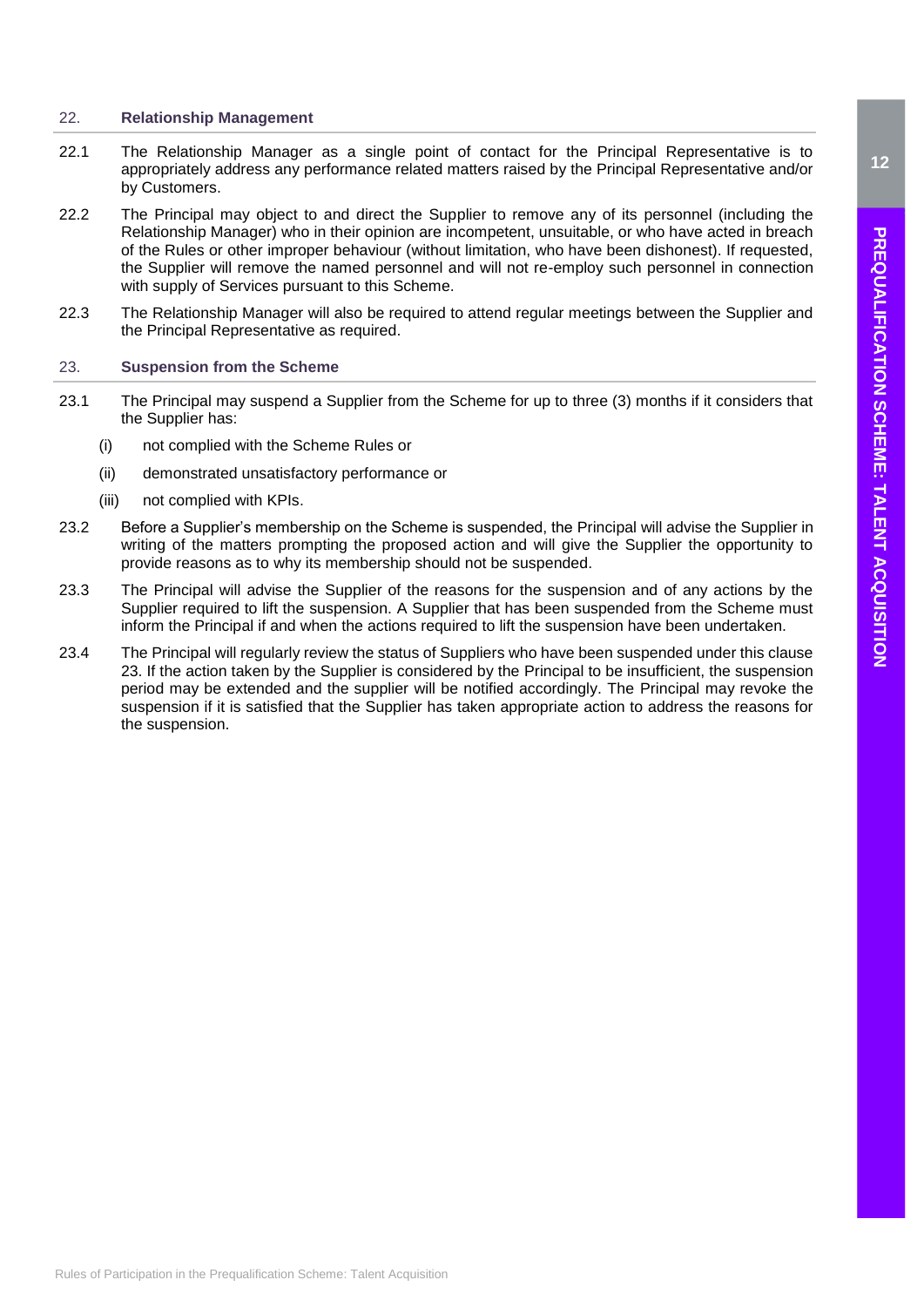# <span id="page-12-0"></span>24. **Removal from the Scheme**

- 24.1 The Principal may revoke a Supplier's membership on the Scheme if it considers that a Supplier's performance is unsatisfactory, the Supplier has not complied with relevant policies and laws or the Supplier is in breach of the Scheme Rules, including but not limited to, if the Supplier has:
	- (i) provided false or misleading information with their Application to the Scheme
	- (ii) breached any of the Scheme Rules
	- (iii) failed to meet applicable financial requirements
	- (iv) been the subject of substantiated reports of unsatisfactory performance for other Customers
	- (v) been determined by the Principal as not suitable for future work
	- (vi) provided unsatisfactory performance with contracts under the Scheme
	- (vii) otherwise failed to meet the standards required of the Scheme in terms of project outcomes, business management systems, client satisfaction and ethical business practices
	- (viii) refused to supply Services to a Customer without reasonable grounds for such refusal
	- (ix) breached the NSW Government Code of Practice for Procurement.
- 24.2 Before a Supplier's membership on the Scheme is revoked, the Principal will advise the Supplier via email of the matters prompting the proposed action and will give the Supplier the opportunity to provide reasons as to why its membership should not be revoked.

### <span id="page-12-1"></span>25. **Request for Review of Decision**

25.1 Where a Supplier considers that there are substantive grounds for the Principal to reconsider its decisions for suspension or revocation, the Supplier may, within 20 days from the letter or email advising of the original decision, request a review of the decision in writing, by emailing full details of the reasons for the request for review to:

Director Category Management – Human Services, NSW Procurement Department of Finance, Services and Innovation Level 11, McKell Building 2-24 Rawson Place SYDNEY NSW 2000

25.2 The Principal will review and inform the Supplier of the outcome via email.

# <span id="page-12-2"></span>26. **Re-Application Process**

- 26.1 Suppliers who are removed from the Scheme can re-apply for admittance to the Scheme after 12 months from the date of removal.
- 26.2 During the Removal Period, no new Customer Orders can be entered into by a Supplier.

# <span id="page-12-3"></span>27. **Disclaimer**

- 27.1 The Assessment Committee reserves the absolute discretion to decide any of the following:
	- (a) accept an application with or without limitations and/or conditions
	- (b) reject an application
	- (c) suspend a supplier's admission to the scheme
	- (d) revoke a supplier's admission to the scheme.
- 27.2 The Assessment Committee or personally its members will not be held liable for any costs or damages incurred by the Supplier in the exercise of such discretion.

# <span id="page-12-4"></span>28. **Scheme Modification and Termination**

28.1 The Scheme will be monitored by the Principal to assess whether the objectives and intent of the Scheme are being met. Modifications may be made at the Principal's discretion during the life of the Scheme.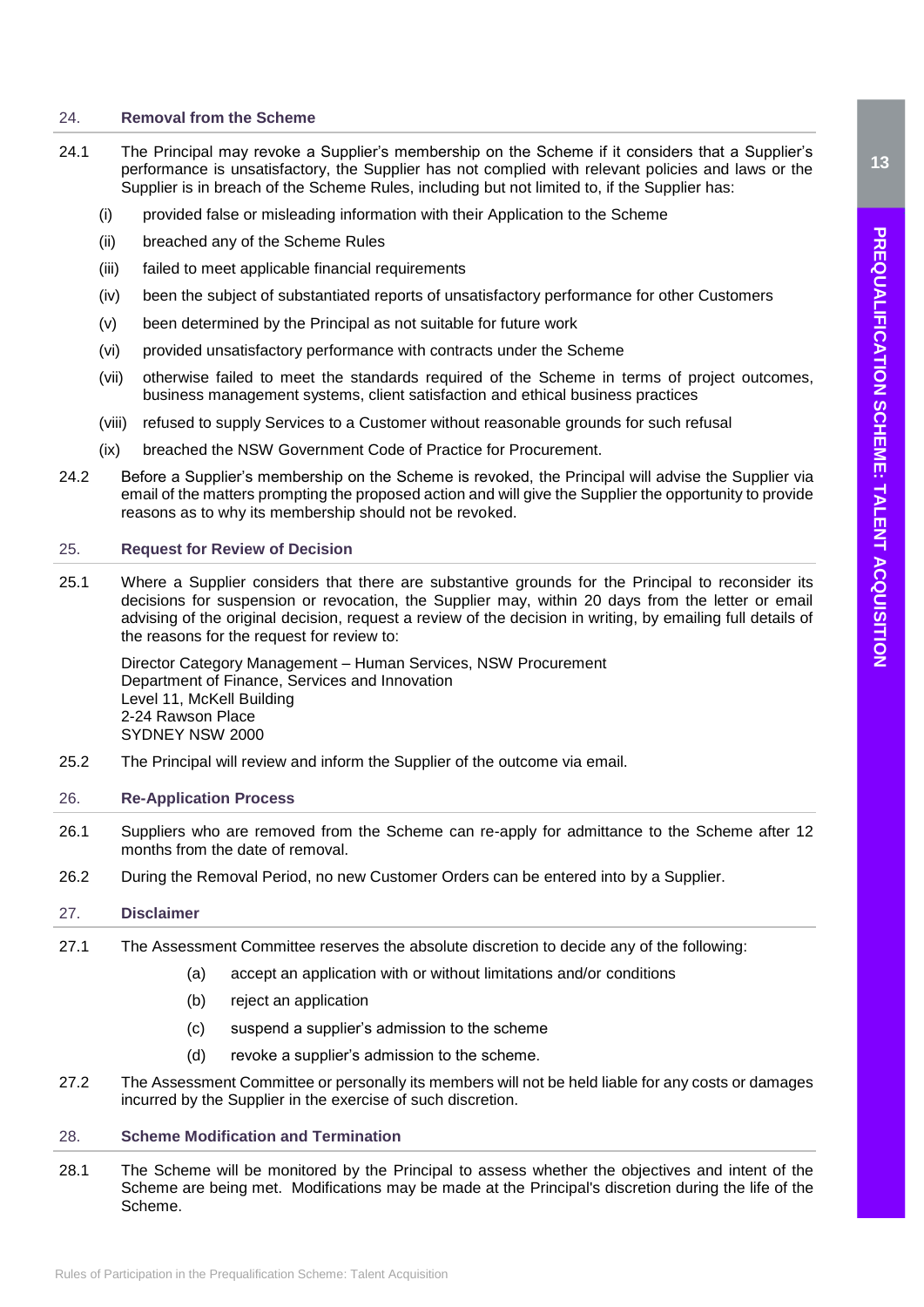- 28.2 The Scheme can be terminated with 90 days' notice at the sole discretion of the Principal by posting a Scheme Termination Notice on the NSW Government eTendering website.
- 28.3 The Principal and NSW Government agencies may disclose certain information regarding the Scheme in accordance with the Government Information (Public Access) Act (NSW) 2009 and the NSW Procurement Board Procurement Policy Framework.

# <span id="page-13-0"></span>29. **Compliance with Relevant Legislation and Standards**

29.1 In addition to any relevant legislation and standards not specified here, Suppliers must comply with the work health and safety requirements in the performance of this Scheme and any Codes of Practice, approved and issued pursuant to the [Work Health and Safety Act 2011](http://www.legislation.nsw.gov.au/maintop/view/inforce/act+10+2011+cd+0+N) and/or regulation made under the Act.

# <span id="page-13-1"></span>30. **Other Obligations**

- 30.1 In addition to the Supplier's obligations listed elsewhere in these Rules, Suppliers under the Scheme are subject to the following conditions:
	- (i) the Supplier may be required to meet with the Principal at no charge on a few occasions each year to discuss relevant matters and provide a report on relevant issues
	- (ii) the Supplier must declare in the application to the Scheme, and during the life of the Scheme whilst a member of the Scheme, if it is subject to an ICAC proceeding
	- (iii) the Supplier must declare in the application to the Scheme, and during the life of the Scheme whilst a member of the Scheme, if they are being prosecuted or have been convicted of any breach of work health and safety legislation, environmental protection legislation, industrial relations legislation, and competition and consumer act, or any other laws that a prosecution or conviction would be relevant and material to the goods or services to be provided under the Scheme
	- (iv) the Supplier agrees to cooperate with any financial assessment required by the Assessment **Committee**
	- (v) the Supplier agrees that it accepts the Scheme Rules and any future changes
	- (vi) the Supplier agrees not to assign its membership under the Scheme.

# <span id="page-13-2"></span>31. **Online Systems**

- 31.1 The Principal will promote the existence of the Scheme on ProcurePoint and provide links for Customers to obtain more information about the Suppliers approved on the Scheme.
- 31.2 The Principal may implement a Vendor Management System (VMS) in relation to the engagement of Suppliers by Eligible Buyers. It is anticipated that the VMS selected will be accessed via the internet by both Eligible Buyer and the Supplier. All Suppliers on this Scheme agree to work with the VMS at no additional cost to the Customer. All suppliers agree to accept Recipient Created Tax Invoices (RCTI).
- 31.3 The Principal proposes to implement a panel of Managed Service Providers (MSP) arrangement. All Suppliers agree to work with the MSP where requested by the Principal Representative or an Eligible Buyer at no additional cost to the Customer.
- 31.4 The Principal may choose to implement additional online systems and/or portals during the term of the proposed Scheme. Any such new systems are not expected to entail any significant new costs to Suppliers and all Suppliers will be expected to use these nominated systems.

# <span id="page-13-3"></span>32. **Records**

- 32.1 The Supplier must keep and maintain all necessary records in relation to each Customer Order.
- 32.2 The Principal reserves the right to have a site inspection of the Supplier's premises or an audit of its records during the Scheme for the purpose of evaluating compliance with the Scheme.
- 32.3 The Principal may request additional information via email and/or the eTendering system. The Supplier must provide this information by the due date.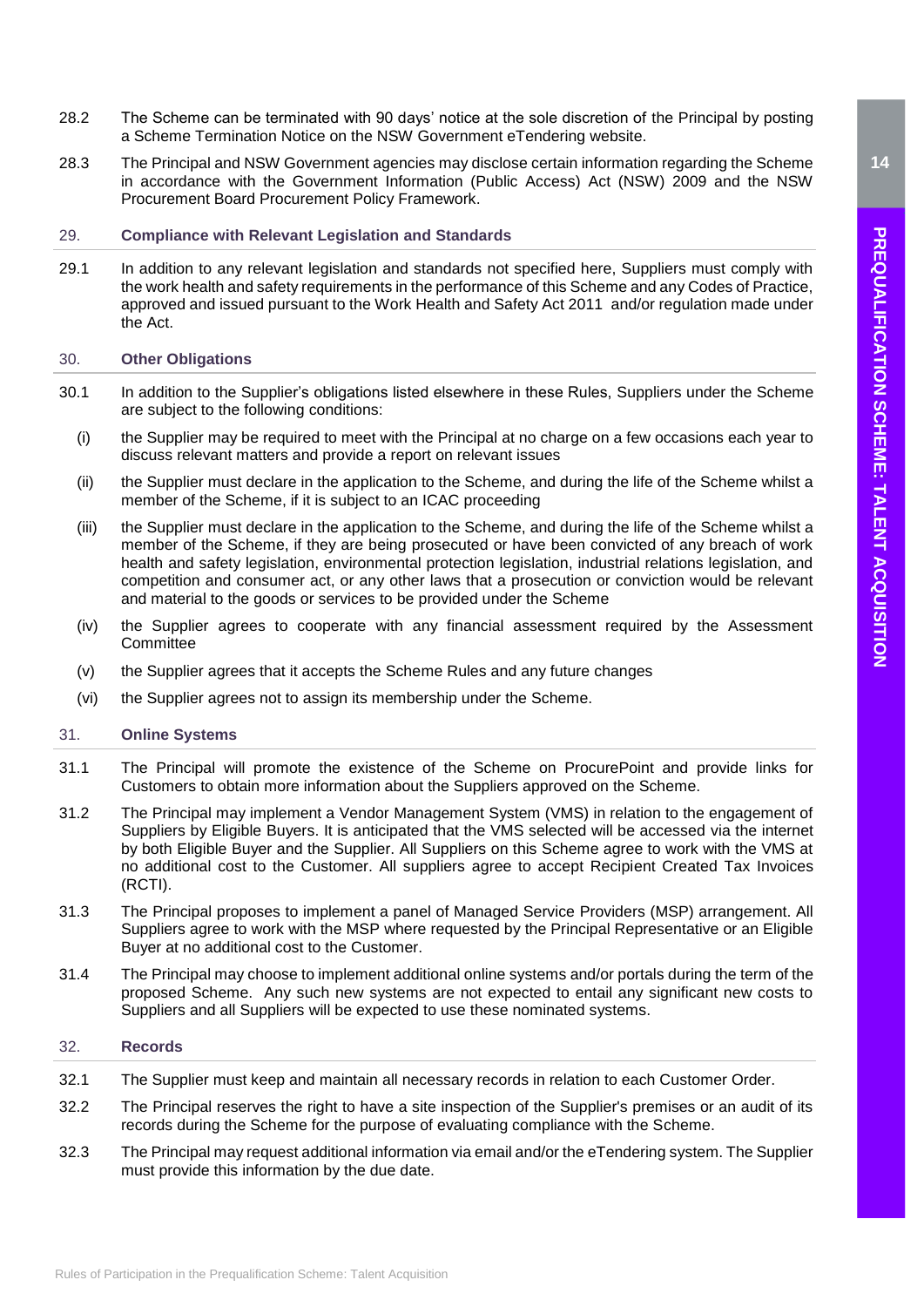# <span id="page-14-0"></span>33. **Marketing and Publicity**

- 33.1 Suppliers must follow agreed and appropriate Customer guidelines with respect to the marketing of Talent Acquisition Services within the NSW Government. Written Customer agreement from an appropriate Customer Representative must be acquired prior to the commencement of any marketing activity. Customers reserve the right to demand the cessation of any marketing activity deemed to be inappropriate and/or unwanted by that Customer.
- 33.2 The Principal will promote the Scheme as follows:
	- (a) a User Guide which will be published on the ProcurePoint website at <http://www.procurepoint.nsw.gov.au/>
	- (b) advertising in Government publications
	- (c) focused category management forums
	- (d) regular customer interactions by Category Managers and Client Services Officers
	- (e) Facility for the Suppliers to market their Services on the NSWBuy system.
- 33.3 Suppliers must not advertise, promote or publicise in any form their admission to the Scheme without the written consent of the Principal.

# <span id="page-14-1"></span>34. **Value Added Services and Innovation**

- 34.1 Value-added Services may be offered to Customers during the term of the Scheme but these Services must meet the intent of the Scheme and will be provided to Customers at no additional cost to the NSW Government.
- 34.2 Value-added Services which Suppliers may consider providing throughout the life of the Scheme may include but are not limited to:
	- (a) offering technical assistance to Customers in the development of the job specifications
	- (b) eRecruitment via the VMS
	- (c) eRecruitment via the VMS and MSP
	- (d) Consolidated invoicing.

# <span id="page-14-2"></span>35. **Professional Associations**

- 35.1 The Principal prefers that Suppliers are current corporate members of an industry body/association such as the Recruitment and Consulting Services Association (RCSA) or the Information Technology Contract and Recruitment Association (ITCRA). The Principal expects that Suppliers will abide and agree to be bound by the guidelines set out by relevant industry associations.
- 35.2 Suppliers should note that where conflict exists between this Scheme and provisions under any professional association code of conduct (e.g. the RCSA Code for Professional Practice and/or the ITCRA's Code for Professional Practice) the provisions of this Scheme take precedence.

# <span id="page-14-3"></span>36. **Small and Medium Enterprises**

- 36.1 The Supplier must comply with applicable NSW Government policies and guidelines including the NSW Government Procurement: Small and Medium Enterprises Policy Framework (available at [http://www.](http://www/)[www.procurepoint.nsw.gov.au\)](http://www.procurepoint.nsw.gov.au/).
- 36.2 Under the Scheme the Supplier must prepare a Small and Medium Enterprises Participation Plan [\(http://www.procurepoint.nsw.gov.au/policy/goods-and-services/small-and-medium-enterprises](http://www.procurepoint.nsw.gov.au/policy/goods-and-services/small-and-medium-enterprises-policy-framework)[policy-framework\)](http://www.procurepoint.nsw.gov.au/policy/goods-and-services/small-and-medium-enterprises-policy-framework) (SMEPP) for contracts valued at \$10 million and above.

# <span id="page-14-4"></span>37. **Right to Represent**

37.1 In the case of a candidate being introduced by more than one Supplier for a particular role, the Candidate'(s) choice of Supplier will be deferred to.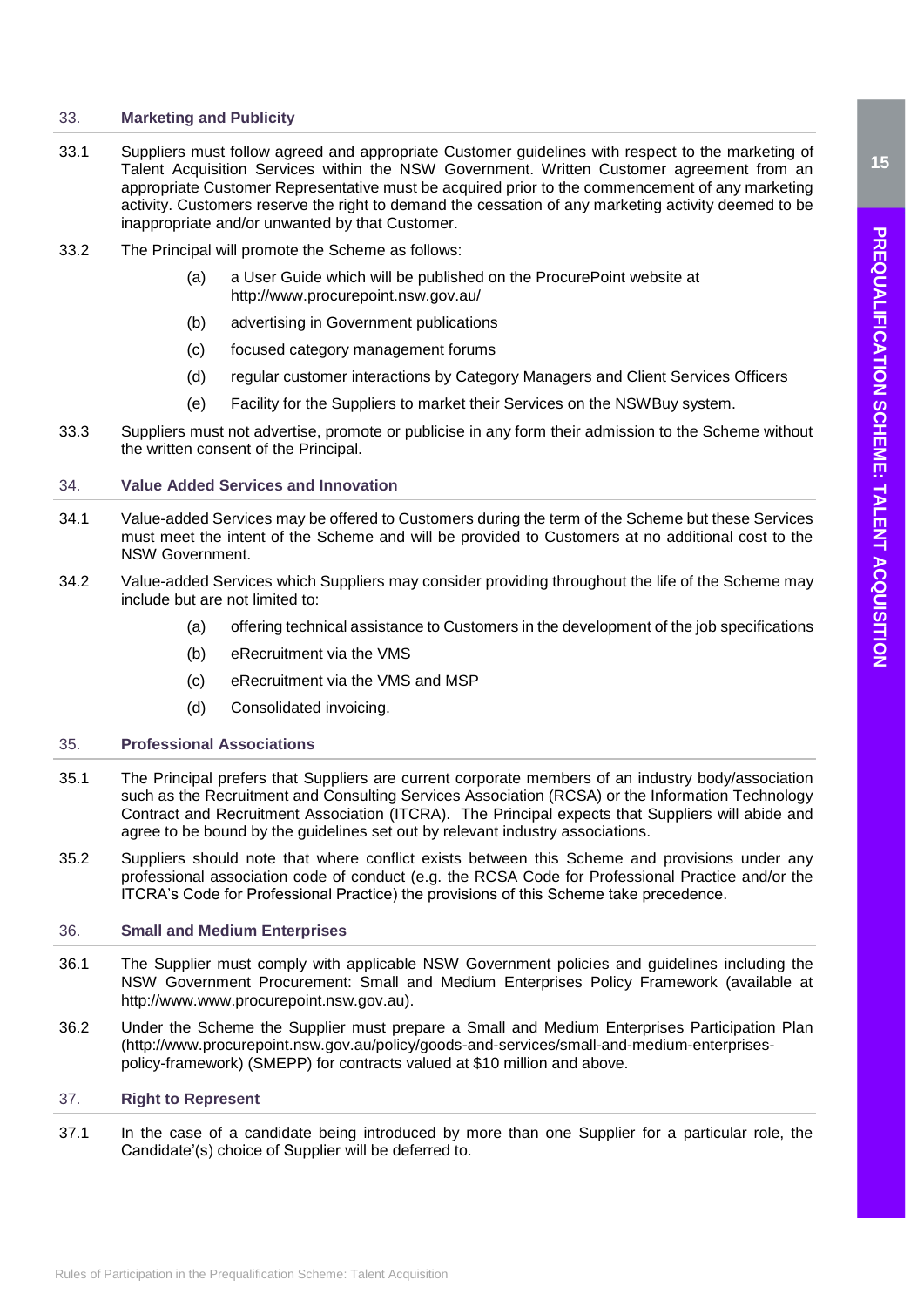# <span id="page-15-0"></span>**SCHEDULE 1 – Design and Delivery of Assessments**

# <span id="page-15-1"></span>1. **General overview**

- 1.1 Schedule 1 of the Talent Acquisition Scheme allows the Customer to engage a Supplier to design and / or deliver assessments, including pre- and post-assessments, for the recruitment and selection of Executives and Non-Executives in the NSW public sector.
- 1.2 The Supplier should refer to the Public Service Commission's Recruitment and selection guide for information about assessments in the NSW public sector. This can be accessed at: [www.psc.nsw.gov.au/workforce-management/recruitment/recruitment-and-selection.](http://www.psc.nsw.gov.au/workforce-management/recruitment/recruitment-and-selection)
- 1.3 The conditions in this schedule are specific to Design and Delivery of Assessments and should be read in conjunction with the Scheme's overarching terms and conditions.

# <span id="page-15-2"></span>2. **Scope of Services**

- 2.1 The Customer can engage a Supplier for the following services:
	- (i) high level design of assessments: for example, consulting with Customers to define approach and methodology, design the assessment and assessor training
	- (ii) delivery of assessments and assessment centres: for example, end to end delivery of assessments and assessment centres, including provision of assessors and assessor training
	- (iii) pre- and post-assessment activities: for example, development of candidate summary reports, and provision of candidate feedback
	- (iv) Design and deliver fit-for-purpose capability-based assessments, such as:
		- (a) interview questions and interviews
		- (b) work sample exercises
		- (c) situational judgment scenarios
		- (d) aroup activities
		- (e) role plays.
- 2.2 Design and deliver pre- or post-assessments (e.g. pre-screening questions or 360-degree feedback surveys).
- 2.3 Design and deliver assessment centres: for example, designing assessments and assessment centres and developing all resources.
- 2.4 Administer assessments and evaluate candidates against the capabilities, experience and knowledge required for the role.
- 2.5 The Customer can engage a Supplier to design and deliver in part or in full, any number of the assessment services described in 2.1 (above). For example:
	- (i) the Supplier is expected to ensure that assessments are designed to be inclusive to all applicants, including those from diversity groups
	- (ii) the Supplier is expected to ensure that adjustments are offered and made at all stages of the recruitment process in order to accommodate special needs, as required.

# <span id="page-15-3"></span>3. **Excluded Services**

3.1 Services for the procurement of Psychometric Tools and Recruitment technologies are excluded from Design and Delivery of Assessments. The Customer must refer to Schedule 3 and Schedule 4 of the Scheme, respectively, and use a Supplier pre-qualified to provide Psychometric Tools and recruitment technologies.

# <span id="page-15-4"></span>4. **Conditions**

- 4.1 The following conditions for inclusion in the Scheme apply. The Supplier must:
	- (i) design and deliver assessments that enable an evaluation of candidates' capabilities, experience and knowledge against the pre-established standards for the role using multiple assessment techniques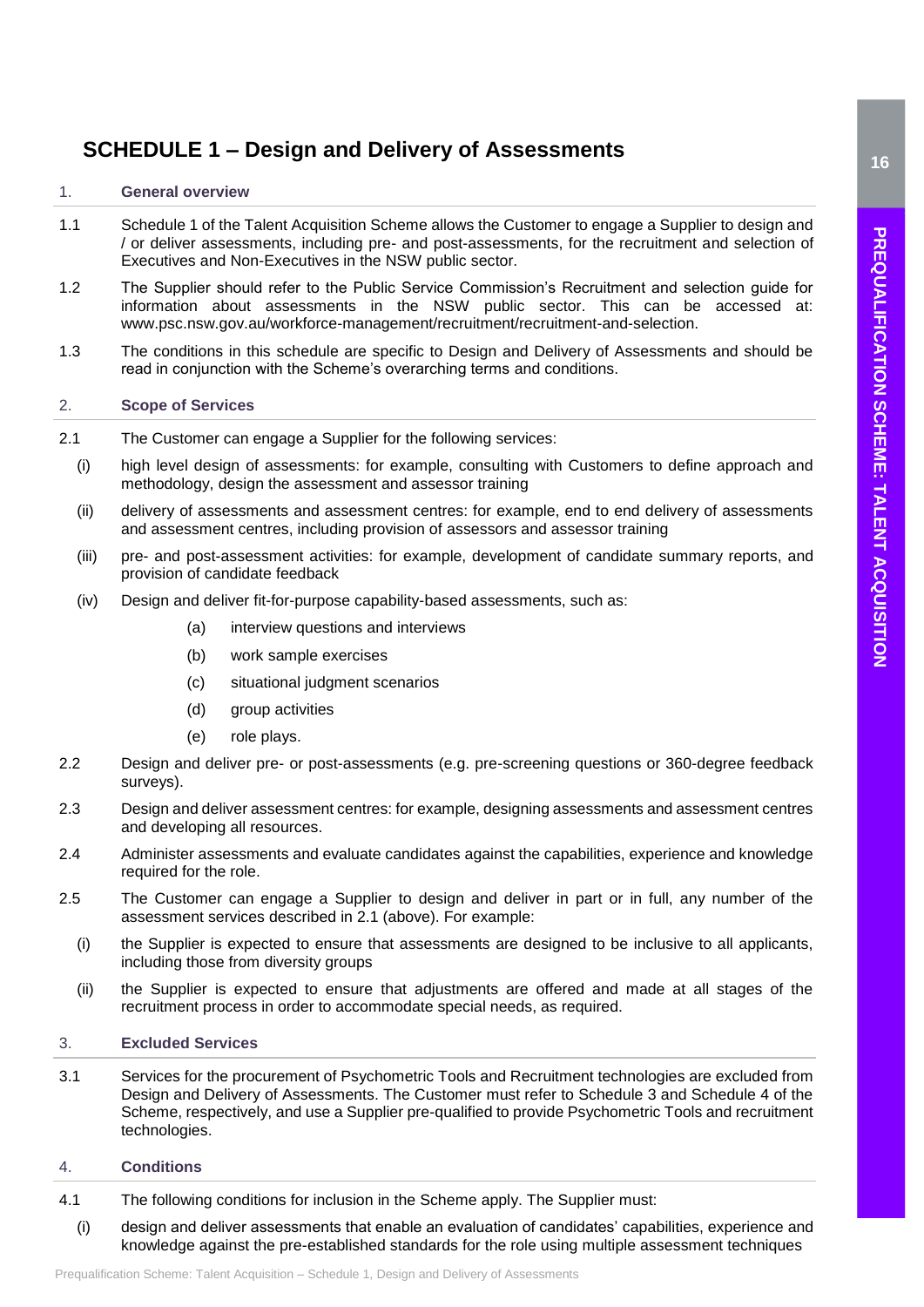- (ii) explain to the Customer how assessments will evaluate the candidates' capabilities, experience and knowledge against the capabilities, experience and knowledge needed for the role
- (iii) confirm that assessments are administered correctly and that results can be interpreted accurately by the Customer
- (iv) ensure Assessors are from one or more of the following groups:
	- (a) registered Psychologists
	- (b) HR and / or candidate assessment professionals with relevant experience/certification
	- (c) job specialists (from the recruiting Customer or other relevant eligible buyer) who have been trained in administering assessments.
	- (d) representative of diversity groups, including being gender-balanced.
- (i) fully briefed on the assessment methodology to be used prior to commencement of an assignment
- (ii) provide information relating to qualifications and experience of Assessors to the Customer prior to the commencement of each assignment
- (iii) ensure that assessment centres are designed and administered by a registered psychologist with extensive experience in behavioural assessment methods
- (iv) ensure applicant information packages and instructions are standardised to ensure each candidate is given the same information throughout the process.

# <span id="page-16-0"></span>5. **Evaluation Criteria**

5.1 Applicants applying for prequalification to provide services for the design and delivery of assessments will be assessed according to the evaluation criteria set out in the application form.

# <span id="page-16-1"></span>6. **Pricing**

- 6.1 The Customer and the Supplier will consider the scope of services to negotiate a total cost for the engagement.
- 6.2 Daily rates are based on a minimum of 8 working hours per day.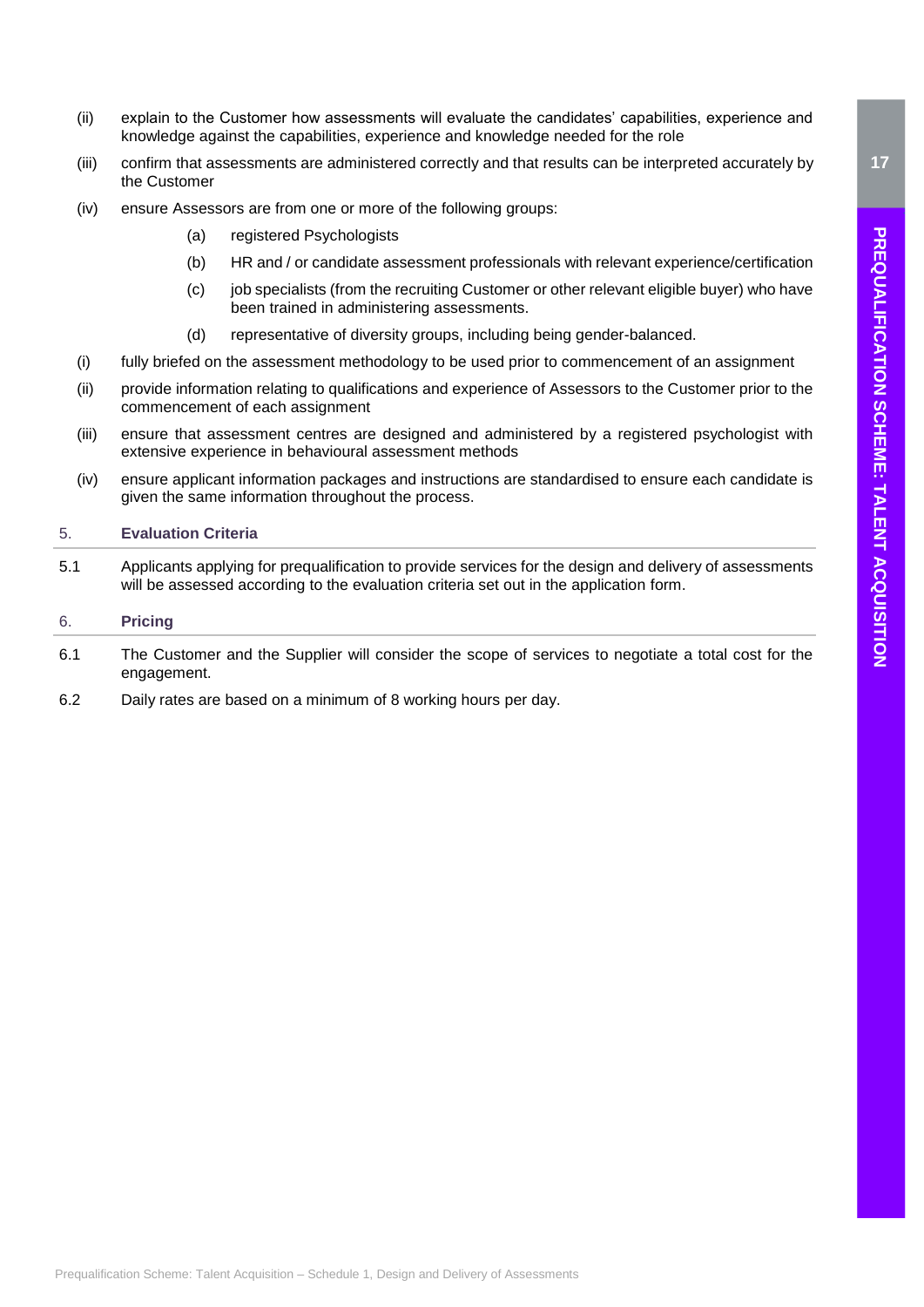| <b>Resource type</b> | <b>Description</b>                                                                                                                                                                                                                                                                                                               | <b>Years of experience</b> | <b>Maximum resource</b><br>rates (daily) |
|----------------------|----------------------------------------------------------------------------------------------------------------------------------------------------------------------------------------------------------------------------------------------------------------------------------------------------------------------------------|----------------------------|------------------------------------------|
| Partner              | Senior Management member                                                                                                                                                                                                                                                                                                         | $12+$                      | \$3,300                                  |
| <b>Director</b>      | Management member with<br>deep expertise                                                                                                                                                                                                                                                                                         | $10+$                      | \$3,000                                  |
| Senior<br>Manager    | Senior employee with<br>significant specialist expertise<br>and team leadership<br>capabilities                                                                                                                                                                                                                                  | $8+$                       | \$2,650                                  |
| Manager              | Junior level of entity<br>management, specialist<br>technical and subject matter<br>expertise; manages<br>assignment schedules and<br>resource allocation                                                                                                                                                                        | $6+$                       | \$2,050                                  |
| Senior<br>Consultant | Field leadership role,<br>moderate level of technical<br>and subject matter expertise;<br>provides business system<br>advice and consulting<br>services                                                                                                                                                                          | $4+$                       | \$1,600                                  |
| Consultant           | Performs detailed data and<br>systems analysis, identifies<br>risks, gathers additional data,<br>interprets data and provides<br>recommendations for<br>improvement. Higher level<br>technical skills, broader<br>experience base, business<br>process & industry knowledge<br>and requiring less supervision<br>than an analyst | $\leq$ 4                   | \$1,300                                  |
| Analyst              | Performs data gathering and<br>analysis with strong technical<br>skills. Low level of industry<br>knowledge. Supervised by<br>more senior members.                                                                                                                                                                               | $0 - 4$                    | \$1,000                                  |

# <span id="page-17-0"></span>7. **Out of Pocket Expenses**

- 7.1 The Supplier may be reimbursed for any direct out-of-pocket expenses but must be approved by the Customer before being committed by the Supplier. The list of out-of-pocket expenses includes, but is not limited to the following:
	- (i) candidate travel and accommodation (outside the Sydney Metropolitan Area or Interstate or Overseas)
	- (ii) consultant travel and accommodation (outside the Sydney Metropolitan Area or Interstate)
	- (iii) video-conferencing.
- 7.2 The Supplier is to invoice the Customer for the actual cost of the approved out-of-pocket expenses. For candidate and consultation travel and accommodation the Supplier must charge the lesser amount between the actual cost and the travel rates specified in the NSW Treasury annual circular related to travel. The current circular is available at [https://www.procurepoint.nsw.gov.au/buying/travel-and](https://www.procurepoint.nsw.gov.au/buying/travel-and-related-services/travel-policies)[related-services/travel-policies.](https://www.procurepoint.nsw.gov.au/buying/travel-and-related-services/travel-policies)
- 7.3 Out of pocket expenses must be supported by receipts/invoices.

# <span id="page-17-1"></span>8. **Excluded Costs and Charges**

8.1 The agreed pricing must include all costs of the Supplier. The Supplier must not charge the Customer for employee related cost, data processing, the provision of personal computers, any other tools or equipment required in the provision of services, travel costs within the Sydney Metropolitan Area, administration, disbursement or other charges such as photocopying, facsimile, delivery, telephone, searching fees, transport and couriers.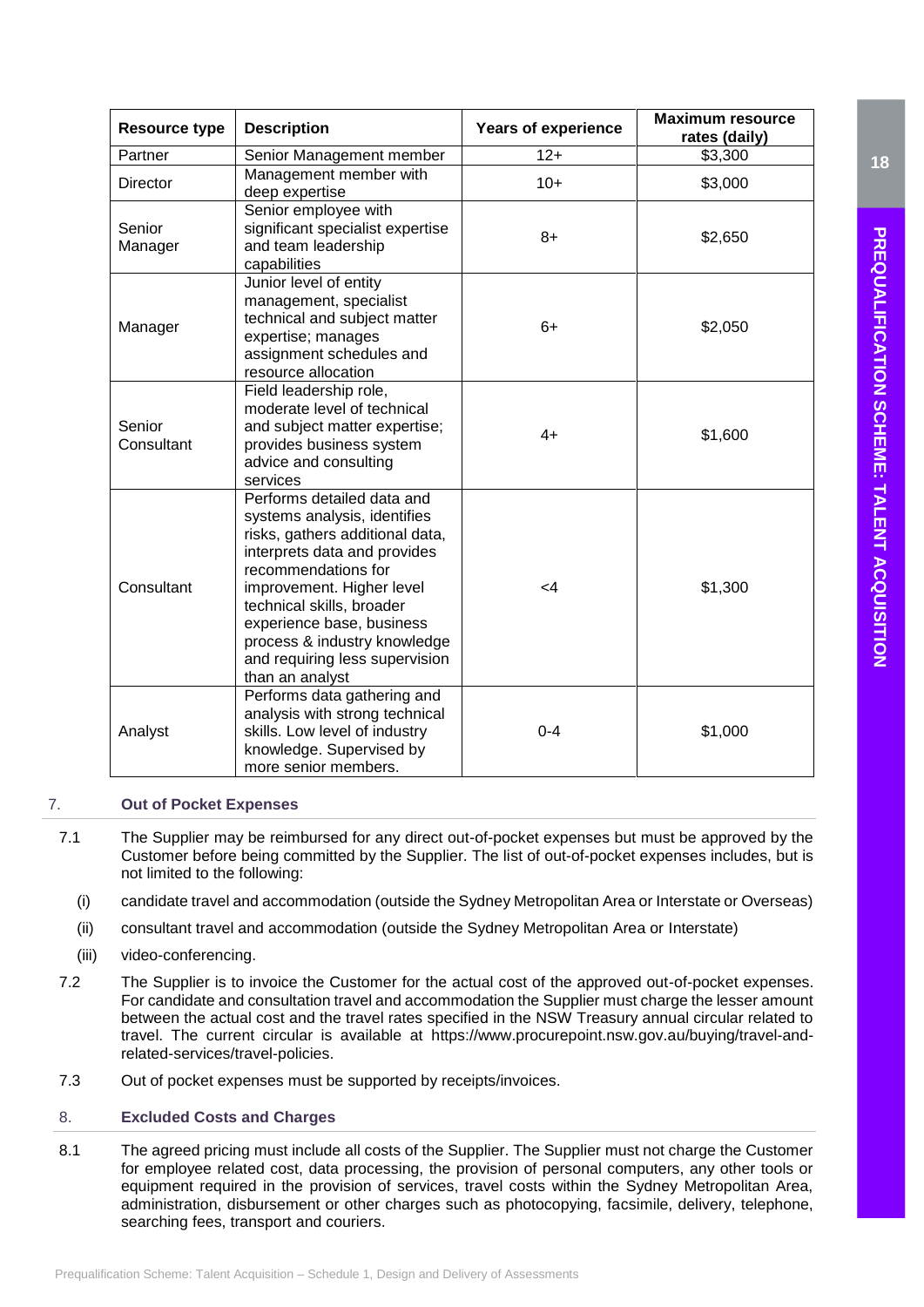# <span id="page-18-0"></span>**SCHEDULES 2A and 2B – Talent Search: Executive**

# <span id="page-18-1"></span>1. **General Overview**

- 1.1 Talent Search will initially comprise Executive Search which applies to ongoing and term employment in senior executive roles including but not limited to, NSW Public Service senior executives, NSW Health senior executives, NSW Police Force senior executives, NSW Transport senior executives and other statutory senior executives.
- 1.2 Under phase two of the Scheme it is intended to include further sub-categories: NSW Government boards and committees.
- 1.3 Applicants will be able to apply for Specialist Diversity Status as part of the application process. This would only apply to Applicants with demonstrated specialist knowledge, expertise or exclusive partnerships, in providing search services for Workforce Diversity groups, such as Aboriginal people and people with a disability.
- 1.4 Details of Suppliers for Talent Search are available on ProcurePoint.
- 1.5 The conditions in this schedule are specific to Talent Search and should be read in conjunction with the Scheme's overarching terms and conditions.

# <span id="page-18-2"></span>2. **GSE structure**

- 2.1 The GSE Act established a single, leaner, flatter and more mobile executive structure for the Public Service, known as Public Service senior executive (PSSE). For PSSEs, the GSE Regulation and GSE (General) Rules set out the employment arrangements including a model written executive contract to which they agree to be bound when they are employed.
- 2.2 The structure for the PSSE comprises the following four broad bands:
	- Band 4 Department Secretaries
	- Band 3 Deputy Secretaries and Customer Heads
	- Band 2 Executive Directors
	- Band 1 Directors
- 2.3 Since the GSE Act commenced, further reforms have been undertaken to align the senior executive employment arrangements in NSW Health Service (commencing 1 January 2017), NSW Transport Service (commencing 1 July 2017) and NSW Police Force (commencing 31 October 2017) with those in the Public Service.
- 2.4 Executive Search provides search services for ongoing and term employment in senior executive roles including but not limited to the NSW Public Service, NSW Health Service, NSW Police Force, NSW Transport and other statutory senior executives.
- 2.5 The Supplier list for Executive Search comprises two tiers which are based on the PSSE bands (see below):
	- (i) Level One: Bands 1 and 2 (or equivalent remuneration package)
- (ii) Level Two: Bands 3 and above (or equivalent remuneration package)

# <span id="page-18-3"></span>3. **Areas of specialisation**

3.1 As part of the application process, Applicants will identify their areas of specialisation from the following list: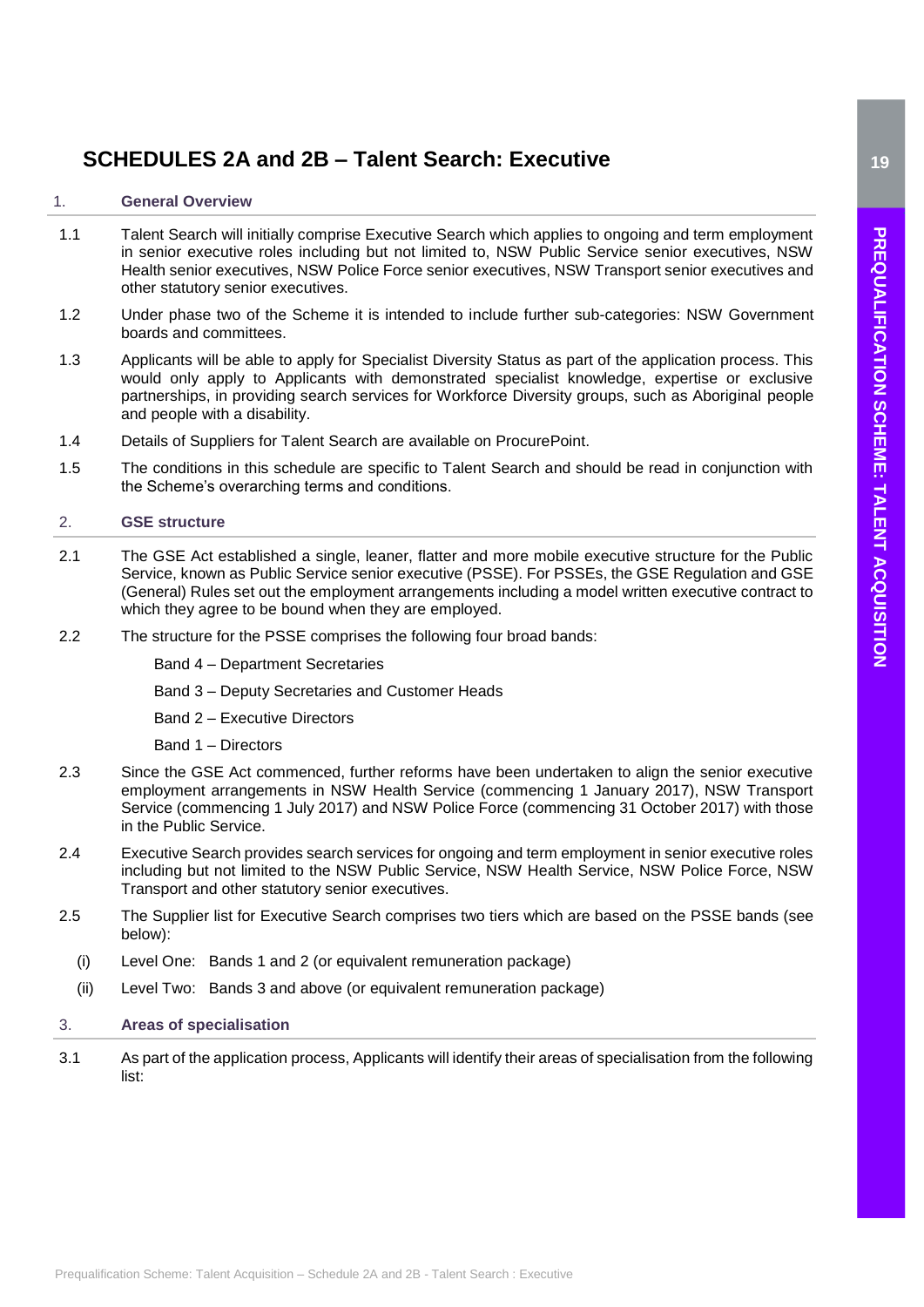- Accounting and Finance
- **Arts**
- **Education**
- **Engineering**
- Generalist
- Health
- Human Resources
- ICT
- **Insurance**
- **Legal**
- Marketing & Communication
- Natural Resources
- **Policy**
- **Procurement**
- **Property**
- **Safety**
- **Other**

# <span id="page-19-0"></span>4. **Requirements**

- 4.1 The common requirements for Applicants applying for prequalification to provide Talent Search services are:
- (i) demonstrated experience in providing executive search services
	- (ii) understanding and ability to comply with GSE legislation for recruitment, including application of the Capability Framework in recruitment processes
- (iii) demonstrated capacity to promote Workforce Diversity and accommodate the needs of key Workforce Diversity groups in all processes related to search services.
- 4.2 Additional Requirements Level Two

The additional requirements for Applicants applying for prequalification to provide services for Level Two include demonstrated experience in providing executive search services for Deputy Secretaries / Agency Heads / Secretaries or equivalent.

# <span id="page-19-1"></span>5. **Scope of Services**

<span id="page-19-2"></span>5.1 The indicative full suite of services under Executive Search is listed below. The Customer can engage a Supplier to deliver some or a full suite of services. The Customer and Supplier will consider the scope of services to be undertaken as part of the fee negotiations (refer to condition 8).

# 5.2 Sourcing

- (i) participate in initial briefing with the Customer to confirm scope of the assignment, engagement and delivery timetable
- (ii) provide consultation to the Customer regarding sourcing strategy and assessments required / recommended
- (iii) attend meetings with other relevant stakeholders as agreed with the Customer
- (iv) develop a sourcing plan for agreement by the Customer
- (v) draft advertisement copy for review by the Customer
- (vi) co-ordinate niche / specialised / specific non-usual bespoke non-standard online advertising as approved by the Customer
- (vii) create a candidate briefing document
- (viii) undertake sourcing activities as agreed
	- (a) Manage all candidate enquiries and applications
	- (b) Proactivity identify and approach talent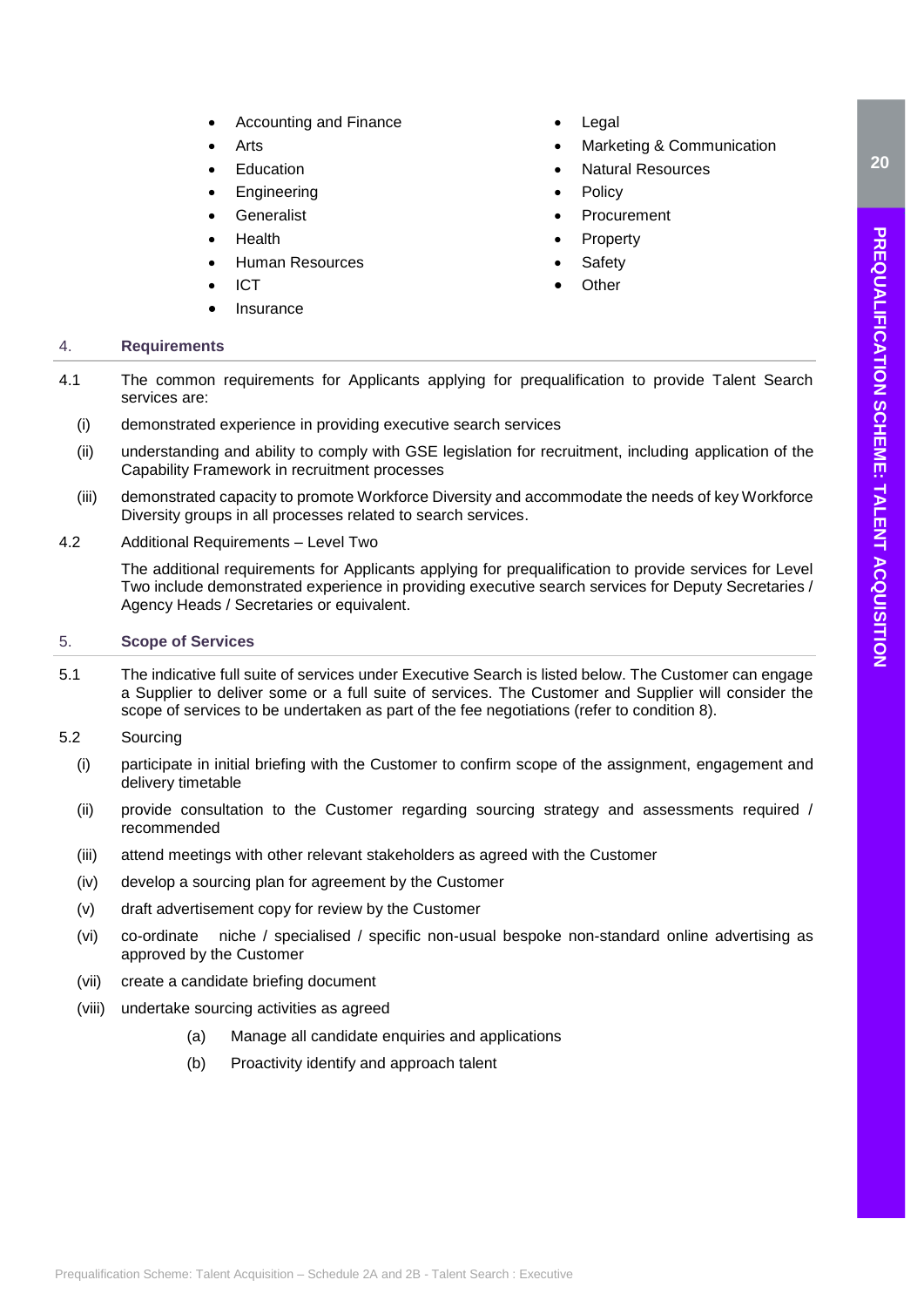- (ix) engage potential candidates in discussions and develop candidate profiles for Customer review.
- 5.3 Short-listing
	- (i) create a long list of candidates based on the role's capabilities for review by the Customer
	- (ii) conduct first round interviewing with candidates as agreed by the Customer
	- (iii) prepare a short list of candidates based on the role capabilities (including relevant documentation and candidate capability assessment outcomes)
	- (iv) liaise with the Customer to confirm candidates to be interviewed by the Assessors.
- 5.4 Interviewing and selecting
	- (i) co-ordinate candidate interviews (date, venue, interview schedule, candidate attendance, interview questions, and all relevant assessment)
	- (ii) be available to attend interviews if required (as observer)
	- (iii) assist Assessors in reviewing the candidate capability assessment outcomes
	- (iv) conduct reference checks of preferred candidate(s) and provide transcripts to the Assessors
	- (v) create documentation to support the Assessor's final decision
	- (vi) notify and provide feedback to unsuccessful candidates
	- (vii) notify and manage successful candidate through the offer process
	- (viii) assist with on-boarding of successful candidate
	- (ix) consult with Customers to discuss suitability and performance of placed candidate(s) prior to end of candidate probation period.

# <span id="page-20-0"></span>6. **Excluded services**

- 6.1 Services for the procurement of the design and delivery of assessment are excluded from Talent Search. The Customer must use Schedule 1 - Design and Delivery of Assessments in the Scheme for these services.
- 6.2 The Customer (not the Supplier) must book any print media using Contract DPC2017/008 (Media Customer Services) in accordance with [government advertising policy.](https://www.advertising.nsw.gov.au/advertising/advertising-requirements/)
- 6.3 The Customer, if deemed a Public Service Agency, must advertise roles on the I Work for NSW public website to meet the legal requirement for external advertising. Advertising on online job boards can also be booked through *I Work for NSW*.

# <span id="page-20-1"></span>7. **Pricing**

- 7.1 The pricing for any Executive Recruitment assignment is dependent upon the scope of services to be undertaken by the Supplier.
- 7.2 The maximum price guide below is based on the indicative full suite of services (refer to condition 5.1) being undertaken by the Supplier and is calculated as a percentage fee negotiated no higher than the maximum remuneration package for the relevant Band.
- 7.3 The Customer will select to engage the supplier/s on an exclusive or non-exclusive basis.
- 7.4 The maximum price for a full suite of services as defined in clause [5.1](#page-19-2) is as follows: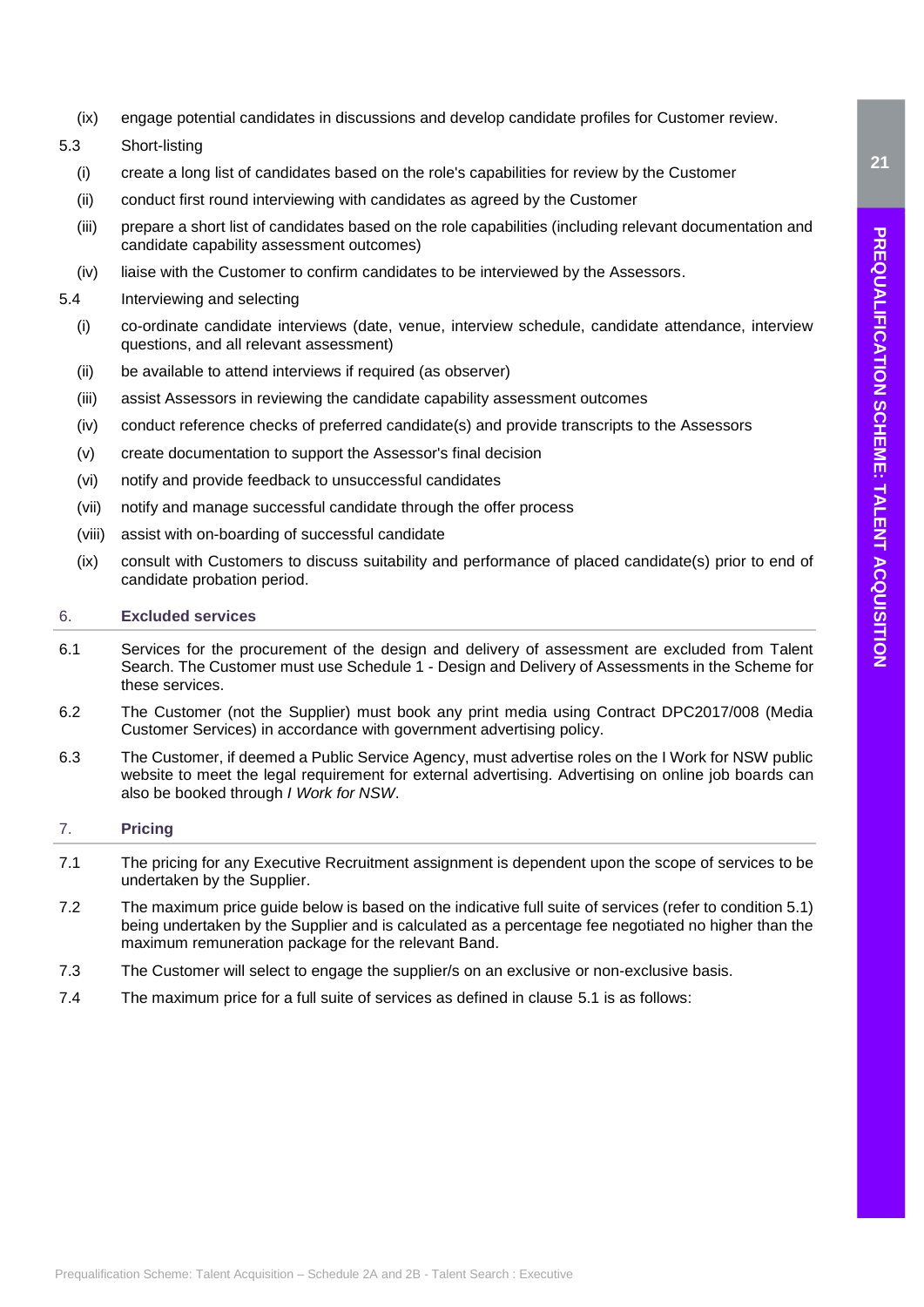| <b>Maximum Price Guide – Full Suite of Services</b>                     |                 |                           |                                |                   |                    |
|-------------------------------------------------------------------------|-----------------|---------------------------|--------------------------------|-------------------|--------------------|
| <b>Band</b>                                                             | <b>Schedule</b> | <b>Services</b>           | <b>Fees</b>                    | <b>Engagement</b> | <b>Payment</b>     |
| <b>PSSE Bands 1</b>                                                     |                 |                           |                                | <b>Exclusive</b>  | Milestone payments |
| & 2 (or                                                                 | 2A              | Maximum 20%<br>Full suite | Non-Exclusive                  | On placement      |                    |
| equivalent<br>remuneration<br>package)                                  |                 | Partial                   | Capped daily<br>resource rates |                   |                    |
| PSSE Bands 3<br>& above 2 (or<br>equivalent<br>remuneration<br>package) |                 |                           |                                | Exclusive         | Milestone payments |
|                                                                         |                 | Full suite                | Maximum 22%                    | Non-exclusive     | On placement       |
|                                                                         | 2B              | Partial                   | Capped daily<br>resource rates |                   |                    |

7.5 Customers may select a partial recruitment service, selecting a subset of the services defined in clause [5.1.](#page-19-2)

7.6 Pricing for partial recruitment services is capped at the following rates: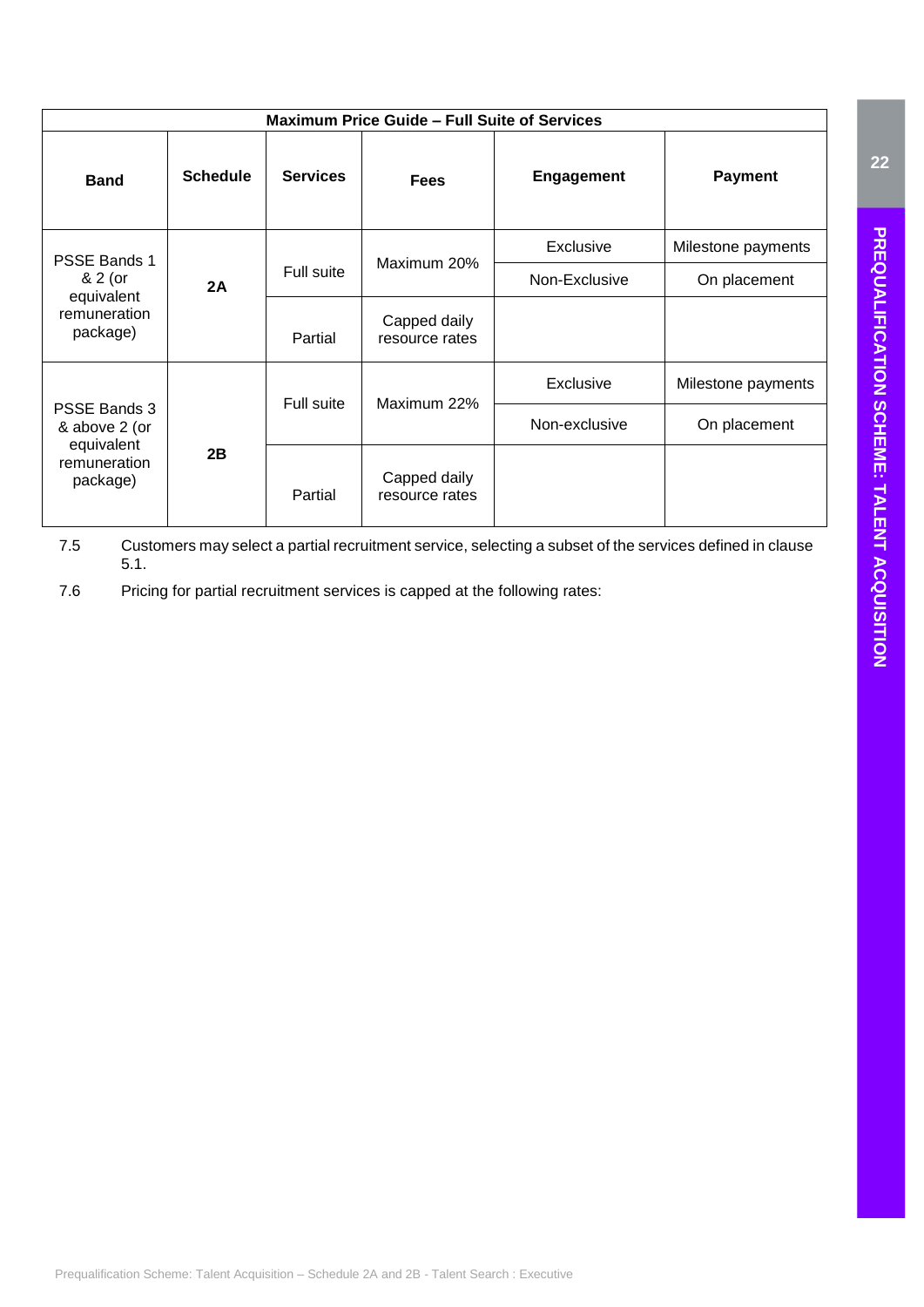| <b>Resource type</b>                                                                                                 | <b>Description</b>                                                                                                                                                                                                                                                                                                               | <b>Years of experience</b> | <b>Maximum resource</b><br>rates (daily) |
|----------------------------------------------------------------------------------------------------------------------|----------------------------------------------------------------------------------------------------------------------------------------------------------------------------------------------------------------------------------------------------------------------------------------------------------------------------------|----------------------------|------------------------------------------|
| Partner                                                                                                              | Senior Management member                                                                                                                                                                                                                                                                                                         | $12+$                      | \$3,300                                  |
| <b>Director</b>                                                                                                      | Management member with<br>deep expertise                                                                                                                                                                                                                                                                                         | $10+$                      | \$3,000                                  |
| Senior employee with<br>significant specialist expertise<br>Senior<br>and team leadership<br>Manager<br>capabilities |                                                                                                                                                                                                                                                                                                                                  | $8+$                       | \$2,650                                  |
| Manager                                                                                                              | Junior level of entity<br>management, specialist<br>technical and subject matter<br>expertise; manages<br>assignment schedules and<br>resource allocation                                                                                                                                                                        |                            | \$2,050                                  |
| Senior<br>Consultant                                                                                                 | Field leadership role,<br>moderate level of technical<br>and subject matter expertise;<br>provides business system<br>advice and consulting<br>services                                                                                                                                                                          | $4+$                       | \$1,600                                  |
| Consultant                                                                                                           | Performs detailed data and<br>systems analysis, identifies<br>risks, gathers additional data,<br>interprets data and provides<br>recommendations for<br>improvement. Higher level<br>technical skills, broader<br>experience base, business<br>process & industry knowledge<br>and requiring less supervision<br>than an analyst | 4ے                         | \$1,300                                  |
| Analyst                                                                                                              | Performs data gathering and<br>analysis with strong technical<br>skills. Low level of industry<br>knowledge. Supervised by<br>more senior members.                                                                                                                                                                               | $0 - 4$                    | \$1,000                                  |

- 7.7 Maximum Daily rates are based on a minimum of 8 working hours per day and exclusive of GST.
- 7.8 The 'placement' fee is not payable to the Supplier should no candidate be appointed, for any reason. If the Customer subsequently appoints a candidate/s from the short or long list provided by the Supplier, the Customer will pay the Supplier the total recruitment fee that applies to the engagement. This condition will only apply for 12 months from the date the short or long list is received by the Customer.

# <span id="page-22-0"></span>8. **Talent Pools**

- 8.1 The Customer can create a Talent Pool for any assignment under Executive Search where the Assessors consider the other candidate(s) have also met the pre-established standards for the role.
- 8.2 The Supplier is only entitled to charge a maximum of 1/3 of the total agreed fee (the placement fee only) for any subsequent placements resulting from the Talent Pool. Where further services are required of the Supplier in making the appointment the Customer will negotiate such a fee with the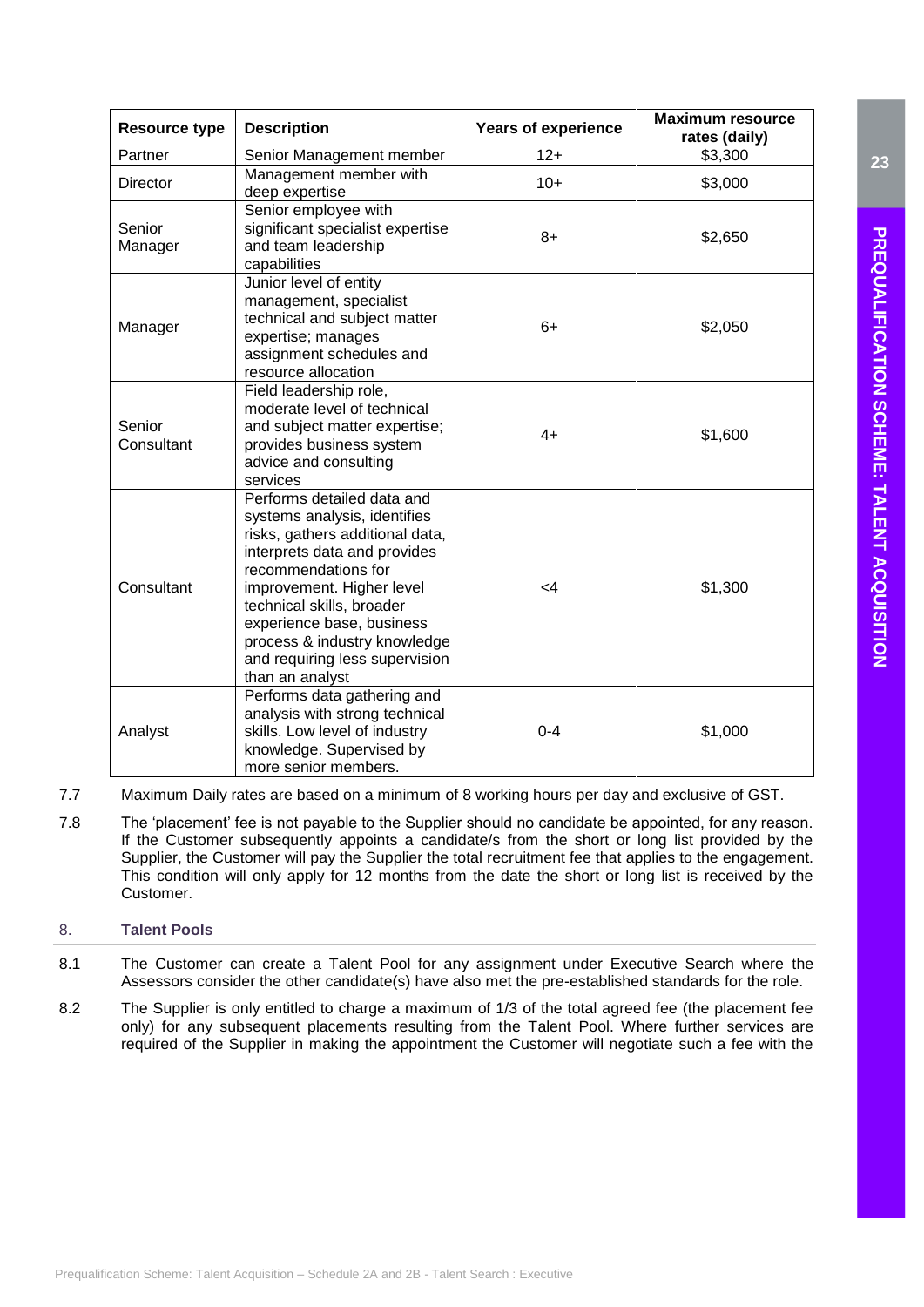- 8.3 A Supplier is not entitled to renegotiate the fee structure when a placement is made from the Talent Pool.
- 8.4 The Talent Pool remains the property of NSW Government.

# <span id="page-23-0"></span>9. **Interim Executives**

9.1 Interim executives are to be sourced and services charged for in accordance with the Talent Acquisition Scheme (SCM0012) by Prequalified suppliers then will be administered and managed under the Prequalification Scheme: Contingent Workforce (SCM0007).

# <span id="page-23-1"></span>10. **Out of Pocket Expenses**

- 10.1 The Supplier may be reimbursed for any direct out-of-pocket expenses but must be approved by the Customer before being committed by the Supplier. The list of out-of-pocket expenses includes, but is not limited to the following:
	- (i) candidate travel and accommodation (outside the Sydney Metropolitan Area or Interstate or Overseas)
	- (ii) consultant travel and accommodation (outside the Sydney Metropolitan Area or Interstate)
	- (iii) video-conferencing.
- 10.2 The Supplier is to invoice the Customer for the actual cost of the approved out-of-pocket expenses. For candidate and consultation travel and accommodation the Supplier must charge the lesser amount between the actual cost and the travel rates specified in the NSW Treasury annual circular related to travel. The current circular is available at [https://www.procurepoint.nsw.gov.au/buying/travel-and](https://www.procurepoint.nsw.gov.au/buying/travel-and-related-services/travel-policies)[related-services/travel-policies.](https://www.procurepoint.nsw.gov.au/buying/travel-and-related-services/travel-policies)
- 10.3 Out of pocket expenses must be supported by receipts/invoices.

# <span id="page-23-2"></span>11. **Excluded Costs and Charges**

11.1 The agreed fee must include all costs of the Supplier. The Supplier must not charge the Customer for their employee related cost, data processing, provision of personal computers, any other tools or equipment required in the provision of services, travel costs within the Sydney Metropolitan Area and any administration fee, disbursement or other charges such as photocopying, facsimile, delivery, telephone, searching fees, transport and couriers.

# <span id="page-23-3"></span>12. **Performance guarantee**

- 12.1 The Supplier must find a suitable replacement at no cost to the Customer (except for agreed expenses) should the candidate leave the Customer within six months of start date for any reason other than restructure, redundancy or non-performance related reasons.
- 12.2 The Supplier will not approach a candidate, placed as result of the Supplier's service, to consider another role within 12 months of the date of appointment.

# <span id="page-23-4"></span>13. **Sourcing and Retention Capability**

- 13.1 Suppliers should actively promote the NSW Government as an "employer of choice" and market the benefits of working with the NSW Government.). Some of the key benefits Suppliers can use in promotion are:
	- (i) flexible working conditions
	- (ii) variety of roles and opportunities across the NSW Government
	- (iii) opportunity to gain competence in working in a government environment
	- (iv) experience working in a broad, diverse and large organisation
	- (v) opportunities to contribute to the development of the State.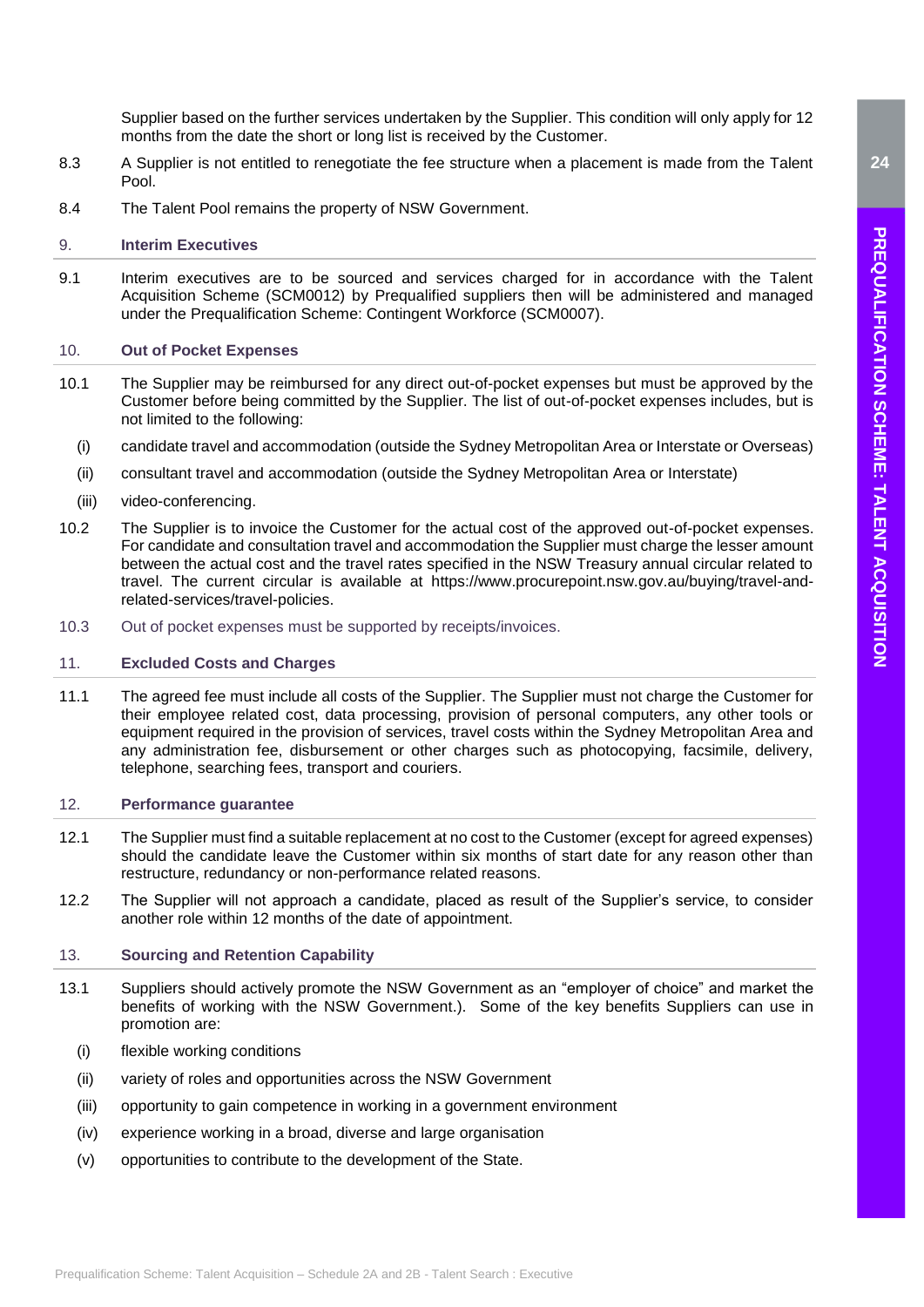# <span id="page-24-0"></span>14. **Geographical Coverage**

14.1 The Scheme covers all NSW agencies and eligible buyers.

# <span id="page-24-1"></span>15. **Relocation**

- 15.1 Relocation fees of any kind are to be agreed by the Customer and the Supplier prior to the engagement of the Employee. All relocation fees shall be at cost to the Customer and a Customer. allowances in respect of reasonable relocation expenses are payable to Public Service senior executives in the circumstances and amounts provided for by **[this NSW Government Sector Executive Relocation](https://www.psc.nsw.gov.au/employmentportal/senior-executives/relocation-expenses-framework/executive-relocation-expenses-framework/introduction/purpose)  [Expenses Framework](https://www.psc.nsw.gov.au/employmentportal/senior-executives/relocation-expenses-framework/executive-relocation-expenses-framework/introduction/purpose)**.
- 15.2 Compliance with the determination is mandatory for all Public Service agencies.

# <span id="page-24-2"></span>16. **Customer Order**

16.1 The Customer Order shall be developed by the Customer and specify, as a minimum, the information contained in Appendix B of the Scheme. No placement of candidate to a Customer is to occur without receipt of a **[Customer Order](https://www.procurepoint.nsw.gov.au/system/files/documents/customer_order_form_1.xlsx)** from the Customer.

# <span id="page-24-3"></span>17. **Electronic Data Exchange**

17.1 Where Customers elect to conduct business electronically, the Supplier agrees to use that platform for data exchange as directed by the Customer and at no additional cost to the Customer.

# <span id="page-24-4"></span>18. **Quality and Qualifications of Candidates**

- 18.1 Suppliers are required to provide high quality Candidate(s) to meet the needs of Customers.
- 18.2 Skill level and requirements will be determined at the time of the Customer providing the Supplier with the specifications for Candidate(s). Where a Category is Award-based, the skill level and requirements must comply with the relevant Awards or agreement. It is the responsibility of the Supplier to advise the Customer if Award conditions apply to a particular role and specifically what they are and when they apply.
- 18.3 It is a requirement that (where practical) Suppliers provide a maximum of three (3) screened Candidate profiles as standard practice.
- 18.4 The Supplier must ensure that the Candidates being provided to the Customer hold the relevant licences / certificates of competency.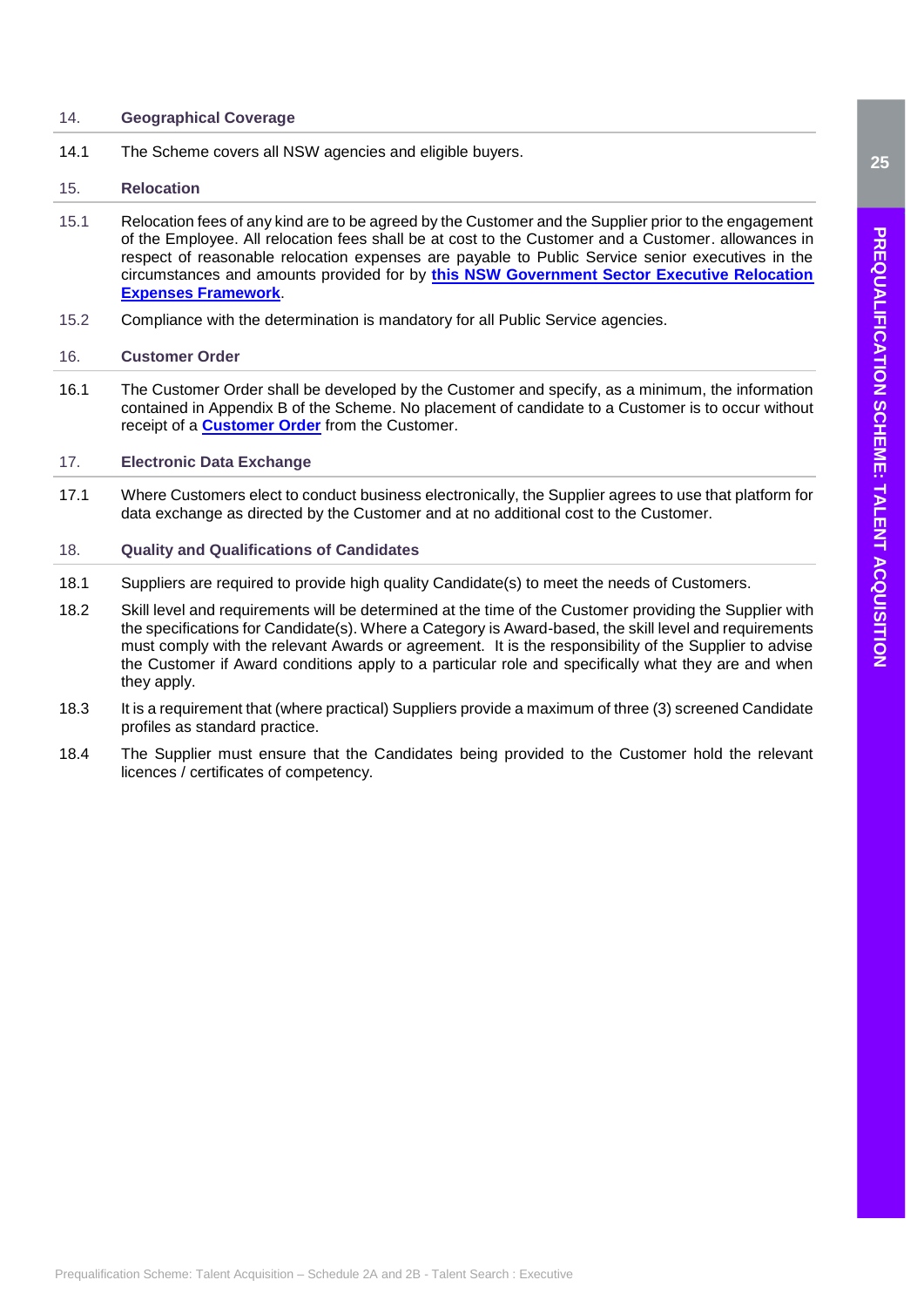# <span id="page-25-0"></span>**SCHEDULE 2C – Talent Search: Non–Executive**

# <span id="page-25-1"></span>1. **General Overview**

- 1.1 Talent Search: Non–Executive applies to recruitment services for the employment of the NSW Public Service employees, other than senior executives, on an ongoing or temporary basis.
- 1.2 Recruitment in the NSW Public Service is governed by the *Government Sector Employment Act 2013* (GSE Act).
- 1.3 Before engaging a Non-Executive Search Supplier, Customers should consider alternative recruitment models which may include: mobility provisions (reassignment, transfer or secondment), accessing candidates from agency specific talent pools or accessing candidates from public service wide recruitment pools. The decision to engage a Non-Executive Search Supplier must have regard to overall value for money.
- 1.4 Applicants for Talent Search: Non-Executive will be assessed on their capability to provide recruitment services in accordance with the GSE Act requirements for recruitment of Public Service Non-Executive employees.
- 1.5 Non-Public Service Customers in the government sector, including those in the NSW Health Service, NSW Transport Service, NSW Police Force, and Teaching Service, can use Talent Search: Non-Executive to source recruitment services for Non-Executive roles, and must brief Suppliers on the recruitment requirements under their governing legislation or relevant policies.
- 1.6 Details of Suppliers for Talent Search Non–Executive are available on ProcurePoint.
- 1.7 The conditions in this schedule are specific to Talent Search Non–Executive and should be read in conjunction with the Scheme's overarching terms and conditions.

# <span id="page-25-2"></span>2. **GSE Structure**

- 2.1 Recruitment in the NSW Public Service is governed by a legal framework that includes:
	- (i) *[Government Sector Employment Act 2013](http://legislation.nsw.gov.au/#/view/act/2013/40)* (GSE Act)

The GSE Act establishes an [ethical framework](https://www.psc.nsw.gov.au/employmentportal/ethics-conduct/behaving-ethically/behaving-ethically-guide/introduction/note-to-reader) where recruitment and promotion of employees is on the basis of merit. Division 5 of the GSE Act enables the employment of Public Service employees (other than senior executives). It provides for employment in a classification of work and assignment to a role in that work classification on an ongoing or temporary basis

- (ii) *[Government Sector Employment Regulation 2014](http://www.legislation.nsw.gov.au/#/view/regulation/2014/60) (GSE Regulation)*
- (iii) *the GSE Regulation supports the GSE Act, with information on Public Service employment, including general conditions of employment, and workforce diversity*
- (iv) *[Government Sector Employment \(General\) Rules 2014](http://www.legislation.nsw.gov.au/#/view/regulation/2014/65) (GSE Rules)*
- (v) *the GSE Rules deal with any matter relating to the employment of Public Service non-executive employees. Part 3 of the GSE Rules deals sets out a number of matters, including: recruitment, including the recruitment process and the application of the principle of merit; the conditions of engagement; and capabilities for roles.*
- 2.2 Recruitment in the non-Public Service of the government sector may align with those under the GSE Act for the NSW Public Service, to the extent provided for in their governing legislation.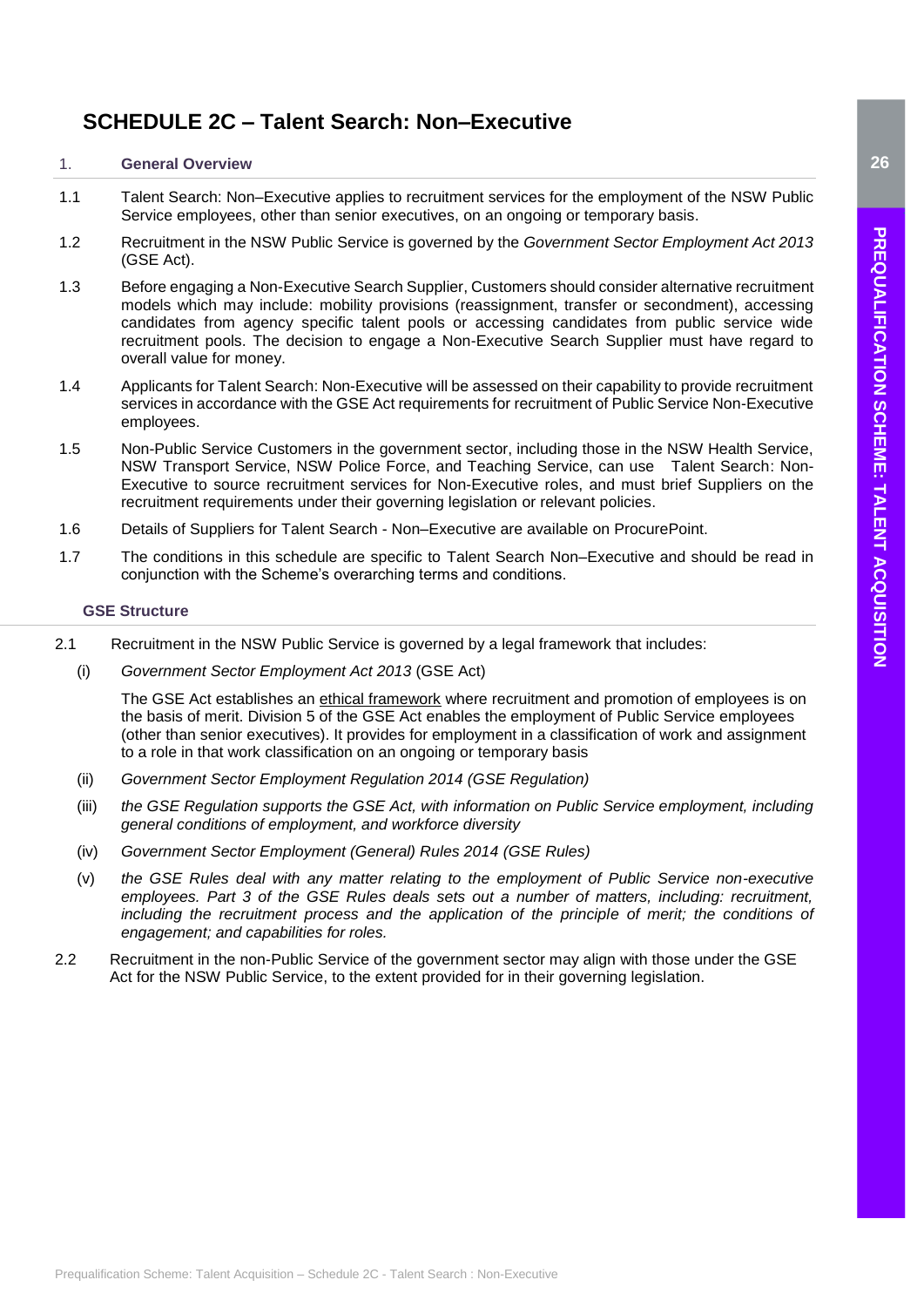# <span id="page-26-0"></span>3. **Areas of specialisation**

- 3.1 As part of the application process, Applicants will identify their areas of specialisation from the following list:
	- Accounting and Finance
	- Administration
	- Health
	- Human Resources
	- **ICT** and Digital
	- Construction/Engineering
	- Customer Service
	- Marketing & Communication
- Natural Resources/Environment
- **Policy**
- **Procurement**
- **Property**
- **Safety**
- **Transport**
- Volume Recruitment Solutions
- Other

# <span id="page-26-1"></span>4. **Requirements**

- 4.1 The common requirements for Applicants applying for prequalification to provide Non-Executive recruitment services are:
	- (i) demonstrated experience in providing Non-Executive recruitment services
	- (ii) understanding and ability to comply with GSE legislation for recruitment, including application of the Capability Framework in recruitment processes
	- (iii) demonstrated capacity to promote Workforce Diversity and accommodate the needs of key Workforce Diversity groups in all processes related to search services.

# <span id="page-26-2"></span>5. **Scope of Services**

5.1 The indicative full suite of services under Talent Search: Non-Executive are listed below.

# 5.2 Sourcing

- (i) participate in initial briefing with the Customer to confirm scope of the assignment, engagement and delivery timetable
- (ii) provide consultation to the Customer regarding sourcing strategy and assessments required / recommended
- (iii) attend meetings with other relevant stakeholders as agreed with the Customer
- (iv) develop a sourcing plan for agreement by the Customer
- (v) draft advertisement copy for review by the Customer
- (vi) co-ordinate non-standard online advertising as approved by the Customer
- (vii) create a candidate briefing document
- (viii) undertake sourcing activities as agreed
	- (a) Manage all candidate enquiries and applications
	- (b) Proactivity identify and approach talent
- (xi) engage potential candidates in discussions and develop candidate profiles for Customer review.

# 5.3 Short-listing

- (i) create a long list of candidates based on the role's capabilities for review by the Customer
- (ii) conduct first round interviewing with candidates as agreed by the Customer
- (iii) prepare a short list of candidates based on the role capabilities (including relevant documentation and candidate capability assessment outcomes)
- (iv) liaise with the Customer to confirm candidates to be interviewed by the Assessors.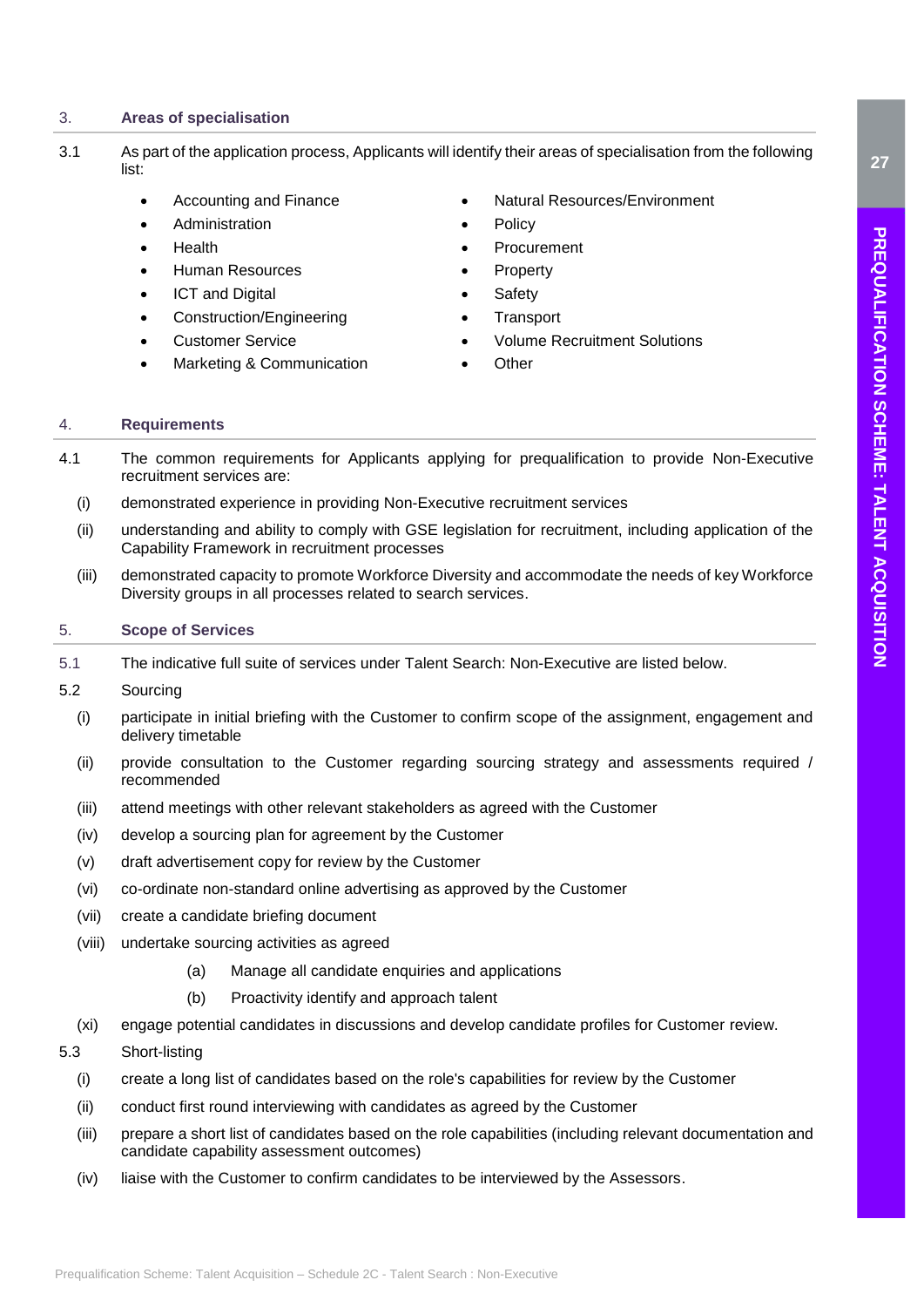- 5.4 Interviewing and selecting
	- (i) co-ordinate candidate interviews (date, venue, interview schedule, candidate attendance, interview questions, and all relevant assessment)
	- (ii) be available to attend interviews if required (as observer)
	- (iii) assist Assessors in reviewing the candidate capability assessment outcomes
	- (iv) conduct reference checks of preferred candidate(s) and provide transcripts to the Assessors'
	- (v) create documentation to support the Assessor's final decision
	- (vi) notify and provide feedback to unsuccessful candidates
	- (vii) notify and manage successful candidate through the offer process
	- (viii) assist with on-boarding of successful candidate
	- (ix) consult with Customers to discuss suitability and performance of placed candidate(s) prior to end of candidate probation period.

# <span id="page-27-0"></span>6. **Excluded services**

- 6.1 Services for the procurement of the design and delivery of assessment are excluded from Talent Search – Executive and Talent Executive – Non Executive. The Customer must use Schedule 1 - Design and Delivery of Assessments in the Scheme for these services.
- 6.2 Services for the procurement of senior executives are excluded from Talent Search Non –Executive. The Customer must use Schedules 2A and 2B in the Scheme for these services.
- 6.3 The Customer (not the Supplier) must book any print media using Contract DPC2017/008 (Media Customer Services) in accordance with [government advertising policy.](https://www.advertising.nsw.gov.au/advertising/advertising-requirements/)
- 6.4 The Customer, if deemed a Public Service Agency, must advertise roles on the I Work for NSW public website to meet the legal requirement for external advertising. Advertising on online job boards can also be booked through *I Work for NSW*.

# <span id="page-27-1"></span>7. **Pricing**

- 7.1 The pricing for any assignment is dependent upon the scope of services to be undertaken by the Supplier.
- 7.2 The maximum price guide below:
	- (i) is based on the indicative full suite of services (refer to clause 5) being undertaken by the Supplier
	- (ii) is calculated as a percentage fee of the TRP agreed at commencement of the assignment
	- (iii) is no higher than the maximum TRP for the relevant role.
- 7.3 The Customer will select to engage the Supplier/s on an exclusive or non-exclusive basis.
- 7.4 The maximum price for a full suite of services as defined in clause [5.1](#page-19-2) is as follows:

|               | <b>Maximum Price Guide - Full Suite of Services</b>                          |                    |  |
|---------------|------------------------------------------------------------------------------|--------------------|--|
| <b>Salary</b> |                                                                              | <b>Maximum Fee</b> |  |
|               | <b>Agreed Total Remuneration Package</b><br>(TRP) for the Non-Executive role | 12%                |  |

7.5 Customers may select a partial recruitment service, selecting a subset of the services defined in clause [5.1.](#page-19-2)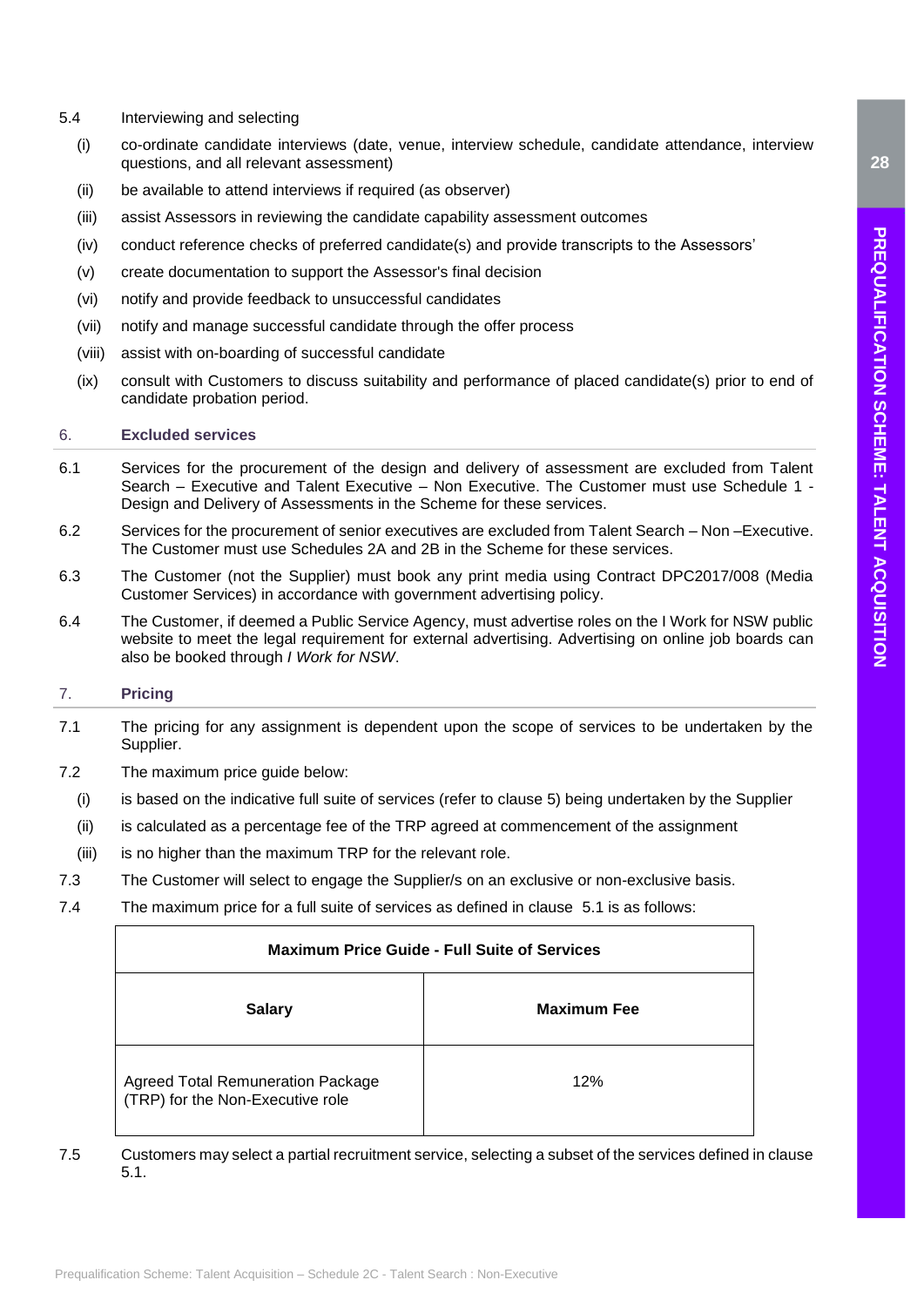7.6 Pricing for partial recruitment services is capped at the following rates:

| <b>Resource</b><br>type | <b>Description</b>                                                                                                                                                                                                                                                                                                | <b>Years of</b><br>experience | <b>Maximum</b><br>resource<br>rates<br>(daily) |
|-------------------------|-------------------------------------------------------------------------------------------------------------------------------------------------------------------------------------------------------------------------------------------------------------------------------------------------------------------|-------------------------------|------------------------------------------------|
| Partner                 | Senior Management member                                                                                                                                                                                                                                                                                          | $12+$                         | \$3,300                                        |
| <b>Director</b>         | Management member with deep expertise                                                                                                                                                                                                                                                                             | $10+$                         | \$3,000                                        |
| Senior<br>Manager       | Senior employee with significant specialist expertise and<br>team leadership capabilities                                                                                                                                                                                                                         | $8+$                          | \$2,650                                        |
| Manager                 | Junior level of entity management, specialist technical<br>and subject matter expertise; manages assignment<br>schedules and resource allocation                                                                                                                                                                  | $6+$                          | \$2,050                                        |
| Senior<br>Consultant    | Field leadership role, moderate level of technical and<br>subject matter expertise; provides business system<br>advice and consulting services                                                                                                                                                                    | $4+$                          | \$1,600                                        |
| Consultant              | Performs detailed data and systems analysis, identifies<br>risks, gathers additional data, interprets data and<br>provides recommendations for improvement. Higher<br>level technical skills, broader experience base, business<br>process & industry knowledge and requiring less<br>supervision than an analyst | $\leq$ 4                      | \$1,300                                        |
| Analyst                 | Performs data gathering and analysis with strong<br>technical skills. Low level of industry knowledge.<br>Supervised by more senior members.                                                                                                                                                                      | $0 - 4$                       | \$1,000                                        |

- 7.7 Daily rates are based on a minimum of 8 working hours per day.
- 7.8 The 'placement' fee is not payable to the Supplier should no candidate be appointed, for any reason. If the Customer subsequently appoints a candidate/s from the short or long list provided by the Supplier, the Customer will pay the Supplier the total recruitment fee that applies to the engagement. This condition will only apply for 12 months from the date the short or long list is received by the Customer.

# <span id="page-28-0"></span>8. **Talent Pools**

- 8.1 The Customer can create a Talent Pool for any assignment under Non-Executive Search where the Assessors consider the other candidate(s) have also met the pre-established standards for the role.
- 8.2 The Supplier is only entitled to charge a maximum of 1/3 of the total agreed fee (the placement fee only) for any subsequent placements resulting from the Talent Pool. Where further services are required of the Supplier in making the appointment the Customer will negotiate such a fee with the Supplier based on the further services undertaken by the Supplier. This condition will only apply for 12 months from the date the short or long list is received by the Customer.
- 8.3 A Supplier is not entitled to renegotiate the fee structure when a placement is made from the Talent Pool.
- 8.4 The Talent Pool remains the property of NSW Government.

# <span id="page-28-1"></span>9. **Performance guarantee**

.

- 9.1 The Supplier must find a replacement candidate for the position at no cost to the Customer (except for agreed expenses) should the candidate cease employment with the Customer within the candidate probation period for any reason other than restructure, redundancy or non-performance related reasons.
- 9.2 The Supplier will not approach a candidate, placed as result of the Supplier's service, to consider another role within 12 months of the date of appointment.

**29**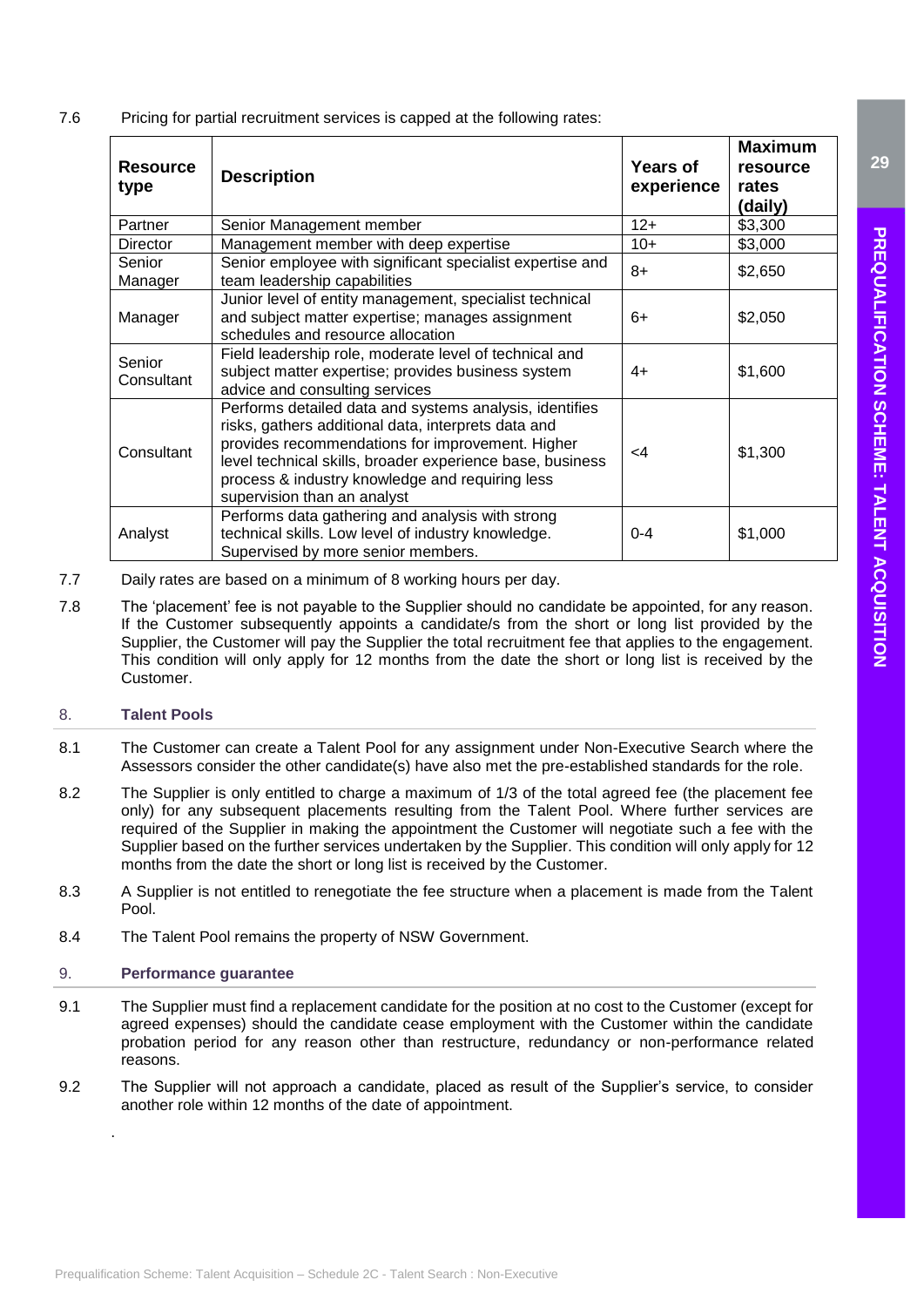# <span id="page-29-0"></span>10. **Sourcing and Retention Capability**

- 10.1 Suppliers should actively promote the NSW Government as an "employer of choice" and market the benefits of working with the NSW Government to potential employees. Some of the key benefits Suppliers can use in promotion are:
	- (i) is based on the indicative full suite of flexible working conditions
	- (ii) variety of roles and opportunities across the NSW Government
	- (iii) opportunity to gain competence in working in a government environment
	- (iv) experience working in a broad, diverse and large organisation
	- (v) opportunities to contribute to the development of the State.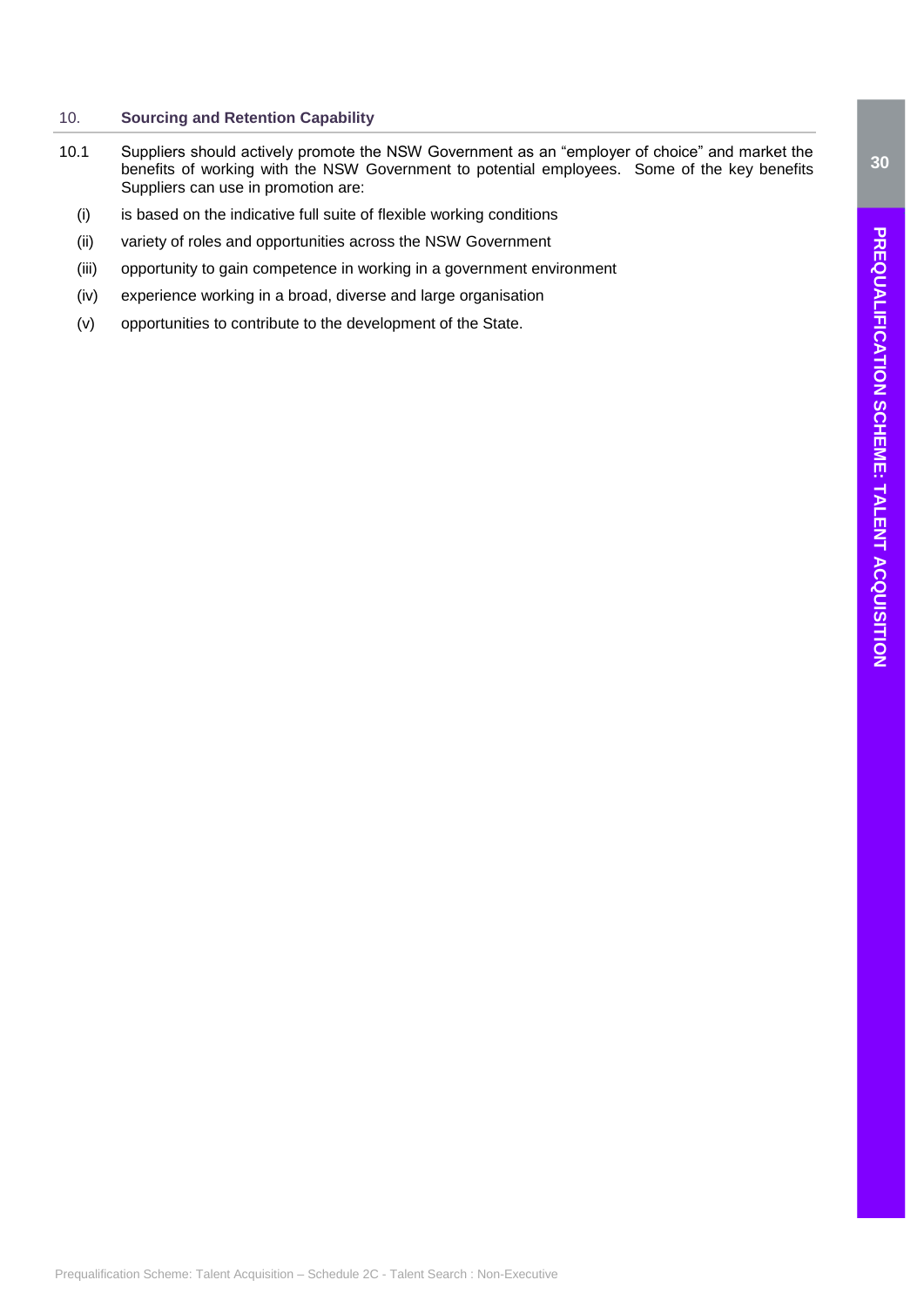# <span id="page-30-0"></span>11. **Geographical Coverage**

11.1 The Scheme covers all NSW agencies and eligible buyers.

# <span id="page-30-1"></span>12. **Out of Pocket Expenses**

- 12.1 The Supplier may be reimbursed for any direct out-of-pocket expenses but must be approved by the Customer before being committed by the Supplier. The list of out-of-pocket expenses includes, but is not limited to the following:
	- (i) candidate travel and accommodation (outside the Sydney Metropolitan Area or Interstate or Overseas)
	- (ii) consultant travel and accommodation (outside the Sydney Metropolitan Area or Interstate)
	- (iii) video-conferencing.
- 12.2 The Supplier is to invoice the Customer for the actual cost of the approved out-of-pocket expenses. For candidate and consultation travel and accommodation the Supplier must charge the lesser amount between the actual cost and the travel rates specified in the NSW Treasury annual circular related to travel. The current circular is available at [https://www.procurepoint.nsw.gov.au/buying/travel-and](https://www.procurepoint.nsw.gov.au/buying/travel-and-related-services/travel-policies)[related-services/travel-policies.](https://www.procurepoint.nsw.gov.au/buying/travel-and-related-services/travel-policies)
- 12.3 Out of pocket expenses must be supported by receipts/invoices.

# <span id="page-30-2"></span>13. **Excluded Costs and Charges**

13.1 The agreed fee must include all costs of the Supplier. The Supplier must not charge the Customer for their employee related cost, data processing, provision of personal computers, any other tools or equipment required in the provision of services, travel costs within the Sydney Metropolitan Area and any administration fee, disbursement or other charges such as photocopying, facsimile, delivery, telephone, searching fees, transport and couriers.

# <span id="page-30-3"></span>14. **Customer Order**

14.1 The Customer Order shall be developed by the Customer and specify, as a minimum, the information contained in Appendix B of the Scheme. No placement of candidate to a Customer is to occur without receipt of a Customer Order from the Customer.

# <span id="page-30-4"></span>15. **Electronic Data Exchange**

15.1 Where Customers elect to conduct business electronically, the Supplier agrees to use that platform for data exchange as directed by the Customer and at no additional cost to the Customer.

# <span id="page-30-5"></span>16. **Quality and Qualifications of Candidates**

- 16.1 Suppliers are required to provide high quality Candidate(s) to meet the needs of Customers.
- 16.2 Skill level and requirements will be determined at the time of the Customer providing the Supplier with the specifications for Candidate(s). Public Service employees are typically covered by several industrial instruments. The Customer is responsible for including in the specifications, the name of the industrial instruments that govern the role's salary, conditions of employment and any occupational qualifications.
- 16.3 It is a requirement that (where practical) Suppliers provide a maximum of three (3) screened Candidate profiles as standard practice.
- 16.4 The Supplier must ensure that the Candidates being provided to the Customer hold the relevant licences / certificates of competency**.**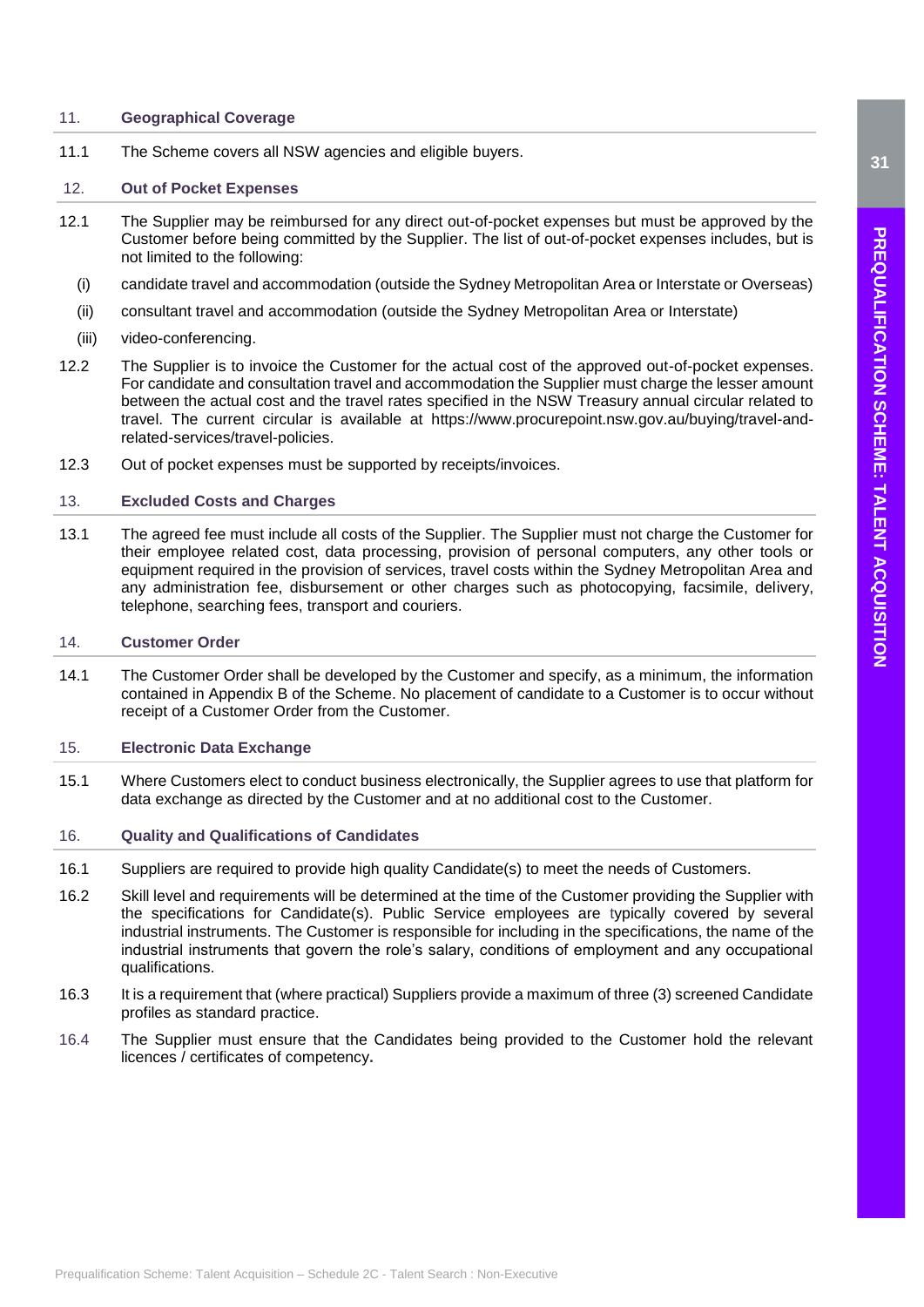# <span id="page-31-0"></span>**SCHEDULE 3 – Psychometric Tools**

# <span id="page-31-1"></span>1. **General Overview**

- 1.1 Schedule 3 of the Talent Acquisition Scheme allows the Customer to engage a Supplier to provide and administer approved psychometric tools.
- 1.2 The Supplier should refer to the Public Service Commission's Recruitment and Selection guide for information about assessments in the NSW public sector. This can be accessed at: [www.psc.nsw.gov.au/workforce-management/recruitment/recruitment-and-selection.](http://www.psc.nsw.gov.au/workforce-management/recruitment/recruitment-and-selection)
- 1.3 The conditions in this schedule are specific to Psychometric Assessment Tools and should be read in conjunction with the Scheme's overarching terms and conditions.

# <span id="page-31-2"></span>2. **Scope of Services**

- 2.1 Under this Schedule, the Customer can engage a Supplier for the following services:
- 2.2 Supply and deliver psychometric assessment tools, such as:
	- (a) Cognitive ability tests Verbal reasoning, Numerical reasoning, Abstract reasoning
	- (b) Skills-based tests
	- (c) Personality assessments
	- (d) Emotional intelligence assessments.
- 2.3 Provide candidate feedback services either face-to-face, over the phone, or a combination of both.
- 2.4 The Customer should work with the Supplier to ensure that each psychometric tool is appropriate for all applicants, including those from diversity groups, and make reasonable adjustments in order to accommodate special needs, as required.

### <span id="page-31-3"></span>3. **Excluded Services**

3.1 Services for the procurement of design and delivery of assessments and recruitment technologies are excluded from Schedule 3 – Psychometric Tools. The Customer must refer to Schedule 1 and Schedule 4 of this Scheme, respectively, and use a Supplier pre-qualified to provide the relevant service(s).

# <span id="page-31-4"></span>4. **Conditions**

4.1 The following conditions apply for inclusion in the Scheme and for the delivery of services detailed under this Schedule:

# 4.2 The Supplier must:

- (i) administer the psychometric tool to each candidate either online, face-to-face or over the phone
- (ii) only use Psychometric Tools that have been approved for use under this Scheme
- (iii) brief the assessors about how Psychometric Tools will enable evaluation of candidate's capabilities, experience and knowledge for the specific role or role type
- (iv) brief assessors on the Psychometric Tools that they offer to ensure that they are administered correctly and results are to be interpreted by the end user
- (v) provide a summary report outlining how each candidate performed against the capabilities assessed
- (vi) offer candidate feedback services, face-to-face, over the phone, or a combination of both. Consideration must be given to the appropriate method of contact for people with disability
- 4.3 The Customer must only purchase Psychometric Tools that are prequalified under the Scheme
- 4.4 All candidate data is the property of the NSW Government.

### <span id="page-31-5"></span>5. **Prequalified psychometric tools**

5.1 The Supplier can apply to have additional Psychometric Tools prequalified. The Psychometric Assessment Tools will be evaluated periodically, as determined by the Department.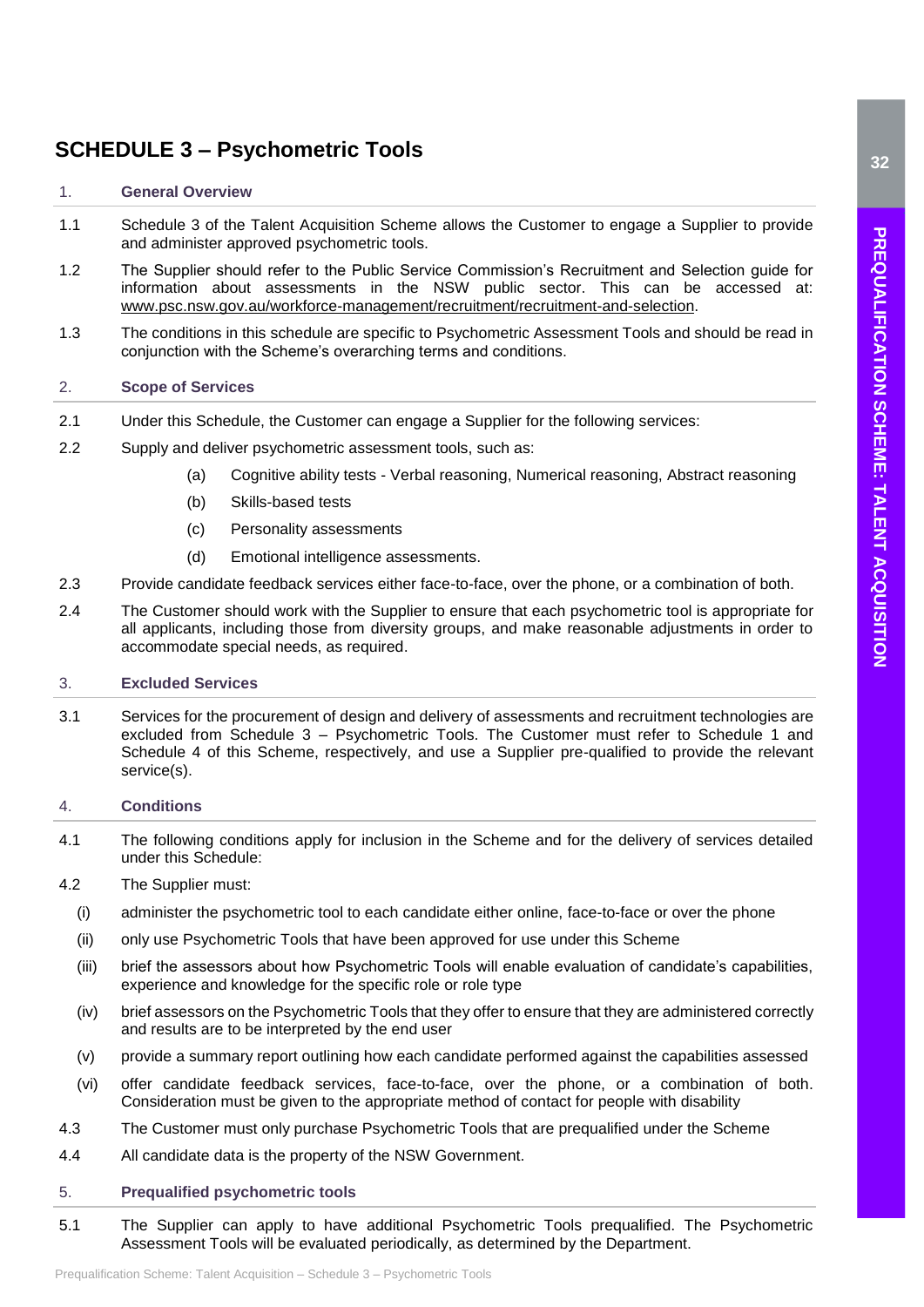- 5.2 A full list of the Psychometric Tools prequalified under this Scheme is available on ProcurePoint.
- 5.3 The Supplier must ensure that all Psychometric Assessment Tools are mapped to the NSW Public Sector Capability Framework and provide evidence of this as part of their application.

# <span id="page-32-0"></span>6. **Evaluation Criteria**

6.1 Suppliers applying for prequalification to deliver Psychometric tools will be assessed according to the evaluation criteria set out in the application form.

# <span id="page-32-1"></span>7. **Pricing**

- 7.1 The Customer can obtain approved Supplier rates via the NSWBuy website.
- 7.2 The Customer and Supplier will consider the scope of services to negotiate a total cost for the engagement.

# <span id="page-32-2"></span>8. **Out of Pocket Expenses**

- 8.1 The Supplier may be reimbursed for any direct out-of-pocket expenses but must be approved by the Customer before being committed by the Supplier. The list of out-of-pocket expenses includes, but is not limited to the following:
	- (i) candidate travel and accommodation (outside the Sydney Metropolitan Area or Interstate or Overseas)
	- (ii) consultant travel and accommodation (outside the Sydney Metropolitan Area or Interstate)
	- (iii) video-conferencing.
- 8.2 The Supplier is to invoice the Customer for the actual cost of the approved out-of-pocket expenses. For candidate and consultation travel and accommodation the Supplier must charge the lesser amount between the actual cost and the travel rates specified in the NSW Treasury annual circular related to travel. The current circular is available at [https://www.procurepoint.nsw.gov.au/buying/travel-and](https://www.procurepoint.nsw.gov.au/buying/travel-and-related-services/travel-policies)[related-services/travel-policies.](https://www.procurepoint.nsw.gov.au/buying/travel-and-related-services/travel-policies)
- 8.3 Out of pocket expenses must be supported by receipts/invoices.

# <span id="page-32-3"></span>9. **Excluded Costs and Charges**

9.1 The agreed pricing must include all costs of the Supplier. The Supplier must not charge the Customer for employee related cost, data processing, the provision of personal computers, any other tools or equipment required in the provision of services, travel costs within the Sydney Metropolitan Area, administration, disbursement or other charges such as photocopying, facsimile, delivery, telephone, searching fees, transport and couriers.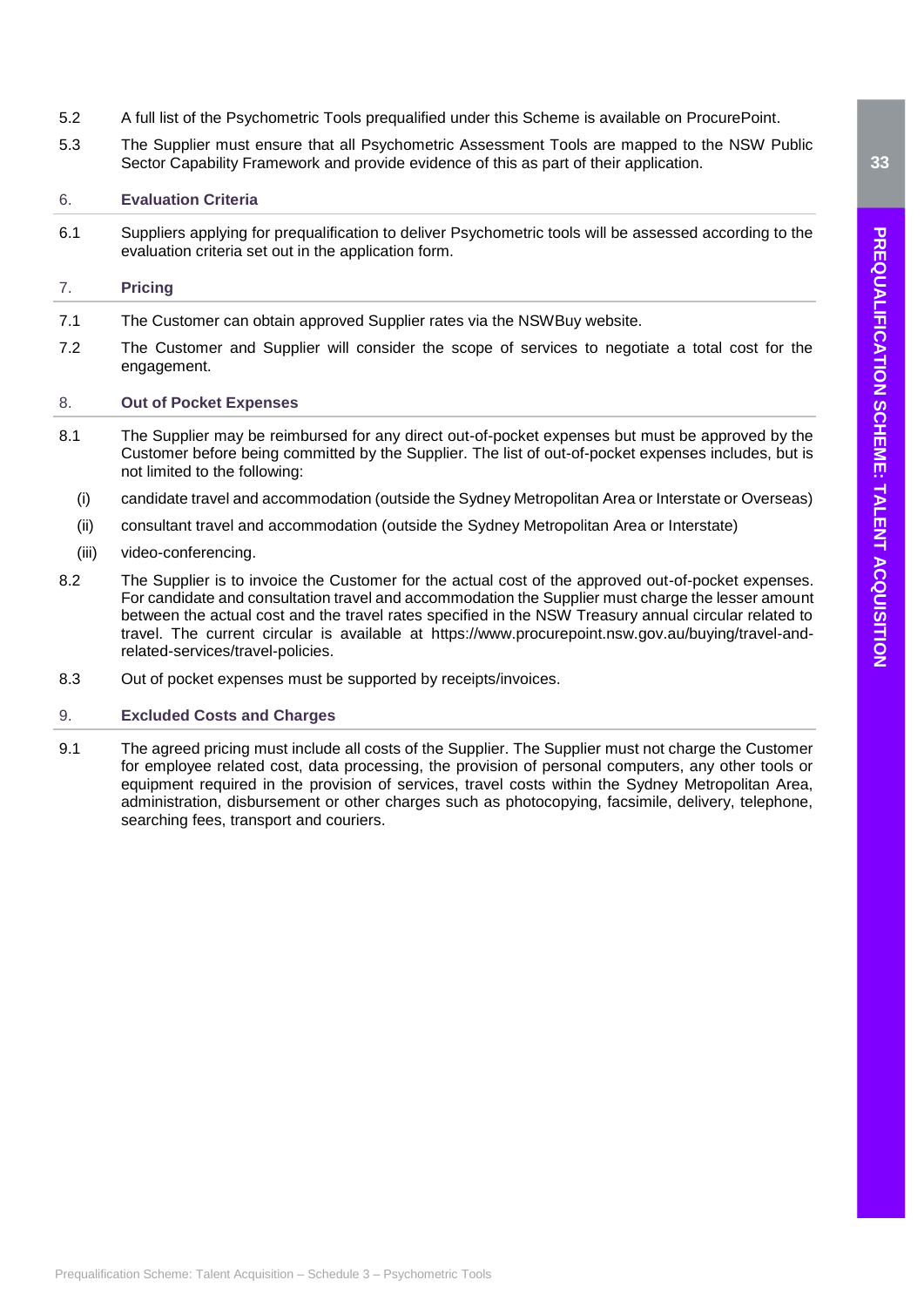# <span id="page-33-0"></span>**SCHEDULE 4 – Recruitment Technologies**

# <span id="page-33-1"></span>1. **General Overview**

- 1.1 Schedule 4 of the Talent Acquisition Scheme allows the Customer to engage a Supplier to provide and administer approved recruitment technologies.
- 1.2 The Supplier should refer to the Public Service Commission's Recruitment and selection guide for information about assessments in the NSW public sector. This can be accessed at: [www.psc.nsw.gov.au/workforce-management/recruitment/recruitment-and-selection.](http://www.psc.nsw.gov.au/workforce-management/recruitment/recruitment-and-selection)
- 1.3 The conditions in this schedule are specific to Recruitment Technologies and should be read in conjunction with the Scheme's overarching terms and conditions.

# <span id="page-33-2"></span>2. **Scope of Services**

- 2.1 Under this Schedule, the Customer can engage a Supplier to provide and administer approved recruitment technologies, such as Video interviewing software.
- 2.2 The Customer should work with the Supplier to ensure that each recruitment technology is appropriate for all applicants, including those from diversity groups, and to make reasonable adjustments in order to accommodate special needs, as required.

# <span id="page-33-3"></span>3. **Excluded Services**

3.1 Services for the procurement of the design and delivery of assessments and Psychometric Assessment Tools are excluded from Schedule 4 – Recruitment technologies. The Customer must refer to Schedule 1 and Schedule 3 of the Scheme, respectively, and use a pre-qualified Supplier to provide the relevant product(s) and service(s).

# <span id="page-33-4"></span>4. **Conditions**

- 4.1 The following conditions apply for the delivery of services under this Schedule:
	- (i) The Supplier must:
		- a) only provide recruitment technologies that have been approved for use under the Scheme
		- b) administer the recruitment technology to each candidate either online, face-to-face or over the phone
		- c) brief Assessors on the recruitment technologies that they offer to ensure that they are administered correctly and that the results can be interpreted by the end user
	- (ii) The Customer must only purchase recruitment technologies that have been approved for use under the Scheme.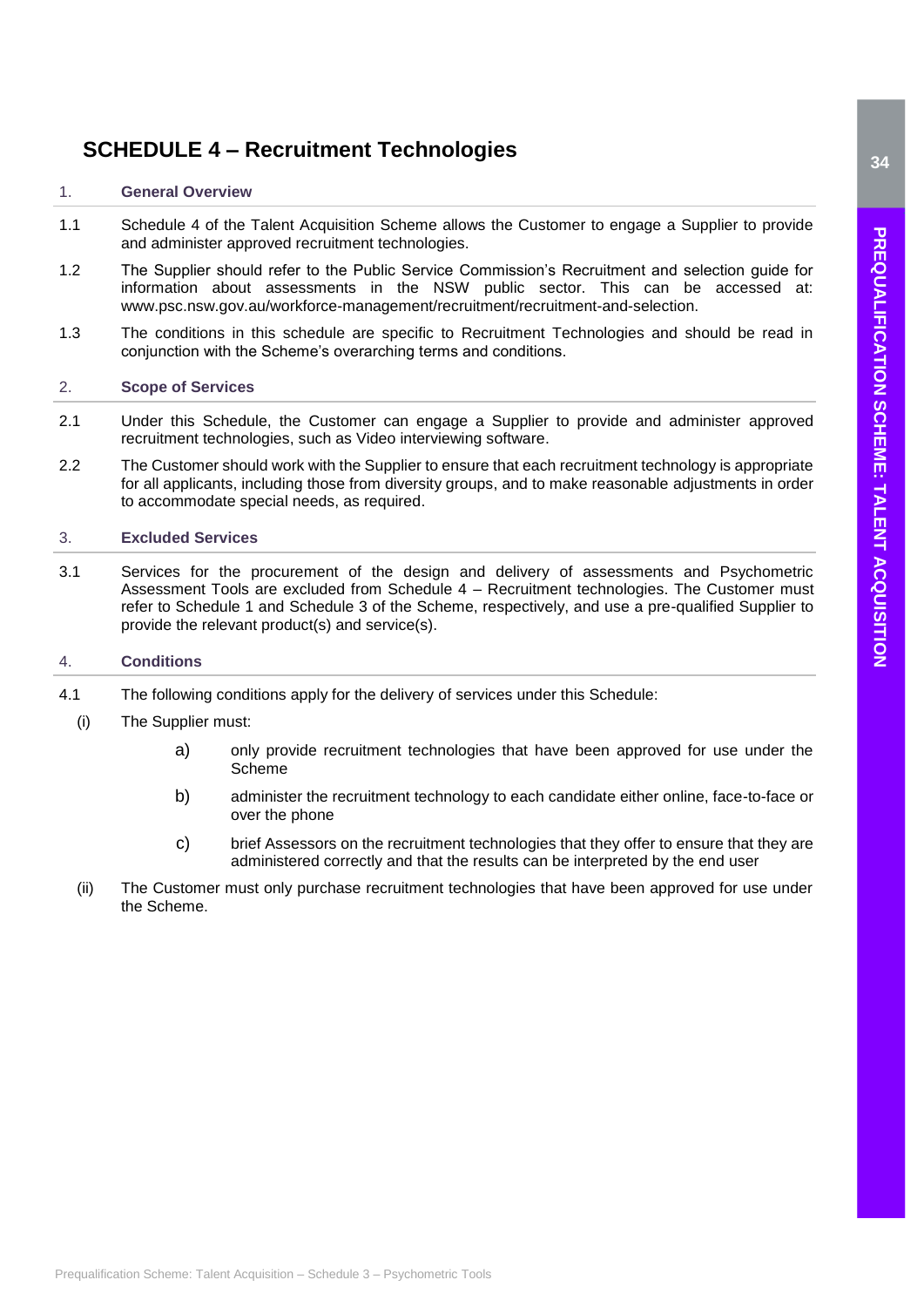# <span id="page-34-0"></span>5. **Prequalified recruitment technologies**

- 5.1 The Supplier can only use recruitment technologies that are prequalified under the Scheme.
- 5.2 The Supplier can apply to have additional recruitment technologies prequalified. The recruitment technologies will be evaluated periodically, as determined by the Principal.
- 5.3 A full list of the recruitment technologies prequalified under this Scheme is available on ProcurePoint [www.procurepoint.nsw.gov.au](http://www.procurepoint.nsw.gov.au/)

# <span id="page-34-1"></span>6. **Evaluation Criteria**

6.1 Suppliers applying for prequalification to provide and deliver recruitment technologies will be assessed according to the evaluation criteria set out in the application form.

# <span id="page-34-2"></span>7. **Pricing**

- 7.1 The Customer will obtain Supplier pricing via an Request for Quotation ( RFQ ). .
- 7.2 The Customer and Supplier will consider the scope of services to negotiate a total cost for the engagement.
- 7.3 The agreed pricing must include all costs of the Supplier. The Supplier must not charge the Customer for employee related cost, data processing, the provision of personal computers, any other tools or equipment required in the provision of services, travel costs within the Sydney Metropolitan Area, administration, disbursement or other charges such as photocopying, facsimile, delivery, telephone, searching fees, transport and couriers.

# <span id="page-34-3"></span>8. **Out of Pocket Expenses**

- 8.1 The Supplier may be reimbursed for any direct out-of-pocket expenses but must be approved by the Customer before being committed by the Supplier. The list of out-of-pocket expenses includes, but is not limited to the following:
	- (i) consultant travel and accommodation (outside the Sydney Metropolitan Area or Interstate)
	- (ii) video-conferencing.
- 8.2 The Supplier is to invoice the Customer for the actual cost of the approved out-of-pocket expenses. For consultation travel and accommodation the Supplier must charge the lesser amount between the actual cost and the travel rates specified in the **[NSW Treasury annual circular related to travel](https://www.treasury.nsw.gov.au/sites/default/files/2018-08/TC18-15%20Industrial%20Relations%20-%20Meal%2C%20Travelling%20and%20other%20Allowances%20for%202018-19%20-pdf.pdf)**. The current circular is available at [https://www.procurepoint.nsw.gov.au/buying/travel-and-related](https://www.procurepoint.nsw.gov.au/buying/travel-and-related-services/travel-policies)[services/travel-policies.](https://www.procurepoint.nsw.gov.au/buying/travel-and-related-services/travel-policies)
- 8.3 Out of pocket expenses must be supported by receipts/invoices.

# <span id="page-34-4"></span>9. **Excluded Costs and Charges**

9.1 The agreed pricing must include all costs of the Supplier. The Supplier must not charge the Customer for employee related cost, data processing, the provision of personal computers, any other tools or equipment required in the provision of services, travel costs within the Sydney Metropolitan Area, administration, disbursement or other charges such as photocopying, facsimile, delivery, telephone, searching fees, transport and couriers.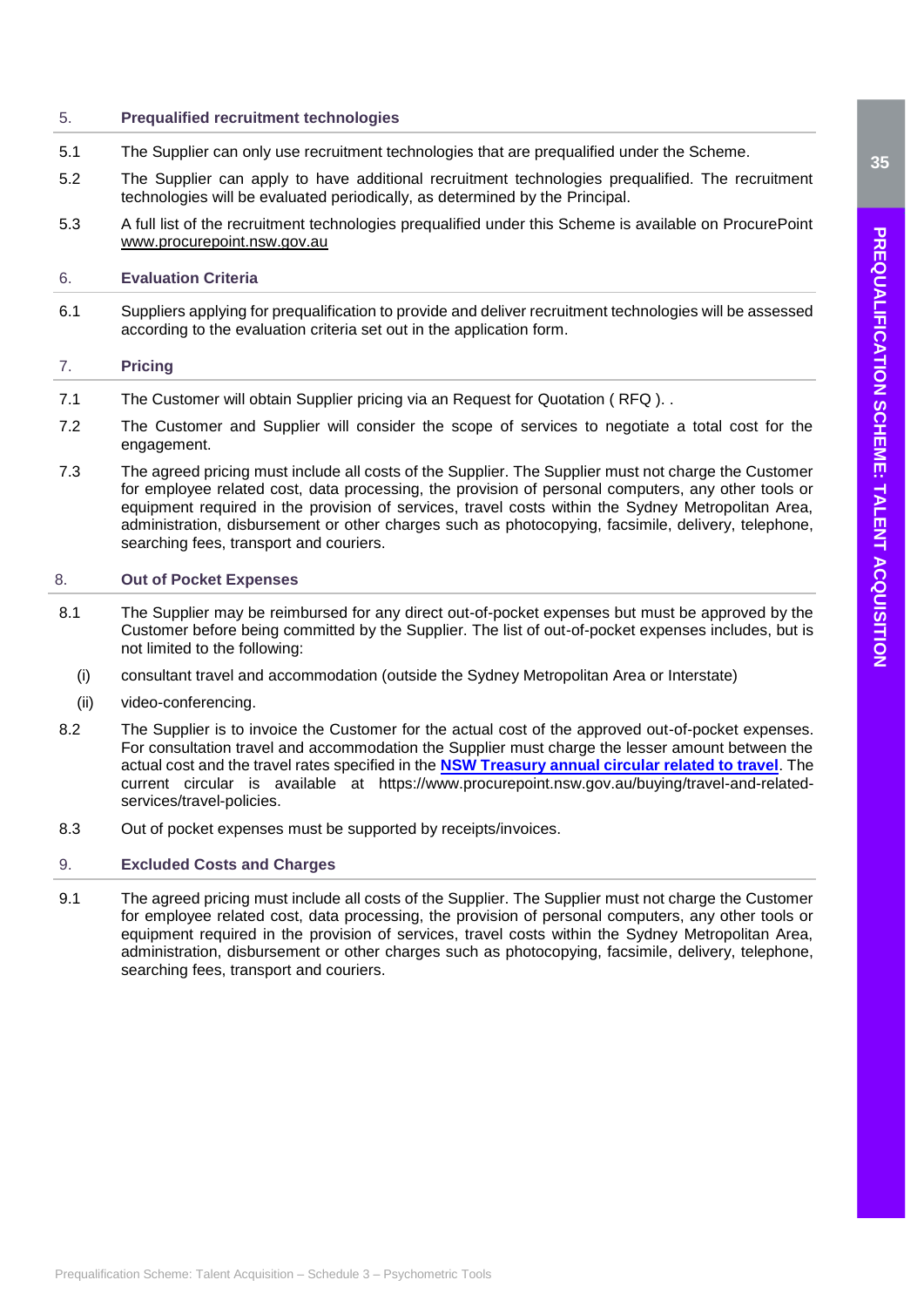# PREQUALIFICATION SCHEME: TALENT ACQUISITION **PREQUALIFICATION SCHEME: TALENT ACQUISITION**

# <span id="page-35-0"></span>**Appendix A – Application Form**

- 1. All Applications must be submitted online via the "Supplier Application Form" link on the NSW Procurement website at [https://tenders.nsw.gov.au](https://tenders.nsw.gov.au/)
- 2. A summary of the Application Form can be viewed via the above link and Applications can be submitted by clicking "Submit Application".
- 3. Enquiries are to be directed to [tas@finance.nsw.gov.au](mailto:tas@finance.nsw.gov.au)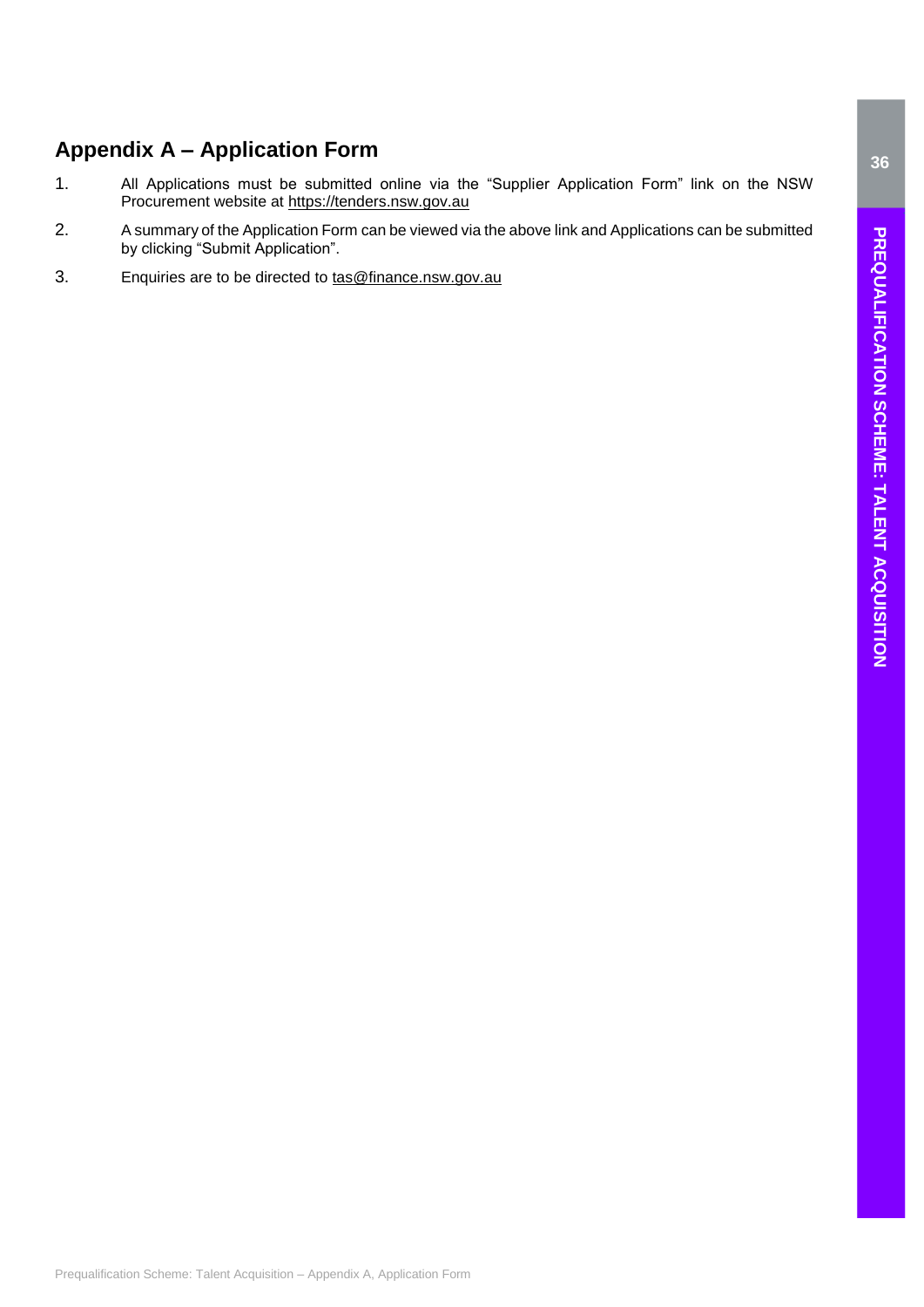# <span id="page-36-0"></span>**Appendix B – Customer Order Forms**

- 1. Eligible Buyers may at any time issue a **[Customer Order](https://procurepoint.nsw.gov.au/documents/talent-acquisition-scheme-order-form.xlsx)** to a Prequalified Supplier for Services in accordance with the Scheme Rules.
- 2. Each assignment allocated to a Supplier is considered a separate and distinct engagement.
- 3. The Customer and Supplier must enter into a separate agreement for each engagement using the Customer Order available at www.procurepoint.nsw.gov.au.
- 4. Where the total value of the relevant Customer order is more than \$150,000 (including GST) a Request for Quote (RFQ) from two or more Suppliers for an assignment in any category is required. The Customer will evaluate the proposals and select the Supplier to undertake the assignment.
- 5. Enquiries are to be directed to [tas@finance.nsw.gov.au](mailto:tas@finance.nsw.gov.au)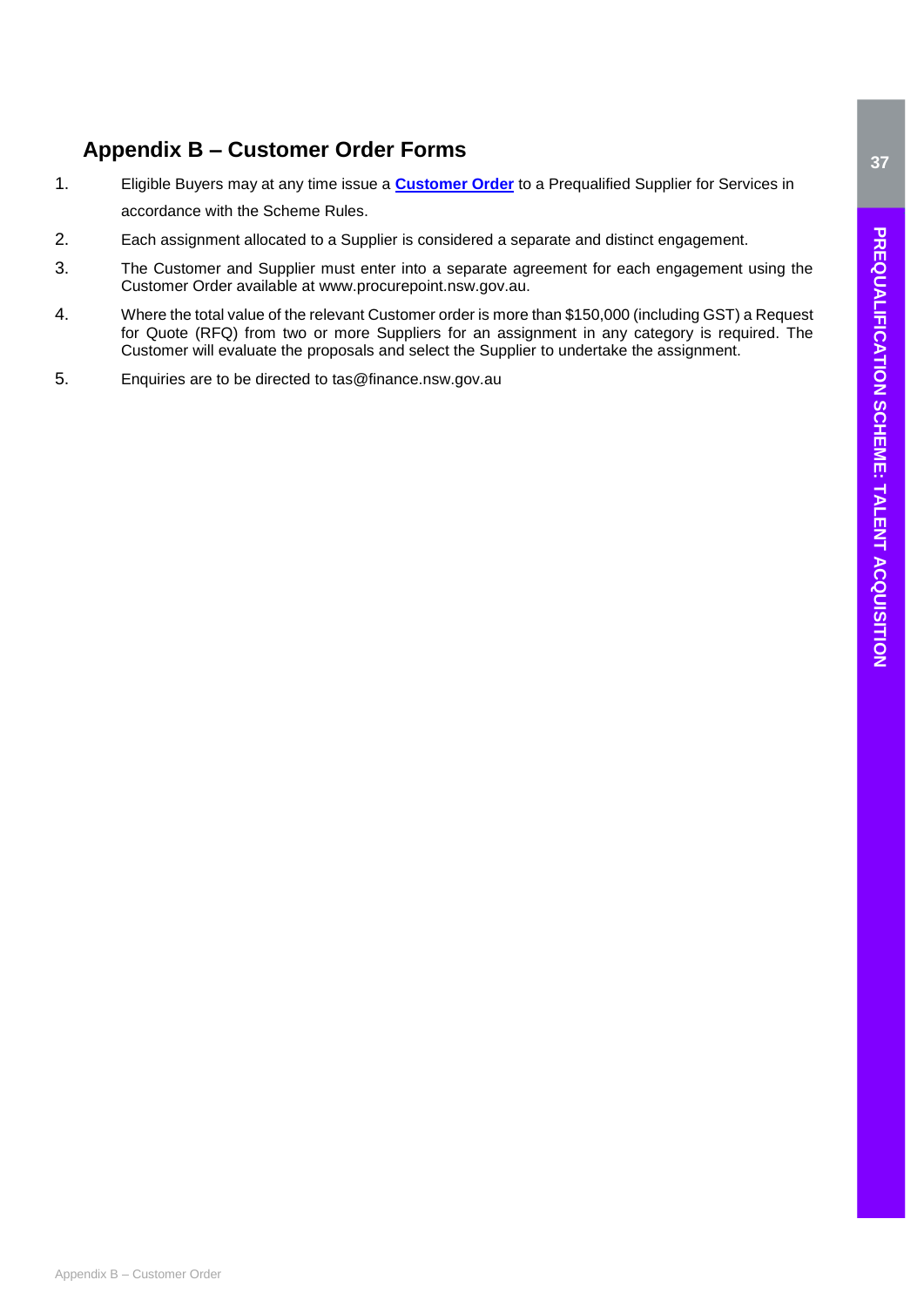# <span id="page-37-0"></span>**Appendix C – Terms and Conditions**

# <span id="page-37-1"></span>**1 Background**

The Supplier is a member of the Talent Acquisition Prequalification Scheme ("the Scheme").

The Customer requires the provision of Services from the Supplier set out in the Customer Order it has provided to the Supplier.

The Supplier has agreed to supply the Services on the terms and conditions of this Agreement.

The Supplier has fully informed itself of all aspects of the Customer's requirements as set out in the Customer Order and applicable Schedule.

# <span id="page-37-2"></span>**2 Definition and Interpretation**

**2.1** In this Agreement, unless the context requires:

**'Agreement'** refers to a Customer Order, these terms and conditions, the Scheme Rules and any annexures and Schedules.

**'Confidential Information'** means any information and all other knowledge at any time disclosed (whether in writing or orally) to the Supplier by the Customer, or acquired by the Supplier in performing the Services which:

- a) is by its nature confidential
- b) is designated, or marked, or stipulated as confidential
- c) the Supplier knows or ought to know is confidential; and includes but is in no way limited to:
	- i the Contract Material
	- ii the Customer Material
	- iii any material which relates to the affairs of a third party
	- but does not include information which:
	- A. must be disclosed to perform the Services
	- B. is or becomes public knowledge other than by breach of this Agreement
	- C. is in the lawful possession of the Supplier without restriction in relation to disclosure before the date of receipt of the information from the Principal or a third party
	- D. is required to be disclosed pursuant to law, regulation, legal process or a regulatory authority.

**'Contract End Date'** means the date specified in the Customer Order.

**'Contract Material'** means any Material created, written or otherwise brought into existence by the Supplier in the course of performing this Agreement in which subsists newly created Intellectual Property rights but for the avoidance of doubt does not include Customer IP or Supplier IP.

**'Contract Start Date'** means the date specified in the Customer Order.

**'Customer Material'** means any Material supplied by the Customer to the Supplier by whatever means in relation to this Agreement.

**'Customer IP'** means any Intellectual Property Rights of the Customer in existence at the date of this Agreement.

'**Existing IP'** includes:

- a) any Material which exists at the date of this Agreement
- b) any Customer IP
- c) any Supplier IP

which is incorporated in the Contract Material.

**'Fee'** means the fee or fees described in the Customer Order.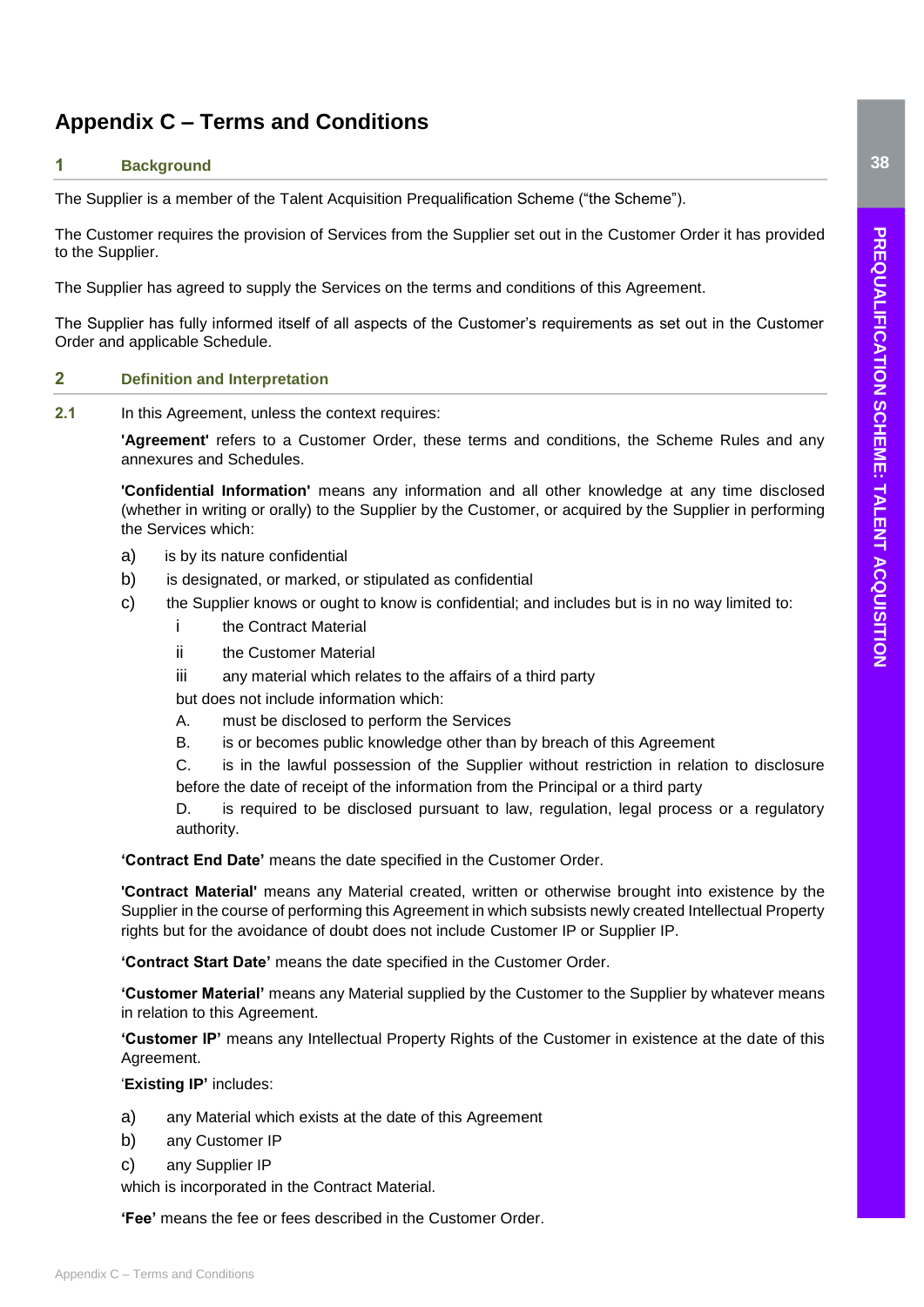**'GST'** has the meaning given to this term in the GST Law.

**'GST Law'** means *A New Tax System (Goods & Services Tax) Act 1999*, related legislation and any delegated legislation made pursuant to such legislation.

**Infringement Claim** means any claim which would, if true, involve a breach of a warranty under clause 9.

**'Intellectual Property Rights'** means all the rights in copyright, patents, registered and unregistered trademarks, registered designs, trade secrets, and all other rights of intellectual property.

**'Material'** includes but is not limited to documents, information and data stored by any means.

**'Moral Rights'** means the right of integrity of authorship, the right of attribution of authorship and the right not to have authorship falsely attributed, more particularly as conferred by the *Copyright Act 1968*  (Cth)*,* and rights of a similar nature anywhere in the world whether existing at the commencement date of this Agreement or which may come into existence on or after the commencement date.

**'Performance Standards'** means the performance standards set out in Annexure One to the Scheme Rules.

**'Personal Information'** means information or an opinion (including information or an opinion forming part of a database) whether true or not and whether recorded in a material form or not, about an individual whose identity is apparent or can reasonably be ascertained from the information or opinion.

**'Records'** means all records and documentation relating to the Agreement.

**'Schedule'** means Schedule 1, 2, 3 or 4, as applicable, for the category of services to be provided under the Customer Order.

**'Services'** means the services set out in the Customer Order and applicable Schedule to the Scheme Rules and any incidental or related services requested in writing by the Customer.

**'Supplier'** includes the officers, employees, agents and subcontractors of the Supplier.

**'Supplier IP'** means any methodologies, tools, models, processes, knowledge of business principles, and analytical concepts, that have been created, written or otherwise brought into existence by the Supplier before or after the date of this Agreement, otherwise than in the course of performing this Agreement.

**'Supply'** has the meaning given to it in the GST Law.

**'Term'** means the period of the Agreement as set out in the Customer Order.

- **2.2** Except where the context otherwise requires, a reference in this Agreement to:
	- a) the singular number includes a reference to a plural number and vice versa
	- b) a gender includes a reference to the other genders and each of them
	- c) any person or company shall mean and include the legal personal representative, successor in title, and permitted assigns of such person or company as the circumstances may require
	- d) any organisations, associations, societies, groups or bodies shall, in the event of them ceasing to exist or being reconstituted, renamed or replaced or if the powers or functions of any of them are transferred to any other entity, body or group, refer respectively to any such entity, body or group, established or constituted in lieu thereof or succeeding to similar powers or functions
	- e) statutes, regulations, ordinances or by-laws shall be deemed for all purposes to be extended to include a reference to all statutes, regulations, ordinances or by-laws amending, consolidating or replacing same from time to time
	- f) a business day means any day which is not a Saturday, Sunday or public holiday in the State of New South Wales
	- g) money currency or dollars is taken to mean Australian dollars.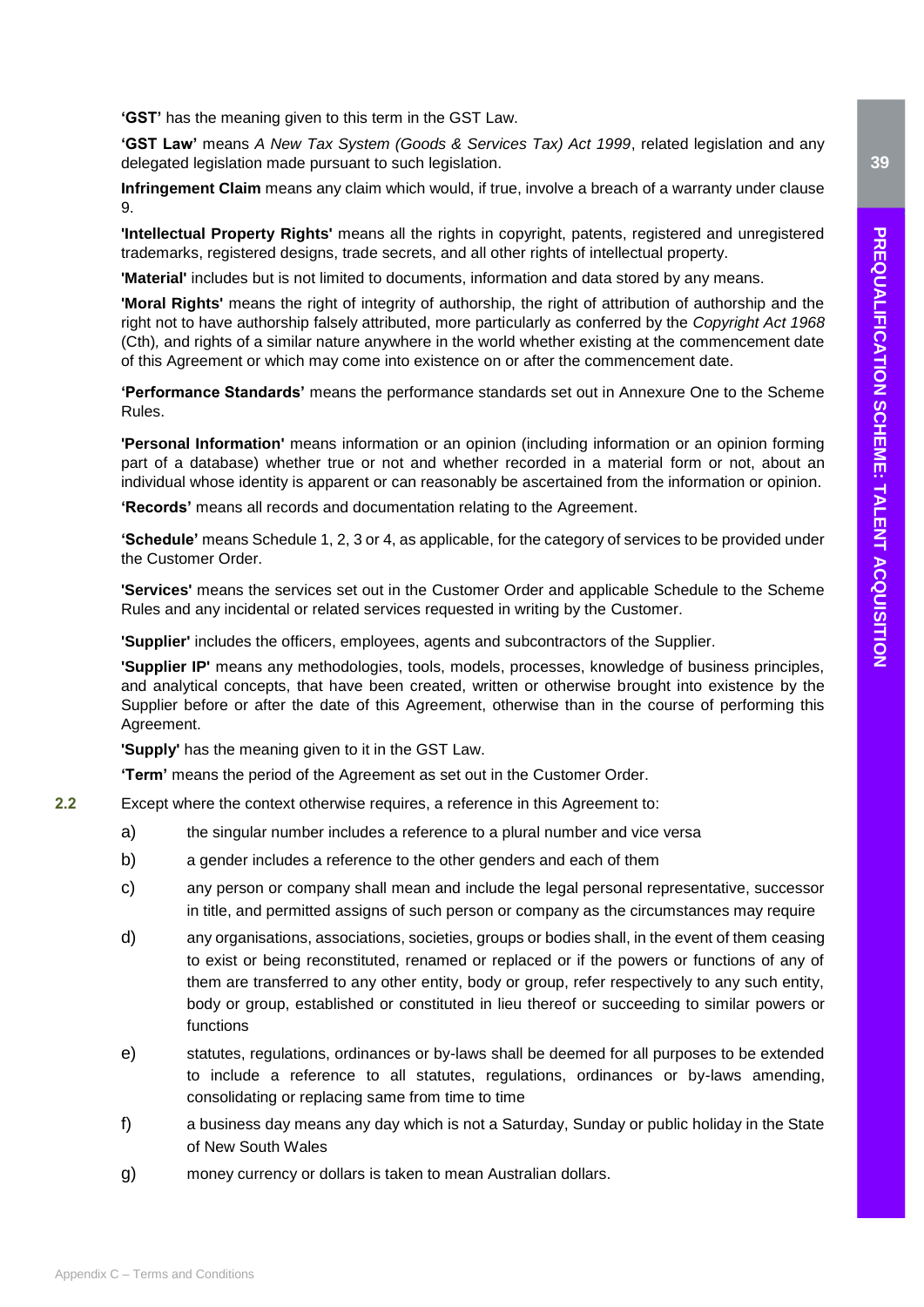**2.3** Where any covenant, condition, agreement, warranty or other provision of this Agreement expressly or impliedly binds more than one person then it shall bind each such person separately and all such persons jointly.

# <span id="page-39-0"></span>**3 Engagement and Term**

- **3.1** The Customer engages the Supplier to provide the Services in accordance with this Agreement.
- **3.2** The Supplier shall commence the Services on the Contract Start Date set out in the Customer Order or on such date as may be agreed in writing between the parties and continues until the Contract End Date or termination of the Agreement.

# <span id="page-39-1"></span>**4 Formation of Agreement**

# **4.1 Parts of Agreement**

The Agreement between the Customer and Supplier consists of:

- (a) the Special Conditions if any, specified in the Customer Order
- (b) these Terms and Conditions
- (c) the other parts of the Customer Order, including any attachments
- (d) the applicable Schedule
- (e) the Scheme Rules.

If there is an inconsistency between the parts referred to in paragraphs (a) to (e) above, then the provision in the part higher in the list prevails to the extent of the inconsistency.

# <span id="page-39-2"></span>**5 Supplier Obligations**

- **5.1** The Supplier must provide the Services in compliance with the Schedule and Customer Order and to a standard that meets or exceeds any applicable Performance Standards.
- **5.2** If the Supplier fails to meet any Performance Standard, then the Supplier must at no additional cost to the Customer promptly:
	- (a) if requested by the Customer, in the case of Services re-perform those Services which gave rise to the failure to meet the Performance Standard
	- (b) use all reasonable endeavours to correct the issue which caused the failure to meet the Performance Standard
	- (c) arrange all additional resources reasonably necessary to perform the Services in accordance with the Performance Standard as soon as practicable
	- (d) if requested by the Customer, provide a detailed report on the steps taken by the Supplier to prevent similar future non-compliance with the Performance Standards.
- **5.3** The Supplier must ensure it maintains sufficient capability and resources in relation to Services to meet its obligations under this Agreement.
- **5.4** The Supplier must perform its obligations under the Agreement:
	- (a) in accordance with best industry practice
	- (b) with all due care, skill and diligence expected of a professional service supplier
	- (c) in a cost effective manner consistent with the required level of quality and performance.
- **5.5** If a Supplier, or any of its officers, employees, agents or sub-contractors is found to have:
	- (a) offered any inducement or reward to any public servant or employee, agent or subcontractor of the Principal, Customer or the NSW Government in connection with the Agreement
	- (b) committed corrupt conduct in the meaning of the Independent Commission Against Corruption Act 1988
	- (c) a record or alleged record of unethical behaviour; or not complied with the requirements of the Customer's Business Ethics Statement.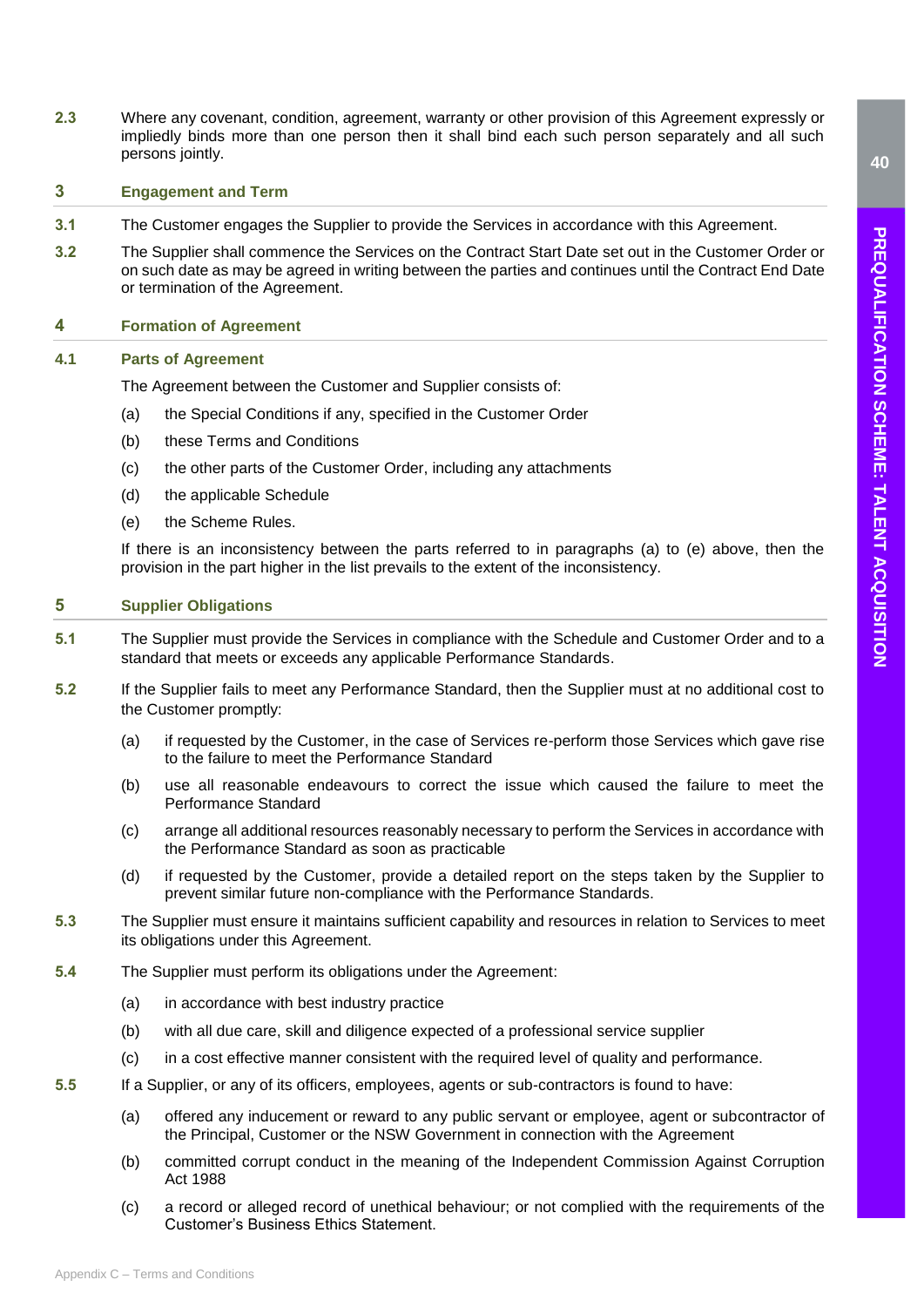(d) improper conflicts of interest by the Supplier

then the Customer reserves the right to terminate the Agreement.

The Supplier must:

- (a) ensure that the Services comply with all relevant laws that relate to or otherwise apply to the Services (as applicable)
- (b) comply with all laws, codes and standards relating to its supply of Services, including the *State Records Act NSW* (1988)
- (c) comply with all Customer standards, policies and procedures notified from time to time (other than any which are expressly inconsistent with the Agreement) including but not limited to the following:
	- (i) NSW Government Procurement Policy Framework
	- (ii) Small to Medium Enterprise Policy Framework
	- (iii) Statement of Business Ethics
	- (iv) NSW Government Digital Information Security Policy.
- (d) comply with all other reasonable requirements and directions of the Customer in relation to the Services.

# <span id="page-40-0"></span>**6 Customer Obligations**

- **6.1** The Customer will, as soon as practicable, make available to the Customer all relevant material and particulars within the Customer's possession or control, give all necessary instructions and answer any queries made by the Supplier relating to the Customer 's requirements in connection with this Agreement.
- **6.2** In consideration of the provision of the Services in accordance with this Agreement, the Customer will pay the Supplier the fees specified in the Customer Order.
- **6.3** Payment of any part of the fees does not constitute an acceptance by the Customer of the Services and does not amount to a waiver of any right or action which the Customer may have at any time against the Supplier.
- **6.4** If the Service Provider has obtained the Principal's prior written approval to incur or pay any costs, expenses, fees or charges, the Principal will reimburse the Service Provider for those costs, expenses, fees or charges.

# <span id="page-40-1"></span>**7 Pricing and Invoicing**

- **7.1** The Customer must pay to the Supplier the amount set out in the Customer Order within 28 days after receiving a correctly rendered invoice from the Supplier.
- **7.2** Payment of any part of the amount due to be paid to the Supplier as set out in the Pricing and Payment Schedule in the Customer Order does not constitute an acceptance by the Customer of the Services and does not amount to a waiver of any right or action which the Customer may have at any time against the Supplier.
- **7.3** If the Supplier has obtained the Customer's prior written approval to incur or pay any costs, expenses, fees or charges, the Customer will reimburse the Supplier for those costs, expenses, fees or charges on presentation of invoices/receipts at actual cost.

# <span id="page-40-2"></span>**8 GST**

# **8.1 Taxes**

The Supplier is responsible for all Taxes arising from or relating to the Agreement, and must pay Taxes which are imposed on the Supplier arising from or relating to the Agreement, except for any income tax or capital gains tax payable by the Customer.

# **8.2 GST**

The parties agree that: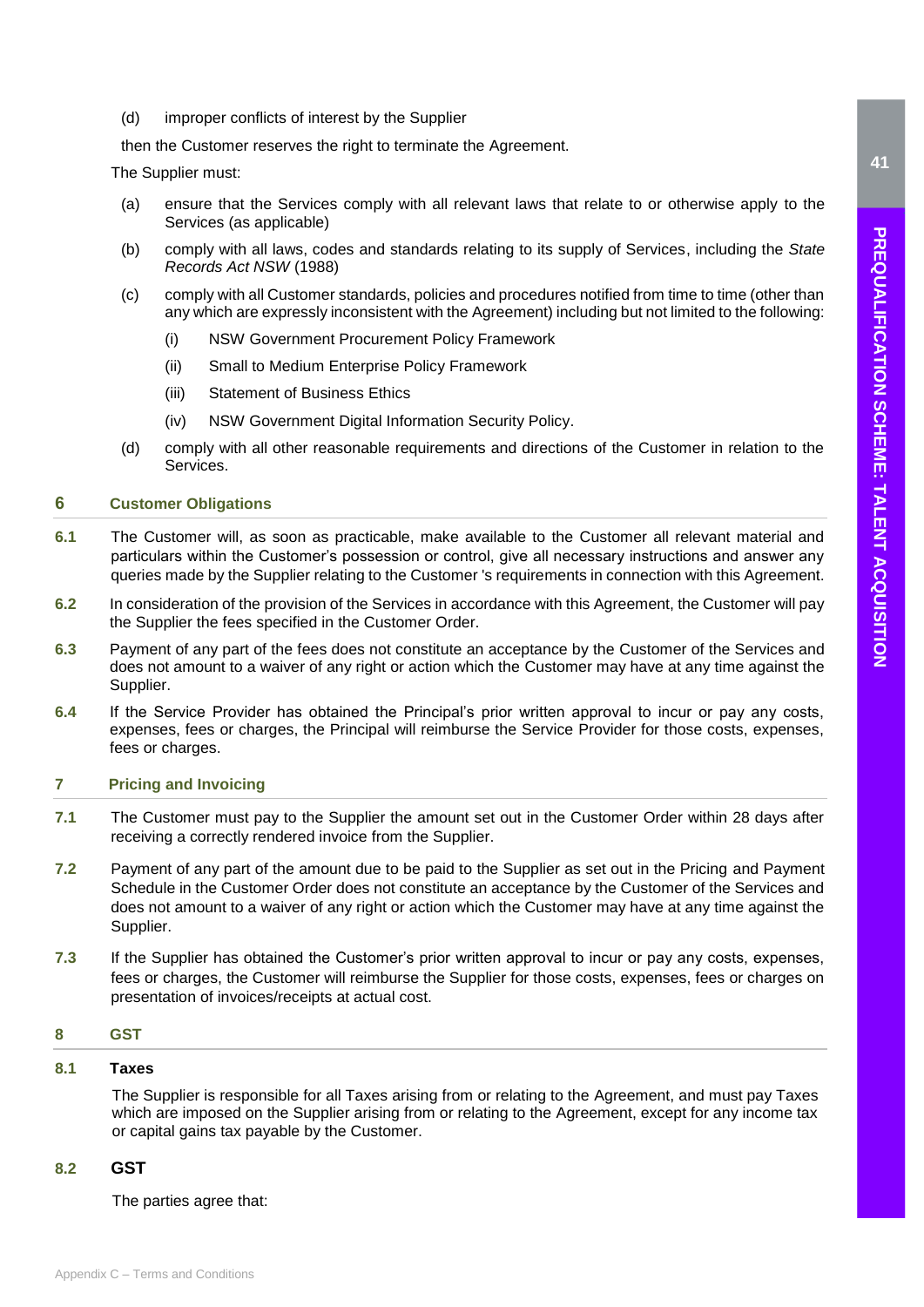- (e) unless expressly stated otherwise, all amounts payable by the Customer to the Supplier under the Agreement are inclusive of GST
- (f) if a supply under the Agreement is subject to GST, and the consideration payable or to be provided for the supply is not inclusive of GST, then the party receiving the supply must pay to the party making the supply an additional amount equal to the Amount of the Consideration multiplied by the applicable GST rate
- (g) the additional amount is payable at the same time as the consideration for the supply is payable
- (h) if the additional amount differs from the amount of GST payable by the party making the supply, the parties must adjust the additional amount
- (i) if a party is entitled to be reimbursed or indemnified under the Agreement, the amount to be reimbursed or indemnified does not include any amount for GST for which the party is entitled to an Input Tax Credit.

### **8.3 Withholding tax**

If a law requires the Customer to deduct an amount in respect of Taxes from a payment under the Customer Contract, then:

- (a) the Customer agrees to deduct the amount for the Taxes
- (b) the Customer agrees to pay an amount equal to the amount deducted to the relevant Government Agency as required by applicable law and give the original receipts to the Supplier.

# <span id="page-41-0"></span>**9 Conflict of Interest**

- **9.1** The Supplier warrants that no conflict of interest exists or is likely to arise in the performance of the **Services**
- **9.2** The Supplier agrees to notify the Customer immediately upon becoming aware of the existence, or possibility, of a conflict of interest, whereby the Customer may then either approve the continuation of the Services, subject to conditions to manage the conflict; or, exercise its rights of termination where, in its discretion, it is of the view the conflict cannot be resolved.

# <span id="page-41-1"></span>**10 Intellectual Property**

# **10.1 Existing Intellectual Property Rights**

All Existing IP of the parties created before the date of the Agreement will be retained by the relevant party.

### **10.2 New Intellectual Property Rights**

The Supplier assigns or will procure the assignment to the Customer, on creation:

- (a) Intellectual Property Rights in all modifications made to the Customer IP by the Supplier or its **Subcontractors**
- (b) All other Intellectual Property Rights created by the Supplier or its Subcontractors in the Contract Material in the performance of the Services.

# **10.3 Supplier Licence**

The Supplier grants to the Customer a, perpetual, royalty-free, non-exclusive, irrevocable licence:

- (a) to use the Supplier IP (including all Intellectual Property Rights created by the Supplier or its Subcontractors in the performance of the Services that are not assigned to the Customer) to the extent necessary for the Customer to receive the full use and benefit of the Services
- (b) sub-licence any of the rights granted under clause 9.3(a) to any person, but only in relation to the use or receiving benefits of the Services.

# **10.4 Customer Licence**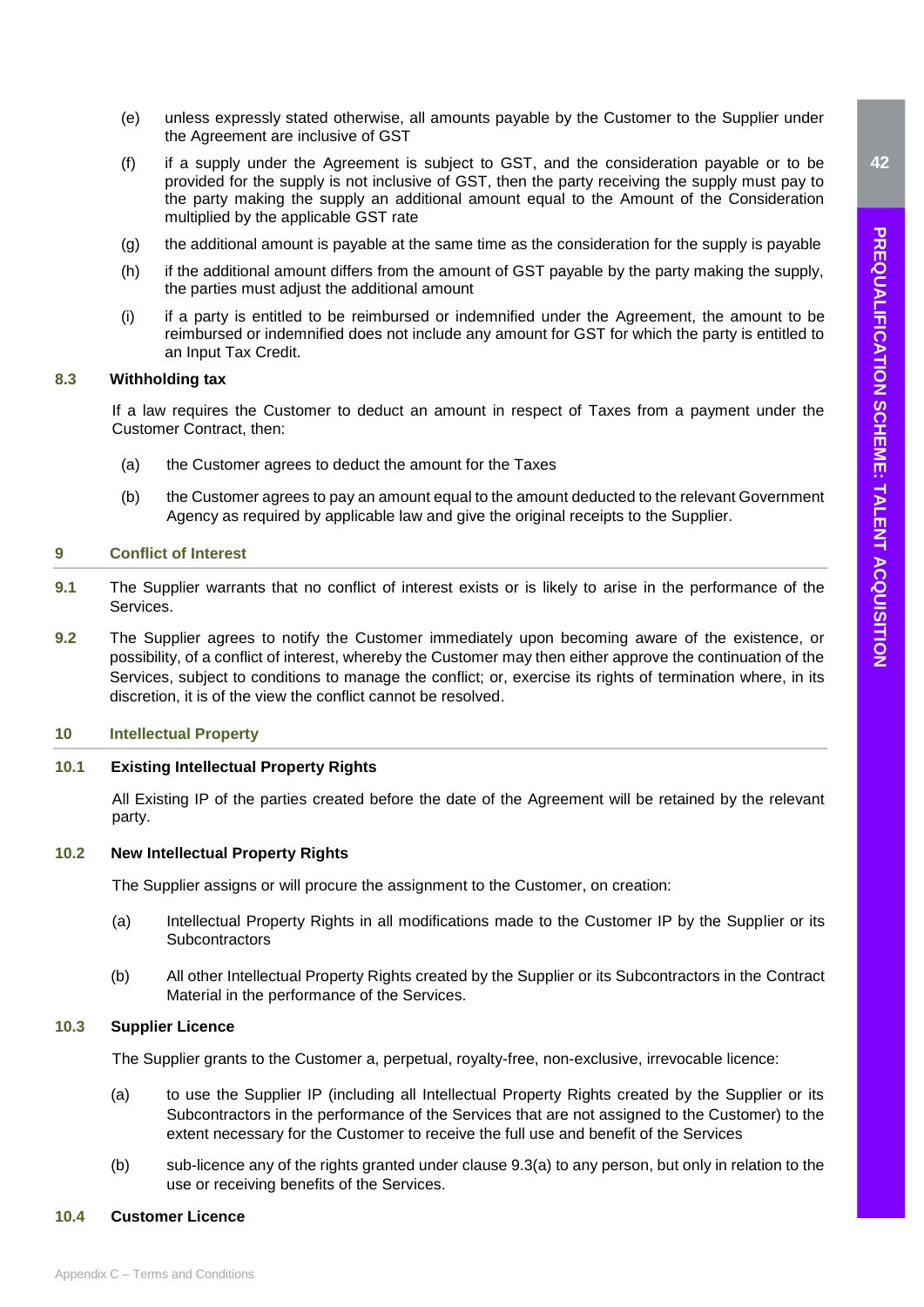The Customer grants to the Supplier, and to the extent necessary any relevant Subcontractor, for the term of the Agreement, a royalty free, non-exclusive, non-transferable licence to use the Customer IP only to the extent necessary to provide the Services.

# **10.5 Confidentiality**

Nothing in clause 9.3 (Supplier Licence) and 9.4 (Customer Licence) removes or limits the obligations of confidentiality under clause 10.

# **10.6 Indemnity for Infringement Claim**

- (a) The Supplier must (either directly itself or by procuring Subcontractors to do so) at the Customer's request and sole option:
	- i. defend at no cost to the Customer, all Infringement Claims
	- ii. provide, at no cost to the Customer, all reasonable assistance required by the Customer to defend any Infringement Claim
- (b) indemnify the Customer against all costs (including legal costs on a solicitor and own Customer basis), losses, damages and expenses that the Customer may sustain or incur as a result of an Infringement Claim
- (c) satisfy any settlement of or judgement given in an Infringement Claim.

# **10.7 Other remedies**

If, as a result of any Infringement Claim, the Customer is prevented from using the results of the Services, the Supplier must, at the Customer's option and at the Supplier's cost:

- (a) promptly procure for the Customer the right to use the results of the Services (as applicable) on reasonable commercial terms as contemplated under the Customer Contract free of any claim or liability for infringement
- (b) promptly modify any deliverables so that they cease to infringe those rights (while still complying with any applicable specifications).

# <span id="page-42-0"></span>**11 Confidentiality**

# **11.1 Disclosure of Confidential Information**

The Recipient must not disclose the Confidential Information supplied by the Discloser to any person except in the circumstances set out in clause 10.2.

# **11.2 Permitted Disclosures**

If the Recipient discloses the Discloser's Confidential Information to a Representative or with the consent of the Disclosure under clause 10.2 (Disclosure of Confidential Information) then:

- (a) it must use its best endeavors to ensure that persons receiving the Confidential Information from it do not disclose the information except in the circumstances permitted in clause10.1
- (b) the Discloser may at any time require the persons receiving the Confidential Information to give written undertakings relating to the non-disclosure of the Confidential Information and the Recipient must arrange for all such undertakings to be given promptly
- (c) the Recipient must reserve the right to demand immediate delivery of all documents or other materials in its possession, power or control or in the possession, power or control of the third party who has received Confidential Information from it containing or referring to that Confidential Information.

# **11.3 Use of Confidential Information**

The Recipient must not use the Discloser's Confidential Information except for the purpose of exercising the Recipient's rights or performing its obligations under the Customer Contract or any other agreement between the parties.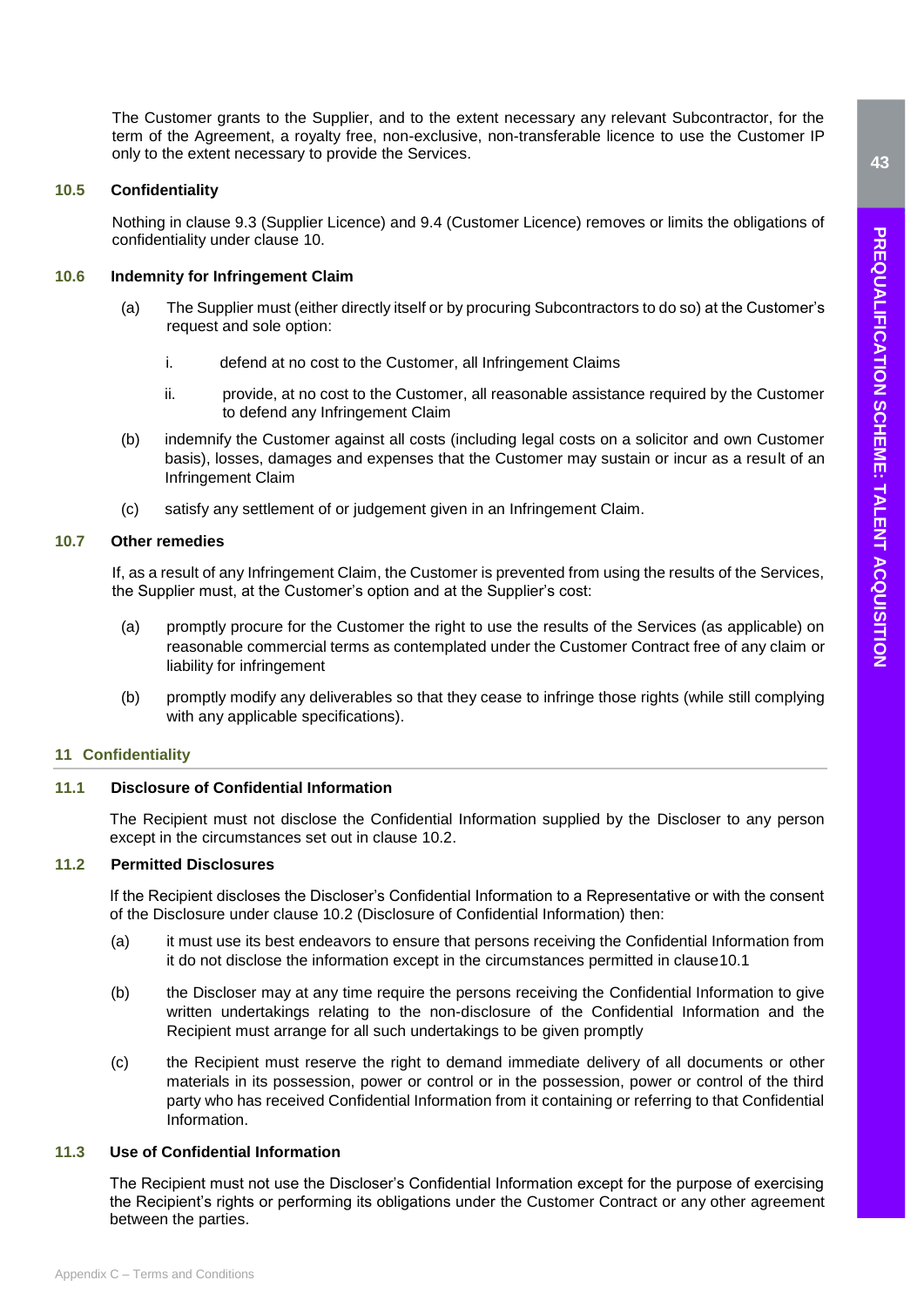# **11.4 Return of Confidential Information**

On the Discloser's request, the Recipient must immediately deliver to the Discloser or destroy all documents or other materials containing or referring to the Confidential Information which are in its possession, power or control, or in the possession, power or control of persons who have received Confidential Information from the Recipient, except to the extent that:

- (a) the Recipient requires the Confidential Information for the purpose of performing its obligations or exercising its rights under the Agreement or other agreement between the parties; or
- (b) the Recipient is otherwise entitled to retain the Confidential Information.

# <span id="page-43-0"></span>**12 Privacy**

- **12.1** Where the Supplier has access to Personal Information in order to fulfil its obligations under the Agreement, the Supplier must:
	- (a) ensure that Personal Information is protected against loss and against unauthorised access, use, modification or disclosure and against other misuse
	- (b) not use Personal Information other than for the purposes of the Agreement, unless:
		- (i) required or authorised by law; or
		- (ii) authorised in writing by the individual to whom the Personal Information relates but only to the extent authorised
	- (c) not disclose Personal Information without the prior written agreement of the Customer or the prior written agreement of the individual to whom the Personal Information relates, unless required or authorised by law
	- (d) ensure that only authorised personnel have access to Personal Information
	- (e) it becomes aware that a disclosure of Personal Information is, or may be required or authorised by law
	- (f) make its officers, employees, agents and sub-contractors aware of the Supplier's obligations under this clause.
- **12.2** The Supplier must:
	- (a) comply with the Customer's privacy policies (and each specific privacy policy of the Customer in relation to the collection and/or handling of personal or private information relating to third parties including the obtaining of any necessary consents to its use by the Customer or by third parties) as notified in writing to the Supplier from time to time as if it were bound by that policy
	- (b) comply with the *Privacy Act 1988* (Cth) and all other applicable privacy laws and such other data protection laws as may be in force from time to time which regulate the collection, storage, use and disclosure of information, as if it were regulated by those laws
	- (c) comply with all directions by the Customer:
		- (i) relating to the means by which the Customer complies with the *Privacy and Personal Information Protection Act 1998* (NSW), the Customer's privacy policies, and all other applicable laws, codes and privacy policies
		- (ii) co-operate with the Customer in the resolution of any complaint alleging a breach of such laws, codes or privacy policy.

# <span id="page-43-1"></span>**13 Insurance**

- **13.1** The Supplier shall, and shall ensure that any sub-contractors will, arrange and maintain with a reputable insurance company for the term of this Agreement:
	- (a) Professional Indemnity insurance with an indemnity of at least \$5 million in respect of each claim for the period of cover
	- (b) Public Liability insurance with an indemnity of at least \$5 million in respect of each claim for the period of cover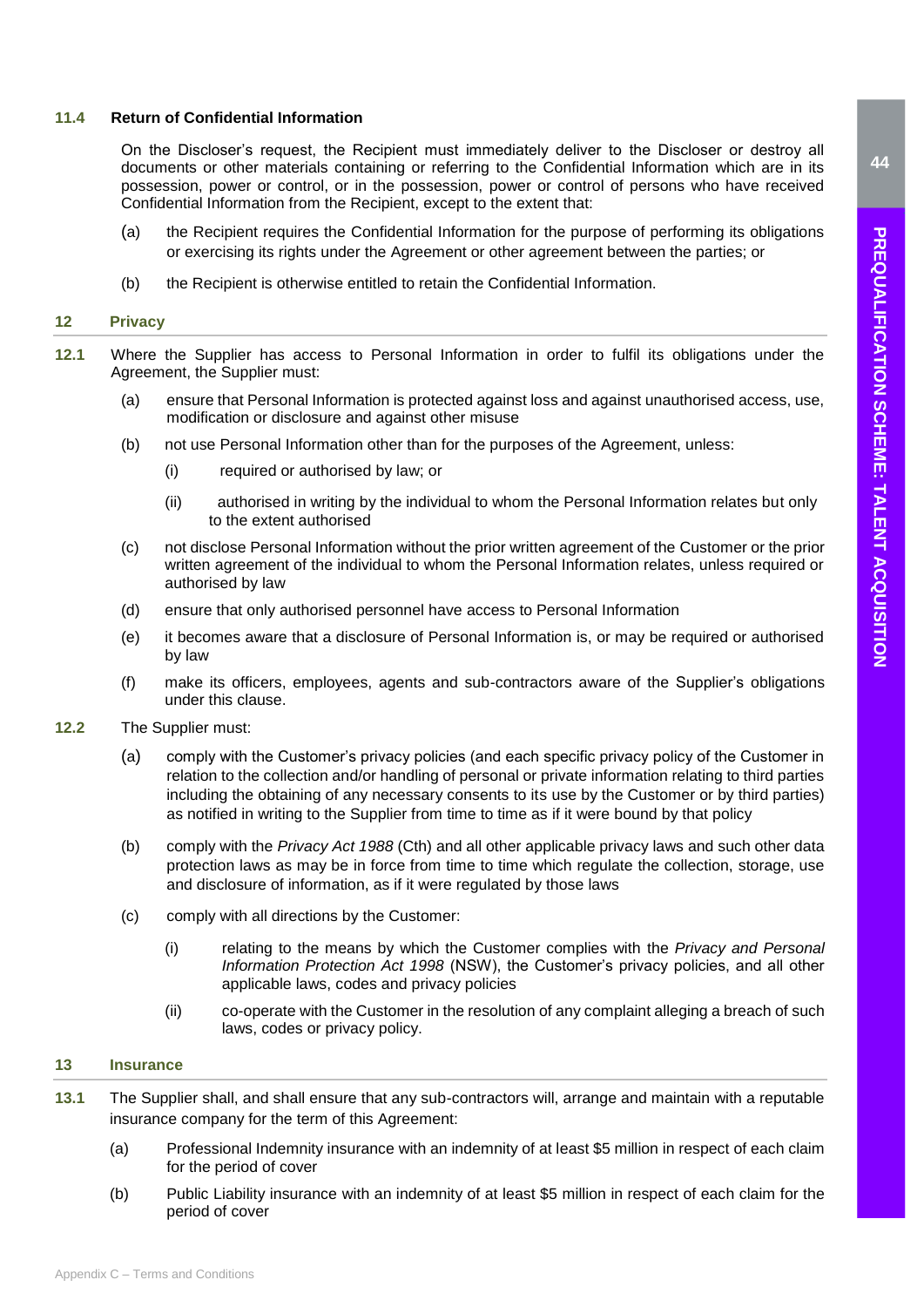- (c) Product Liability insurance with an indemnity of at least \$5million in respect of each claim for the period of cover
- (d) Workers' Compensation insurance in accordance with applicable legislation.

# <span id="page-44-0"></span>**14 Indemnity and Liability**

- **14.1** The Supplier will indemnify and keep indemnified the Customer for and against all actions, claims, costs, expenses and damages (including all legal costs) in respect of:
	- (a) the Supplier's breach of its Confidentiality (clause 10) and Privacy (clause 11), Intellectual Property (clause 9) under this Agreement
	- (b) a claim against the Customer, its officers or employees made by a third party arising out of or in connection with a wilful, unlawful or negligent act or omission of the Supplier, its directors, officers, employees, agents and subcontractors in the performance of the Supplier's obligations to the Customer under this Agreement.
- **14.2** The Supplier's liability in respect of and indemnity given in this clause shall be reduced proportionally to the extent that any unlawful, negligent or deliberately wrongful act or omission of the Customer caused or contributed to the loss.

# <span id="page-44-1"></span>**15 Representatives, Reports and Audit**

### **15.1 Responsibilities**

The Customer Representative and the Supplier Representative will be responsible for the co-ordination and management between the parties of the Customer Order, including ensuring the performance by the parties of their respective roles and responsibilities.

# **15.2 Reports**

The Supplier must provide to the Customer the reports with the content and in the frequency and form (electronic or physical) set out in the Customer Order.

# **15.3 Review meetings**

The Supplier Representative must attend meetings with the Customer Representative at a place and time to be notified to the Supplier by the Customer on the frequency set out in the Customer Order to:

- a) review the performance of the Supplier in relation to the Agreement and the Price incurred by the Customer up to that date, including any faults in the provision of any of the Services over the previous review period and any actions undertaken by the Supplier to resolve the relevant faults
- b) discuss any other issues in relation to the Services or the Agreement.

# **15.4 Additional reports and review meetings**

The Customer may request additional reports and review meetings to those required to be provided under clauses 14.3 and 14.4 as set out in the Customer Order. The Supplier will provide these additional reports and review meetings at no additional cost to the Customer.

# **15.5 Records and inspection**

The Supplier must, and must ensure all Subcontractors:

- (a) keep and maintain all necessary Records during the term of the Agreement and 7 years thereafter
- (b) make those Records available for inspection and/or audit as reasonably required by the Customer, a regulator, any external auditor or advisor or any of their authorised representatives, during normal business hours. Copies and extracts of any Records may be taken for these purposes
- (c) permit the Customer to inspect or appoint a third party to inspect the Supplier's premises to confirm compliance with the Agreement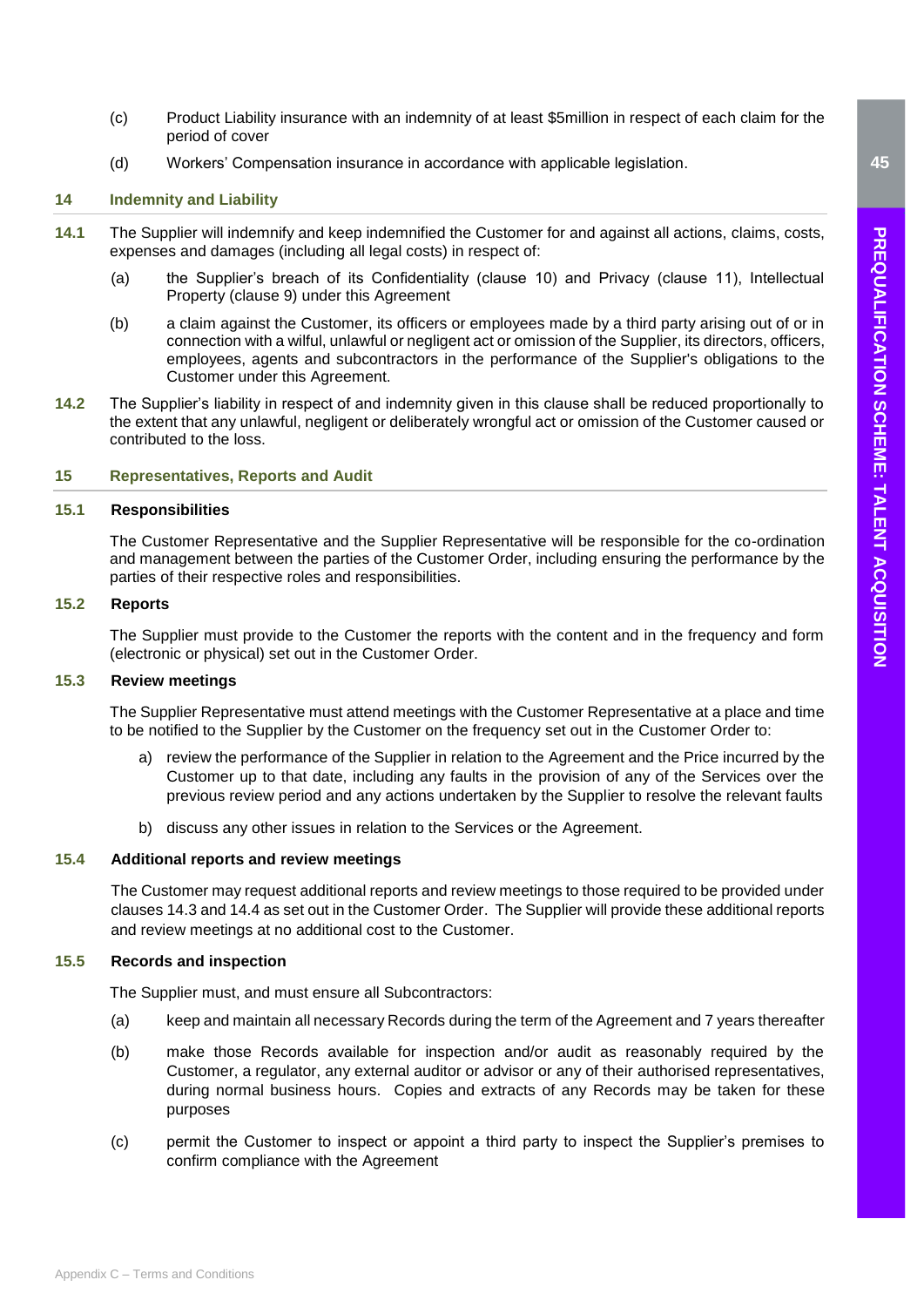(d) provide all appropriate resources and all reasonable assistance required by any person conducting any inspection and/or audit, and fully co-operate with that person in good faith and at the Supplier's sole cost.

### <span id="page-45-3"></span>**15.6 Annual audit**

The Customer may conduct itself, or appoint a third party to conduct, an audit of the Supplier's performance and compliance with the Customer Order.

# **15.7 Costs of audit**

The auditors' costs incurred by the Customer in the audit under clause [0](#page-45-3) (Annual audit) will be paid by the Customer. However, where the auditor objectively determines that the performance by the Supplier falls below the Performance Standards or identifies breaches of the Customer Contract by the Supplier, all the costs of the Customer (including third party auditor fees) in respect of that audit will be paid by the Supplier.

# **15.8 Costs**

Unless expressly provided otherwise in this clause 15.8 , the Customer and the Supplier will each pay their own costs and expenses in connection with this clause15.8.

# <span id="page-45-0"></span>**16 Subcontracting**

- **16.1** The Supplier must not assign or subcontract any part of this Agreement without the prior written consent of the Customer, which consent may be given or withheld in the Customer's absolute discretion.
- **16.2** The Customer may, in giving its consent, impose such conditions as it sees fit.

# <span id="page-45-1"></span>**17 Variation**

- **17.1** The Customer may, by written notice, on the recommendation of the Supplier or otherwise, request a change to the Services.
- **17.2** If the change to the Services requires the Supplier to provide additional services:
	- (a) the Supplier may agree in writing to perform the additional services
	- (b) the fee for the additional services is as agreed in writing by the Supplier and the Customer.
- **17.3** Before instructing a change to the Services, the Customer may request the Supplier to provide a written estimate, within a reasonable time nominated by the Customer, of the time and cost impact of the proposed variation.
- **17.4** If the change to the Services involves a reduction in the Services:
	- (a) the Supplier must take all reasonable steps to minimise its loss resulting from the reduction in the Services requested by the Customer
	- (b) the Customer is liable for all reasonable costs actually incurred by the Supplier as a consequence of the reduction in Services and the Customer will reimburse such costs on presentation of invoices/receipts within 30 days after receiving the invoices/receipts from the Supplier.

# <span id="page-45-2"></span>**18 Termination**

- **18.1** This Agreement will terminate upon the Contract End Date or upon the Customer giving notice to the Supplier that it considers that the Services have been fully performed or that it does not require further performance of the Services by the Supplier.
- <span id="page-45-4"></span>**18.2** Either party may terminate this Agreement by giving the other party twenty-one (21) days written notice.
- **18.3** A party may terminate this Agreement by written notice with immediate effect if:
	- (a) the other party breaches a material term of this Agreement and fails to remedy the breach within 21 days after receiving written notice to remedy the breach
	- (b) the other party cannot pay its debts as they become due or stops carrying on business.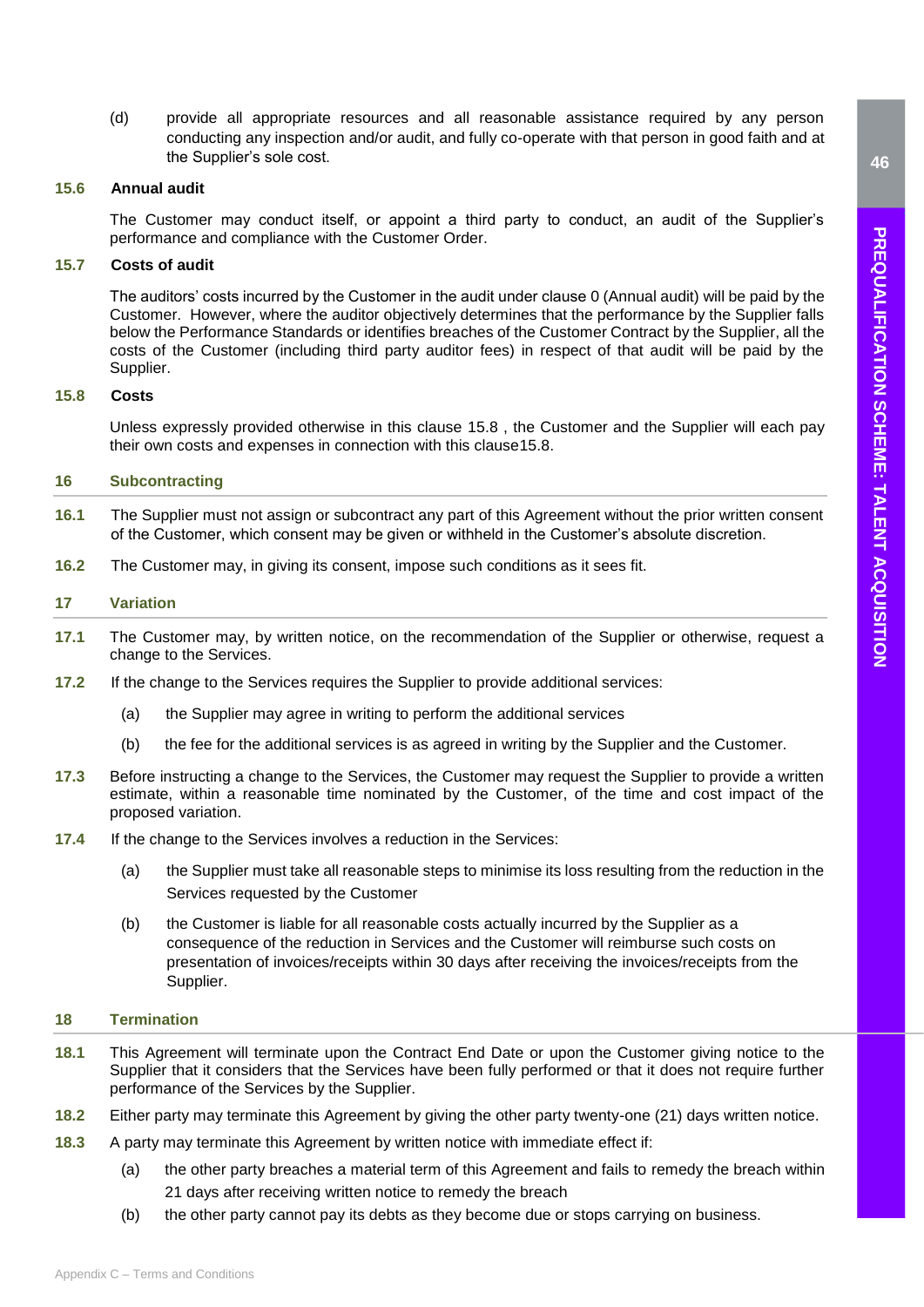- **18.4** The Customer may specifically terminate this Agreement by written notice (unless remedied within 21 days after written notice has been received by the Supplier) if the Supplier:
	- (a) fails to carry out the Services with due diligence and competence
	- (b) without reasonable cause suspends the carrying out of the Services
	- (c) in the opinion of the Customer has a conflict of interest in performing the Services.
- **18.5** If the Customer gives notice under clause [18.2,](#page-45-4) the Customer must pay the Supplier for all Services provided by Supplier up to the date of termination.
- **18.6** Clauses in this Agreement dealing with confidentiality, intellectual property, insurance, consequences of termination, and any other provision of this Agreement shall survive termination, expiry or repudiation of this Agreement.

# <span id="page-46-0"></span>**19 Dispute Resolution**

- **19.1** For any dispute arising under this Agreement:
	- (a) both parties will try in good faith to settle the dispute by negotiation
	- (b) if unresolved, the party claiming that that there is a dispute will give the other party and the Principal a notice setting out the details of the dispute
	- (c) the Principal will arrange a meeting between Supplier and the Customer to discuss and consider the notice of the dispute and liaise with both Parties to attempt to resolve the issue.
- **19.2** If the dispute remains unresolved after a further 5 Business Days after the meeting described in clause 18.1(c), the parties will refer the dispute to mediation.
- **19.3** If, after mediation the dispute remains unresolved, the parties may commence legal proceedings.
- **19.4** This clause does not affect either party's rights to:
	- (a) terminate the Agreement in accordance with clause [18o](#page-45-2)r otherwise
	- (b) commence court proceedings seeking interlocutory relief.
- **19.5** Notwithstanding the existence of a dispute, each party must continue to perform its obligations under the Agreement.
- <span id="page-46-1"></span>**20 Assignment or novation by Customer or Supplier**
- **20.1** The Customer may assign any of its rights under this Agreement, without the consent of the Supplier to any Department, government Customer or any other body created by or under legislation of the State of New South Wales for the purpose of administering the functions or discharging the role of the Principal.
- **20.2** The Supplier must execute all documents necessary to give effect to any novation or assignment permitted under this clause [20.](#page-46-1)
- **20.3** The Supplier must not assign its rights under this Agreement or purport to novate its rights and obligations under this Agreement without the prior written consent of the Principal.

# <span id="page-46-2"></span>**21 Notices**

- **21.1** Any notice given under this Agreement:
	- (a) must be in writing addressed to the intended recipient at the address shown for the parties in the Customer Order or the address last notified by the intended recipient to the Sender
	- (b) must be signed by the authorised officer. Any change to the authorised officer must be notified to the other party in writing.
- **21.2** If delivery or receipt of a notice occurs on a day on which business is not generally carried on in the place to which the communication is sent, or occurs later than 4:00 pm (local time) on any day, it will be taken to have occurred at the commencement of business on the next business day in that place.

# <span id="page-46-3"></span>**22 General**

# **21.1 Remedies cumulative**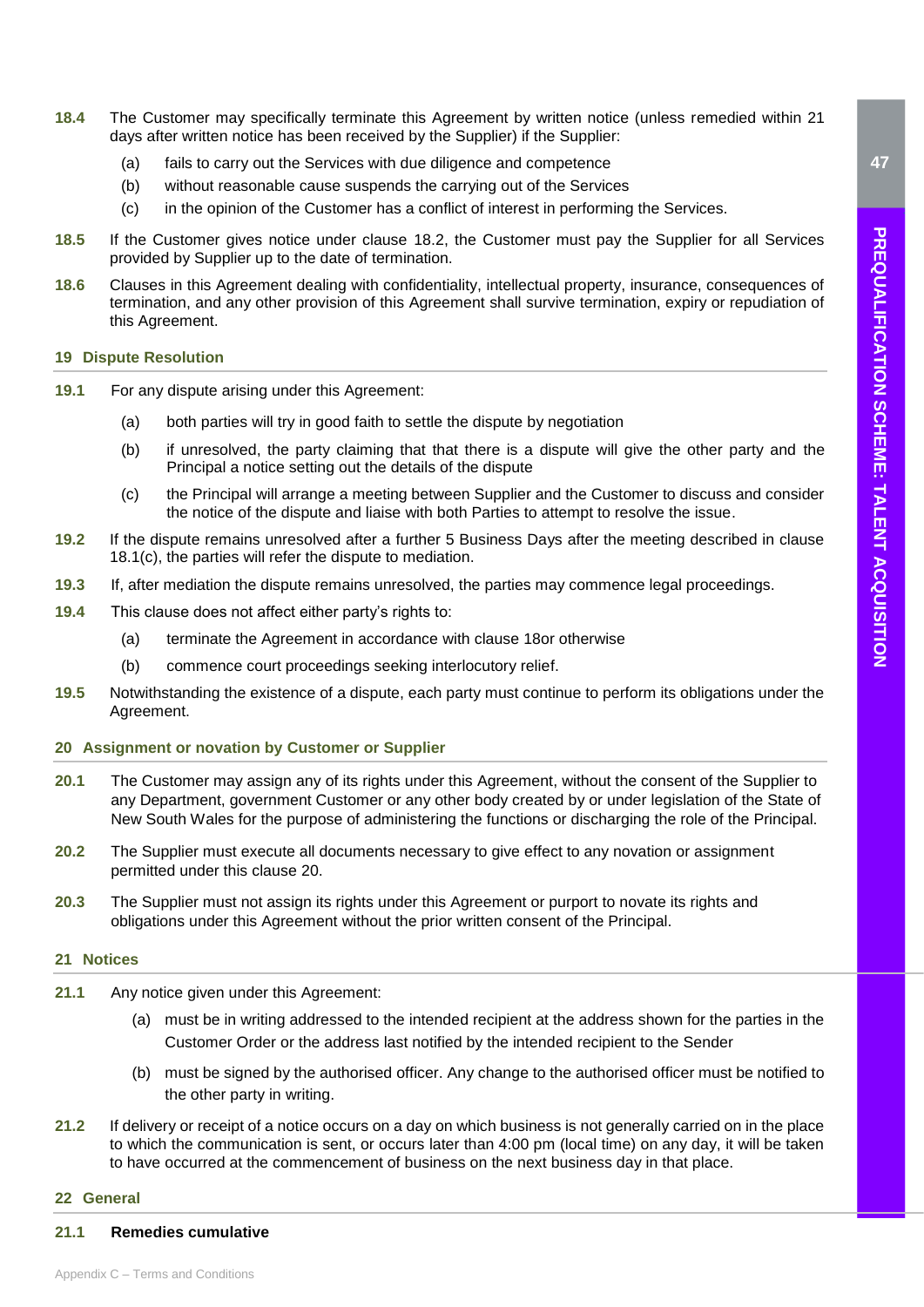The rights and remedies provided in this Agreement are in addition to other rights

# **21.2 Construction**

No rule of construction applies to the disadvantage of a party because that party was responsible for the preparation of, or seeks to rely on, this Agreement or any part of it.

# **21.3 Governing law and jurisdiction**

This Agreement is governed by the law in force in New South Wales. Each party submits to the nonexclusive jurisdiction of the courts of New South Wales.

# **21.4 No supplier / no employment / no partnership**

The Supplier agrees that the Supplier will not be taken to be, nor will it represent that it is, the employee, partner, officer and/or agent of the Customer.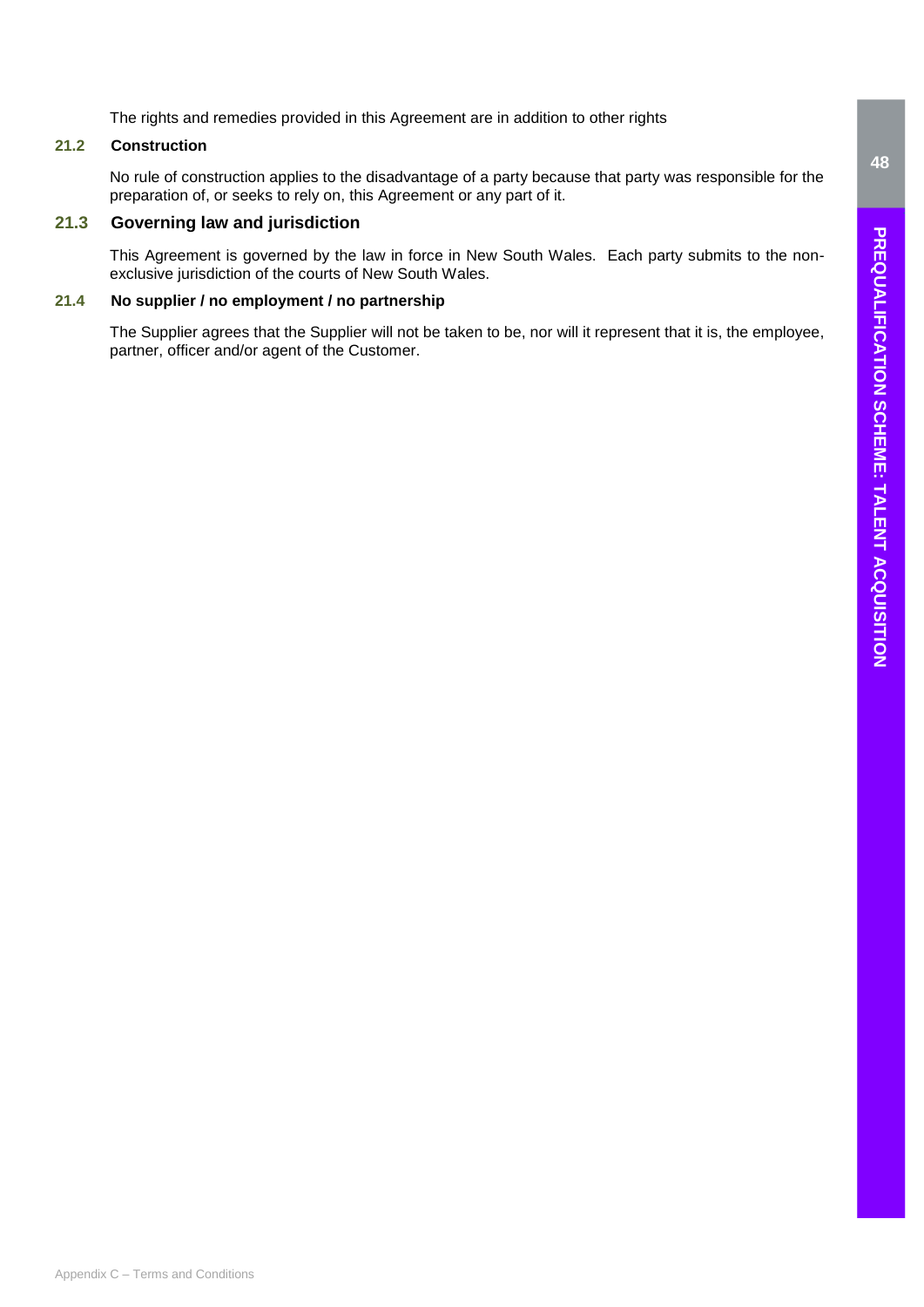# **Appendix D – Reporting**

- 1. Suppliers are required to submit six-monthly **[reports](https://procurepoint.nsw.gov.au/documents/talent-acquisition-scheme-reporting-template-suppliers.xlsx)** in the format as found on ProcurePoint.
- 2. Six-monthly reports must be received by the Scheme contract officer by the twentieth (20th) business day of January and July relating to the previous 6 month's activities and advising of services provided during the reporting period.
- 3. Failure to provide accurate and timely reporting may result in removal from the Scheme.
- 4. Enquiries are to be directed to [tas@finance.nsw.gov.au](mailto:tas@finance.nsw.gov.au)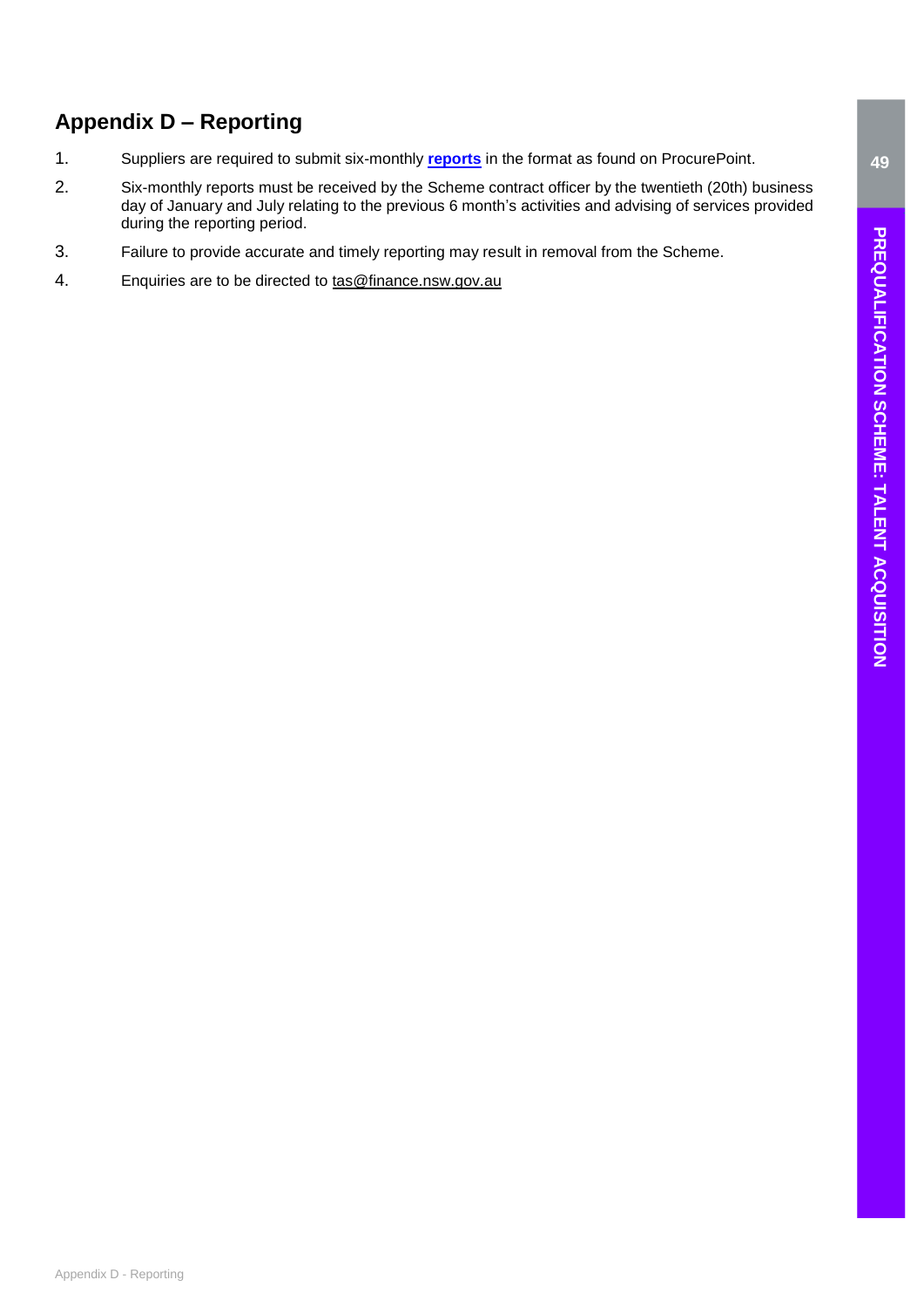# <span id="page-49-0"></span>**Annexure One – Performance Standards**

1. The Performance Standards are summarised in the following table:

| No.            | <b>Supplier obligation</b>                                      | <b>Performance Standard</b>                                                                                                                                                                                                                                                                                                                                                                      |  |
|----------------|-----------------------------------------------------------------|--------------------------------------------------------------------------------------------------------------------------------------------------------------------------------------------------------------------------------------------------------------------------------------------------------------------------------------------------------------------------------------------------|--|
| 1              | Management/operational<br>meetings                              | The Supplier must attend scheduled meetings unless otherwise<br>determined by the Principal Representative.                                                                                                                                                                                                                                                                                      |  |
|                |                                                                 | All of the Supplier representatives who attend the meeting must, to the<br>reasonable satisfaction of the Principal Representative, be suitably<br>qualified and informed of the matters to be considered and have the<br>authority to make relevant decisions.                                                                                                                                  |  |
| $\overline{2}$ | Reports                                                         | All reports must be provided on time in accordance with the Scheme's<br>requirements and to a standard satisfactory to the Principal<br>Representative.                                                                                                                                                                                                                                          |  |
|                |                                                                 | Suppliers are required to record information and provide periodic and<br>ad hoc electronic management reports based on parameters specified<br>by the Principal Representative (specific data fields, definitions and<br>reporting format) to Customers and the Principal at no additional cost<br>to the NSW Government. Hard copy reports will also be provided to<br>Customers, if requested. |  |
| 3              | Records, processes and<br>procedures                            | All records, processes and procedures must be maintained in an<br>accurate and accountable manner, as reasonably determined by the<br>Principal Representative.                                                                                                                                                                                                                                  |  |
| 4              | Invoicing                                                       | All invoices must be submitted in accordance with the invoicing<br>requirements in the Scheme.                                                                                                                                                                                                                                                                                                   |  |
| 5              | <b>Key Supplier</b><br>Representatives -<br>performance of role | All key Supplier Representatives must perform their designated role to<br>the specified satisfaction of the Principal Representative.                                                                                                                                                                                                                                                            |  |
| 6              | <b>Key Supplier</b><br>Representatives-<br>replacements         | All proposed replacements for key Supplier Representatives are to be:<br>notified to the Principal Representative as soon as possible; and<br>(a)<br>(b) suitably qualified and experienced as reasonably determined by<br>the Principal Representative.                                                                                                                                         |  |
| $\overline{7}$ | Compliance                                                      | The Supplier must comply with the terms of the Scheme and the<br>Principal and Customer's policies and procedures.                                                                                                                                                                                                                                                                               |  |
| 8              | Services                                                        | The Supplier must ensure that the Services are provided on time and<br>in accordance with the requirements set out in the Scheme.                                                                                                                                                                                                                                                                |  |

**50**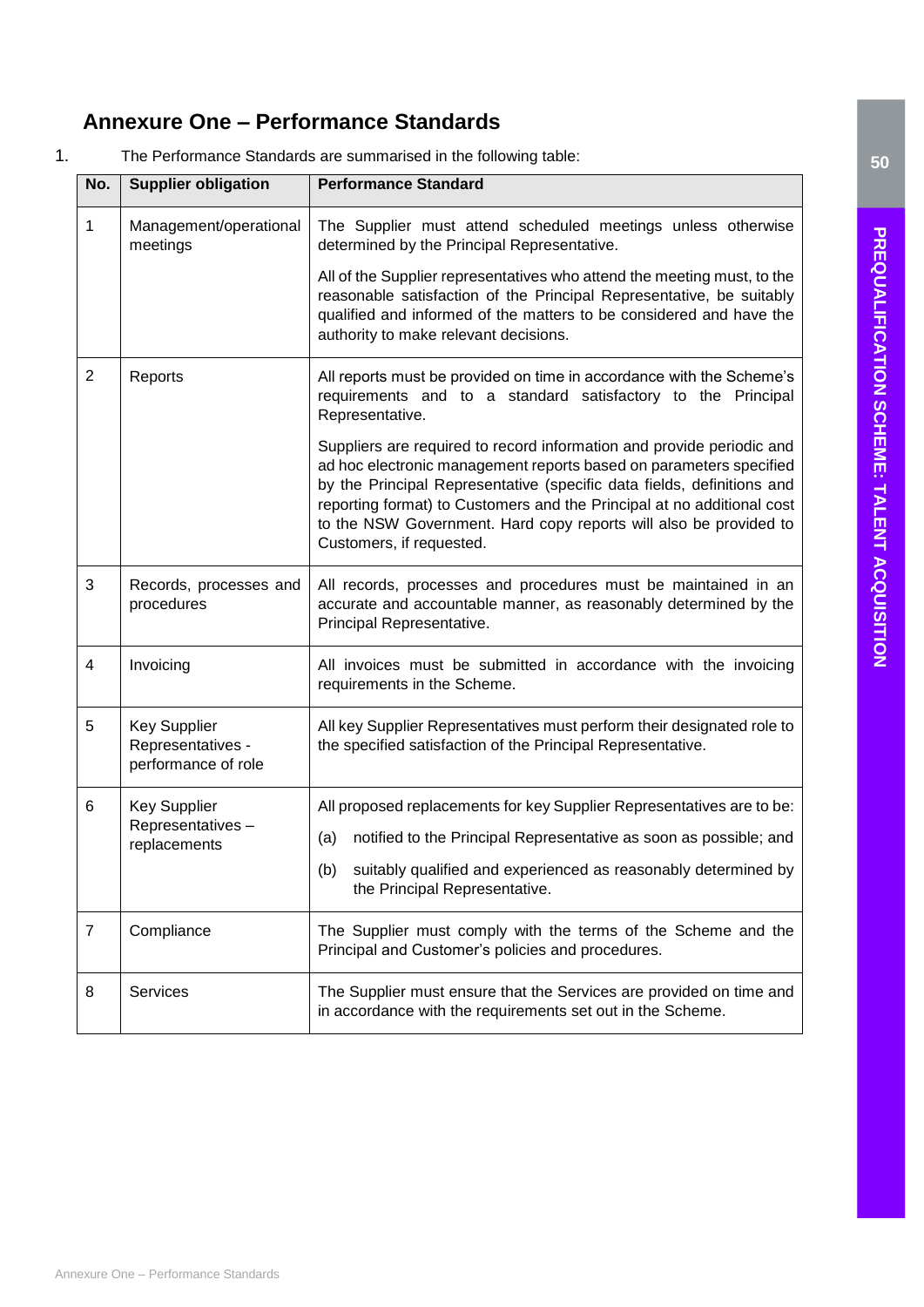# <span id="page-50-0"></span>**Annexure Two – Definitions**

**Applicant** means an organisation who has applied for admission to the Scheme.

**Assessment Committee** means the entity appointed by the Principal to evaluate and determine the eligibility of Applicants to be admitted to the scheme.

**Assessor** means a person involved in the recruitment process in the capacity of evaluating candidates against pre-established standards for a role.

**Capability Framework** means the [NSW Public Sector Capability Framework.](https://www.psc.nsw.gov.au/workforce-management/capability-framework)

**Contingent Worker** means a person employed by a Supplier and who works on a temporary basis for a Customer as defined in the Prequalification Scheme: Contingent Workforce (SCM0007).

**Customer** includes NSW Government departments, statutory authorities, statutory corporations and government business enterprises including Eligible Buyers.

**Department** means the NSW Department of Finance, Services & Innovation, unless otherwise specified.

**Diversity** means the seen and unseen characteristics that make each of us different. When applied to the workforce, this means reflecting the breadth of difference that exists within the NSW community.

**Eligible Buyer** is an organisation that is a registered buyer of NSW Government contracts and may be public bodies that are not government agencies. A list of Eligible Buyers can be found at <http://www.procurepoint.nsw.gov.au/documents/eligible-buyer-list.pdf>

**Eligible person** means the persons referred to in [Part 5, Rule 26](https://www.legislation.nsw.gov.au/#/view/regulation/2014/65/part5/rule.26) of the GSE (General) Rules.

**Exclusive** means the client has requested an exclusive service to seek candidates.

**GSE Act** means the *[Government Sector Employment Act 2013](https://www.legislation.nsw.gov.au/#/view/act/2013/40)*.

**GSE (General) Rules** means the *[Government Sector Employment \(General\) Rules 2014](https://www.legislation.nsw.gov.au/#/view/regulation/2014/65)*.

**Interim Executive** means specialist executive, with senior management expertise.

**Level 1** means the prequalification group under Talent Search that provides executive search services for NSW Public Service senior executive bands 1 and 2.

**Level 2** means the prequalification group under Talent Search that provides executive search services for NSW Public Service senior executive band 3 and above.

**Maximum resource rates (daily) -** Daily rates are based on a minimum of 8 working hours per day excluding GST.

**Milestone Payments –** 1/3 of total fee payable at each stage of the recruitment process - commencement, accepted shortlist and written acceptance of the position by the candidate.

**Non-exclusive** means the client is seeking candidates but is not necessarily seeking an exclusive approach.

**Non-senior Executive** means a role at the level of Clerk Grade 12 and below in the Crown Employees (Administrative and Clerical Officers - Salaries) Award 2007 or Total Remuneration Package equivalent.

**NSW Government Boards and Committees** means entities, acting on the direction of government, to provide advice on certain areas of interest, support consultation with the community or oversee service delivery. Entities encompass boards of government trading enterprises, marketing boards, regulatory boards, professional registration boards, Area Health Service boards, trust boards and advisory councils and committees, as well as people from other under-represented groups. A [list o](https://www.psc.nsw.gov.au/policy---legislation/nsw-government-boards-and-committees)f NSW Government Boards and Committees is available on the PSC website.

**NSW Health senior executive** means a person to whom [Part 3](https://www.legislation.nsw.gov.au/#/view/act/1997/154/chap9/part3) of the Health Services Act 1997 applies.

**NSW Police Force senior executive** means a person to whom [Part 5, section 32](https://www.legislation.nsw.gov.au/#/view/act/1990/47/part5) of the *Police Act 1990* applies.

**NSW Public Service senior executive** means the Secretary of a Department and any other Public Service employee to whom [Division 4 of Part 4](https://www.legislation.nsw.gov.au/#/view/act/2013/40/part4/div4) of the GSE Act applies.

**NSW Transport senior executive** means a person to whom [Part 7A, section 68F](https://www.legislation.nsw.gov.au/#/view/act/1988/109/part7a) of the Transport Administration Act 1988 applies,

**Performance Report** means a report submitted in accordance with clause 14.